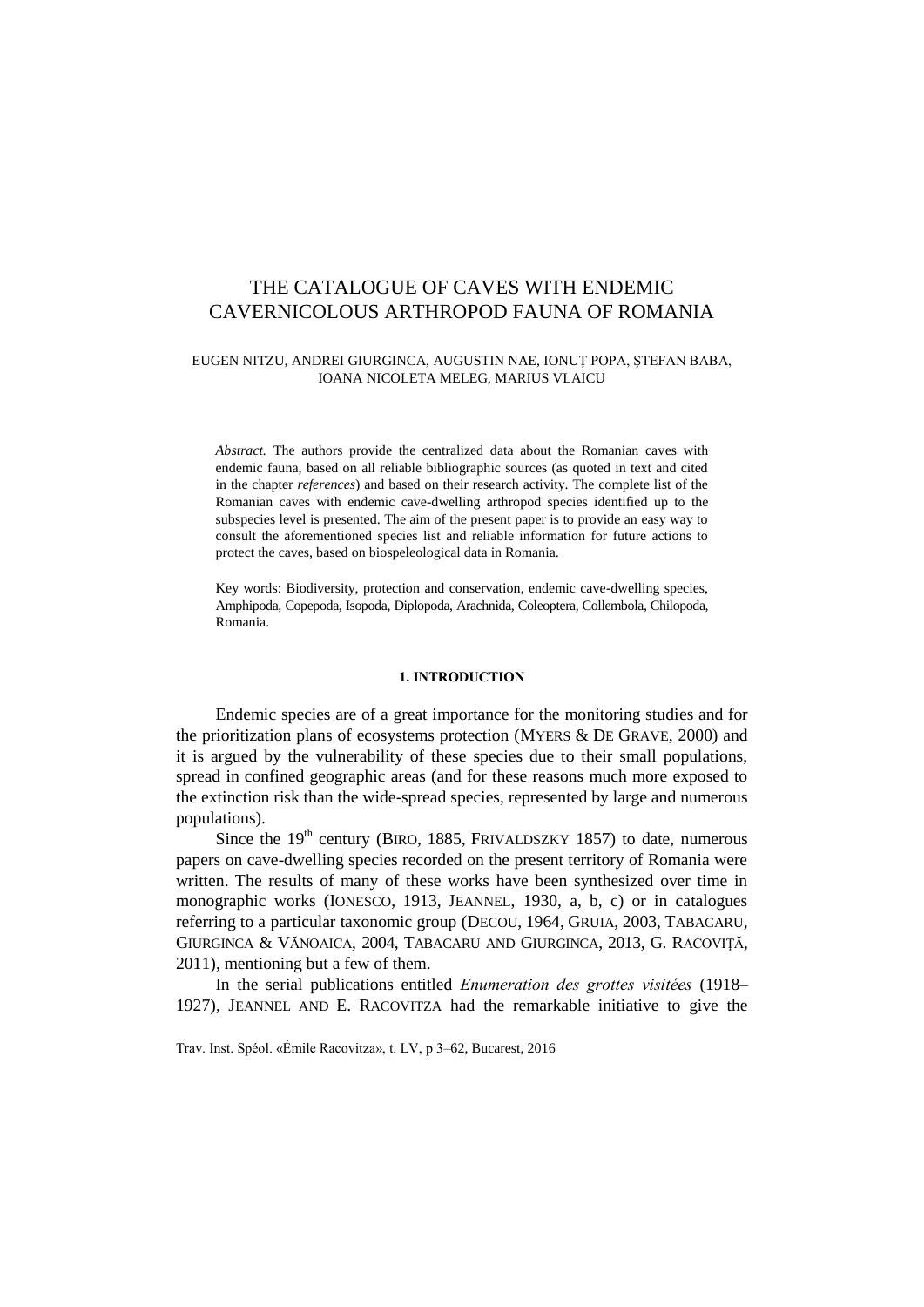description of the explored caves, mentioning also the fauna of each of them, some taxa being identified up to the species level, other just to more general systematic levels (class, order, family, etc.), this meritorious work being somehow continued and up-dated in the book *Pesteri din România* (BLEAHU *et al*., 1976).

Although 150 years have passed since the first papers on cave dwelling species of Romania were published: STEIN (1859) on Isopoda, FRIVALDSZKY (1857) on Coleoptera, VERHOEFF (1898) on Diplopoda, CHYZER AND KULCZYNSKI (1894) on Araneae, IONESCU (1922) on Collembola, etc., a catalogue of *all caves* of Romania known to be inhabited by *all known endemic cave species* has not published up to now. Consequently, an assessment of the caves importance based on their endemic fauna was very challenging mainly because most of the papers published up to now were written, in many cases in different languages, other than the languages of international circulation and include homonyms and synonyms of caves.

In the present paper the authors provide the centralized data about the Romanian caves with endemic fauna, based on all reliable bibliographic sources (as there are quoted in text and cited in the chapter *references*) and on the base of their research activity. The complete list of the Romanian caves with endemic cavedwelling arthropod species identified up to the subspecies level is presented.

For the convenience of the reader, the caves are presented in alphabetical order.

For each species the taxonomy was revised accordingly with the new nomenclatorial rules. Only the very well defined taxa (at species and subspecies levels), based on their distribution and description, recognized as valid by the majority of specialists in taxonomy, including our own expertise and included in the international zoological taxonomic indexes (www.biolib.cz, www.faunaeur.org) were taken into consideration in this catalogue. Because the purpose of this paper is not to provide systematic/taxonomic revisions, all the taxa considered as "incertae sedis" were quoted in square brackets, indicating the bibliographic sources, following the recognized valid names.

More information concerning caves locations is available in the cave catalogue of Romania (GORAN, 1982). In this respect the names of the major areas of the caves emplacement were established by taking into account the geological map of Romania (MUNTIHAC *et all*., 2007).

The aim of the present paper is to provide an easy way to consult the aforementioned species list and reliable information for future actions to protect the caves, based on biospeleological data in Romania.

The present catalog is conceived as a "prodrome" for biospeleological contribution of the future "Red Book" of the Romanian Fauna.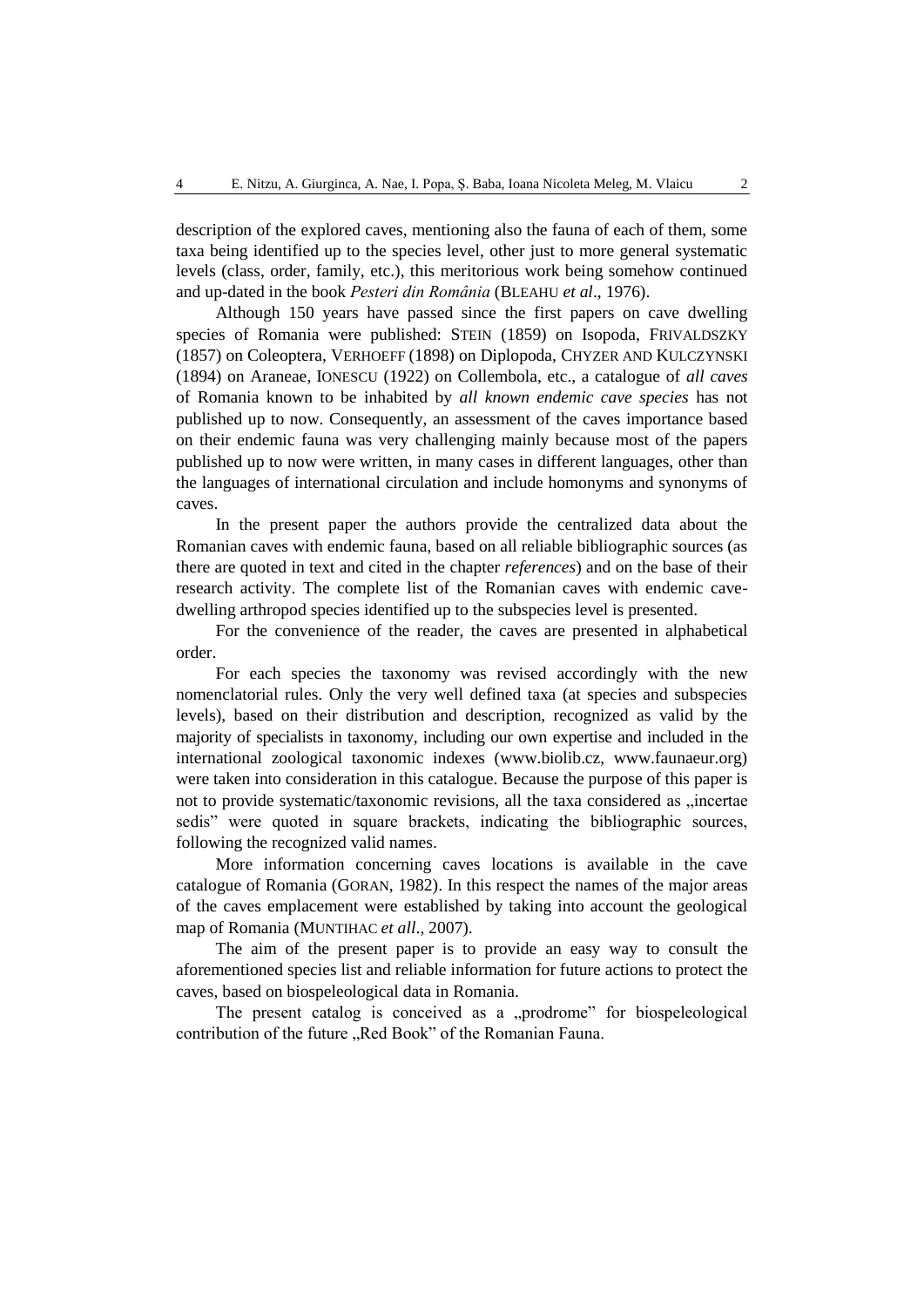### **2. THE LIST OF CAVES WITH ENDEMIC CAVERICOLUS ARTHROPODA**

### **Avenul lui Adam – Southern Carpathians**

- Cls. Malacostraca: Ord. Isopoda, Fam. Trachelipidae *Trachelipus trilobatus* (Stein, 1859).
- Cls. Arachnida: Ord. Acarina, Fam. Uropodidae *Chiropturopoda cavernicola*  Hutzu, 1997.

#### **Avenul Albele – Southern Carpathians**

Cls. Collembola: Ord. Poduromorpha, Fam. Onychiuridae – *Protaphorura borzica* (Gruia, 1999), *Deuteraphorura closanica* (Gruia, 1965).

#### **Avenul Boldul Feţii – Southern Carpathians**

Cls. Arachnida: Ord. Araneae, Fam. Linyphiidae – *Troglohyphantes herculanum*  (Kulczynski, 1894).

#### **Avenul dintre Brânduşe – Southern Carpathians**

Cls. Chilopoda: Ord. Lithobiomorpha, Fam. Lithobiidae – *Harpolithobius banaticus banaticus* Matic, 1961.

### **Avenul de la Cantonul Pin – Southern Carpathians**

Cls. Diplopoda: Ord. Chordeumatida, Fam. Haaseidae – *Haasea hungaricum orientale* Tabacaru, 1965.

### **Avenul no. 1 de la Cazărmi – Southern Carpathians**

Cls. Chilopoda: Ord. Lithobiomorpha, Fam. Lithobiidae – *Lithobius decapolitus* Matic, Negrea & Prunescu, 1962.

### **Avenul din Cioaca cu Brebenei – Southern Carpathians**

- Cls. Arachnida: Ord. Araneae, Fam. Nesticidae *Nesticus ionescui* Dumitrescu, 1979, Fam. Linyphiidae – *Centromerus dacicus* Dumitrescu & Georgescu, 1980;
- Ord. Pseudoscorpiones, Fam. Neobisiidae *Neobisium (Blothrus) closanicus* Dumitrescu & Orghidan, 1970.
- Cls. Diplopoda: Ord. Glomerida, Fam. Trachysphaeridae *Trachysphaera orghidani* (Tabacaru, 1958); Ord. Julida, Fam. Julidae – *Lamellotyphlus mehedintzensis* (Tabacaru, 1976).
- Cls. Collembola: Ord. Poduromorpha, Fam. Onychiuridae *Deuteraphorura closanica* (Gruia, 1965).
- Cls. Insecta: Ord. Coleoptera, Fam. Carabidae *Duvalius (Biharotrechus) spinifer* Jeannel, 1928, *Duvalius (Biharotrechus) oltenicus* Jeannel 1928, Fam. Leiodidae – *Closania winkleri* Jeannel 1928.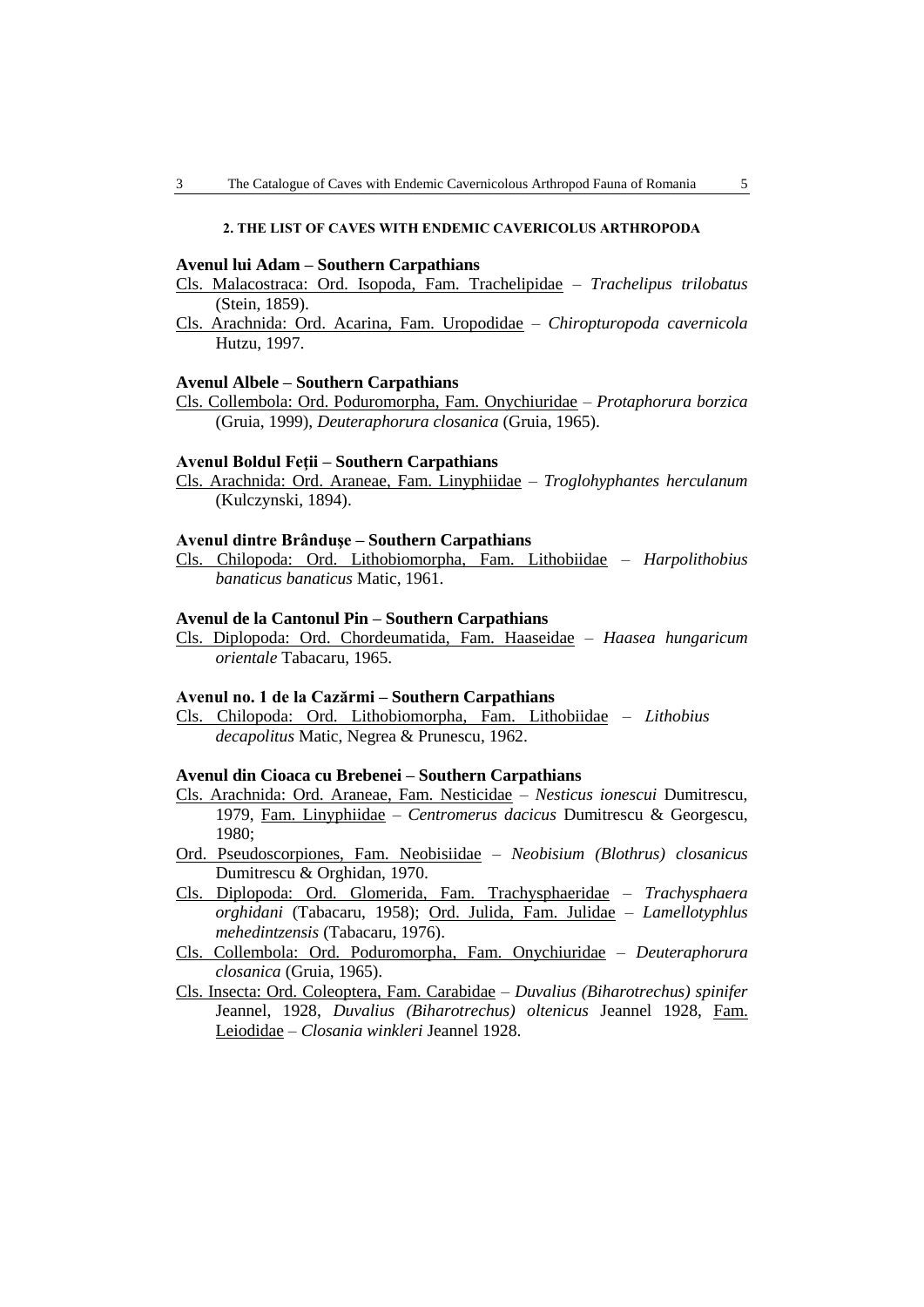### **Av. din Cioaca Mare – Southern Carpathians**

Cls. Arachnida: Ord. Araneae, Fam. Linyphiidae – *Centromerus jacksoni* Denis, 1952.

### **Avenul Cracul cu Plopi-Obârşia Cloşani – Southern Carpathians**

- Cls. Arachnida: Ord. Pseudoscorpiones, Fam. Neobisiidae *Neobisium (Blothrus) closanicus* Dumitrescu & Orghidan, 1970.
- Cls. Diplopoda: Ord. Chordeumatida, Fam. Haaseidae *Haasea hungaricum orientale* Tabacaru, 1965.

# **Avenul din Curtea Cerdacului – Eastern Carpathians**

Cls. Collembola: Ord. Poduromorpha, Fam. Onychiuridae – *Deuteraphorura traiani* Gruia & Popa, 2005.

### **Avenul Gaura Porcului – Southern Carpathians**

Cls. Diplopoda: Ord. Chordeumatida, Fam. Haaseidae – *Haasea hungaricum orientale* Tabacaru, 1965.

#### **Avenul Gaura Rândunelei – Southern Carpathians**

Cls. Arachnida, Ord. Araneae, Fam. Linyphiidae – *Troglohyphantes herculanum*  (Kulczynski, 1894)

#### **Avenul de la Jgheab – Southern Carpathians**

Cls. Diplopoda: Ord. Chordeumatida, Fam. Haaseidae – *Haasea hungaricum orientale* Tabacaru, 1965.

### **Avenul Lumea Pierdută de la Padiş – Apuseni Mountains**

Cls. Diplopoda: Ord. Julida, Fam. Julidae – *Typhloiulus serbani* (Ceuca, 1956).

### **Avenul din Muchia Petrii – Southern Carpathians**

- Cls. Arachnida: Ord. Araneae, Fam. Linyphiidae *Troglohyphantes herculanum*  (Kulczynski, 1894)
- Cls. Insecta: Ord. Coleoptera, Fam. Carabidae *Duvalius (Biharotrechus) nannus* Jeannel 1931.

### **Avenul de deasupra Peşterii Lazului – Southern Carpathians**

Cls. Arachnida: Ord. Araneae, Fam. Linyphiidae – *Troglohyphantes herculanum*  (Kulczynski, 1894).

### **Avenul din Piatra Scrisă – Southern Carpathians**

Cls. Diplopoda: Ord. Glomerida, Fam. Trachysphaeridae – *Trachysphaera orghidani* (Tabacaru, 1958); Ord. Chordeumatida, Fam. Haaseidae – *Haasea hungaricum orientale* Tabacaru, 1965.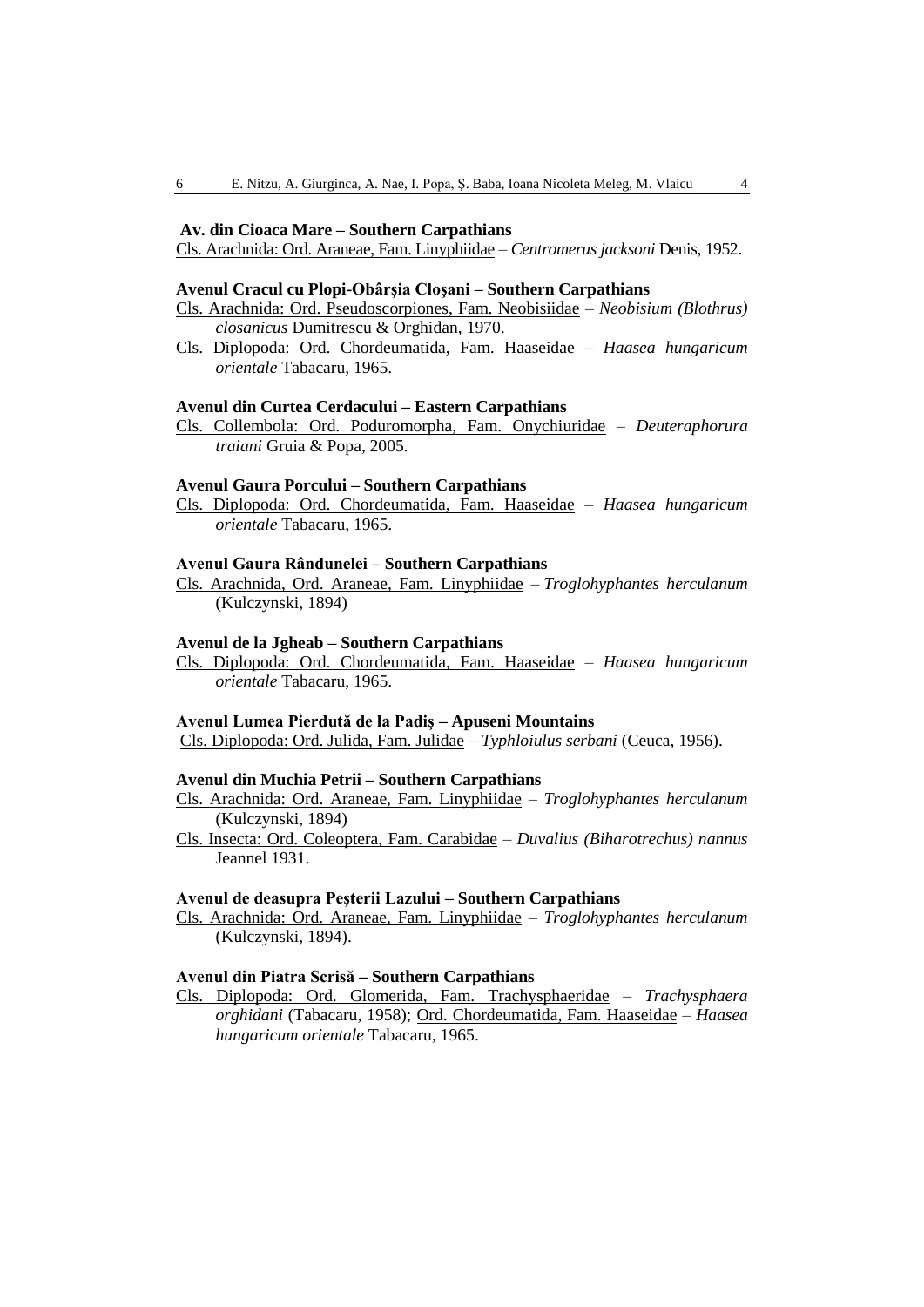#### **Avenul de sub Plaiul Gorganului – Southern Carpathians**

- Cls. Malacostraca: Ord. Isopoda, Fam. Trichoniscidae *Hyloniscus dacicus* Tabacaru, 1972.
- Cls. Diplopoda: Ord. Chordeumatida, Fam. Haaseidae *Haasea hungaricum orientale* Tabacaru, 1965.

### **Avenul lui Brăţea**

Cls. Insecta: Ord. Coleoptera, Fam. Carabidae – *Duvalius (Biharotrechus) stilleri* (Reitter, 1913).

#### **Avenul din Şesuri – Apuseni Mountains**

Cls. Diplopoda: Ord. Julida, Fam. Julidae – *Typhloiulus serbani* (Ceuca, 1956).

# **Avenul Şesul Leordei – Southern Carpathians**

Cls. Arachnida: Ord. Araneae, Fam. Linyphiidae – *Troglohyphantes herculanum*  (Kulczynski, 1894).

#### **Avenul de la Zalion – Eastern Carpathians**

Cls. Diplopoda: Ord. Chordeumatida, Fam. Haaseidae – *Romanosoma cavernicola* Ceuca, 1967.

#### **Cavitatea Artificiala Baroaia – Southern Carpathians**

Cls. Collembola: Ord. Poduromorpha, Fam. Onychiuridae – *Deuteraphorura closanica* (Gruia, 1965).

### **Cetatile Ponorului – Apuseni Mountains**

Cls. Insecta: Ord. Coleoptera, Fam. Leiodidae – *Pholeuon (Pholeuon) knirschi cetatense* Jeannel, 1930.

#### **Cheile Vârghişului şi peşterile din chei – Eastern Carpathians**

- Cls. Arachnida: Ord. Araneae, Fam. Linyphiidae *Centromerus jacksoni* Denis, 1952
- Cls. Diplopoda: Ord. Julida, Fam. Julidae *Stenophyllum tabacarui* Vănoaica, 2003.
- Cls. Insecta: Ord. Coleoptera, Fam. Carabidae *Duvaliopsis transsylvanica* (Csiki 1902).

#### **Coiba Mică – Apuseni Mountains**

- Cls. Arachnida: Ord. Araneae, Fam. Nesticidae *Carpathonesticus spelaeus*  (Szombathy, 1917).
- Cls. Insecta: Ord. Coleoptera, Fam. Leiodidae *Pholeuon knirschi brevicule* Jeannel, 1923.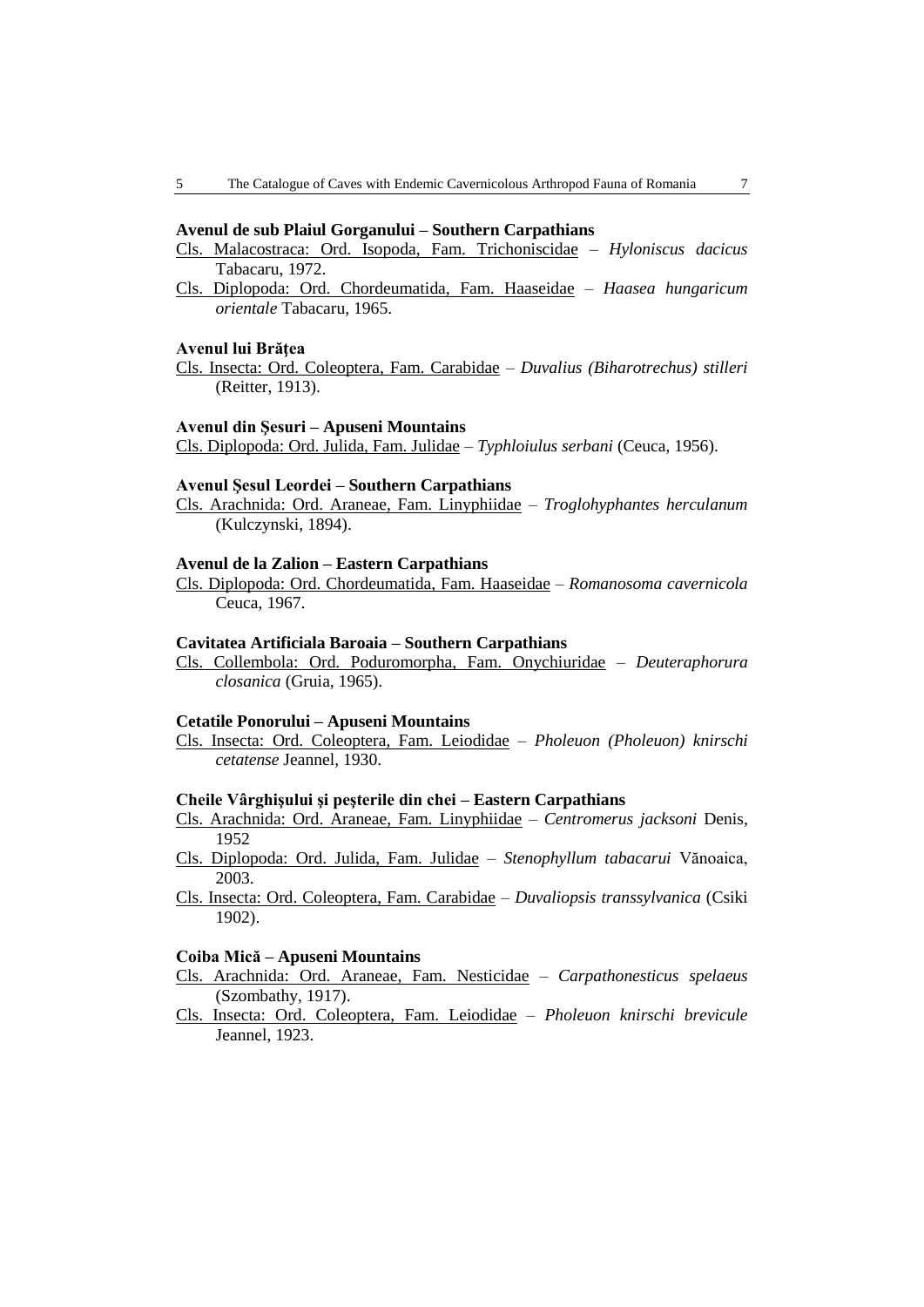### **Găurile lui Miloi – Southern Carpathians**

Cls. Maxillopoda (Subcls. Copeopoda): Ord. Cyclopoida, Fam. Cyclopidae – *Acanthocyclops milotai* Iepure & Defaye, 2008, *Acanthocyclops propinquus* Plesa, 1957 (recently recorded in Bulgaria)..

#### **Gheţarul Focul Viu – Apuseni Mountains**

Cls. Insecta: Ord. Coleoptera, Fam. Carabidae – *Duvalius (Biharotrechus) paroecus elemeri* (Mihok, 1911).

#### **Hoancele Căldărilor – Apuseni Mountains**

Cls. Insecta: Ord. Coleoptera, Fam. Carabidae – *Duvalius (Biharotrechus) paroecus dryops* (Bokor 1913), Fam. Leiodidae – *Pholeuon (Pholeuon) proserpinae glaciale* Jeannel, 1923.

#### **Huda de la Chişcău (Huda Peşcelui) – Apuseni Mountains**

- Cls. Malacostraca: Ord. Isopoda, Fam Mesoniscidae *Mesoniscus graniger dragani* Giurginca, 2003.
- Cls. Arachnida: Ord. Araneae, Fam. Nesticidae *Nesticus plesai* Dumitrescu, 1980.
- Cls. Collembola: Ord. Poduromorpha, Fam. Onychiuridae *Orthonychiurus ancae* (Gruia, 1971).

#### **Huda Laptelui de la Piatra – Apuseni Mountains**

Cls. Insecta: Ord. Coleoptera, Fam. Leiodidae – *Pholeuon (Pholeuon) proserpinae intermittens* Knirsch, 1913.

### **Huda lui Papară – Southern Carpathians**

Cls. Insecta: Ord. Coleoptera, Fam. Carabidae – *Duvalius (Biharotrechus) bedelensis* Janak et Moravec, 1989.

### **Izbucul Coteţul Dobreştilor – Apuseni Mountains**

- Cls. Maxillopoda (Subcls.Copepoda): Ord. Cyclopoida, Fam. Cyclopidae *Acanthocyclops transylvanicus* Iepure, S. & A. Oarga, 2011
- Cls. Insecta: Ord. Coleoptera, Fam. Carabidae *Duvalius (Biharotrechus) hickeri* (Knirsch 1913), *Duvalius (Biharotrechus) cognatus ghardanus* Jeannel 1928, Fam. Leiodidae – *Drimeotus (Bihorites) laevimarginatus subterraneus* Knirsch, 1913, *Pholeuon proserpinae brachyonotos* Jeannel, 1923.

#### **Izbucul de la Radeasa – Apuseni Mountains**

Cls. Insecta: Ord. Coleptera, Fam. Leiodidae – *Pholeuon (Pholeuon) angusticolle bihariense* Csiki, 1912.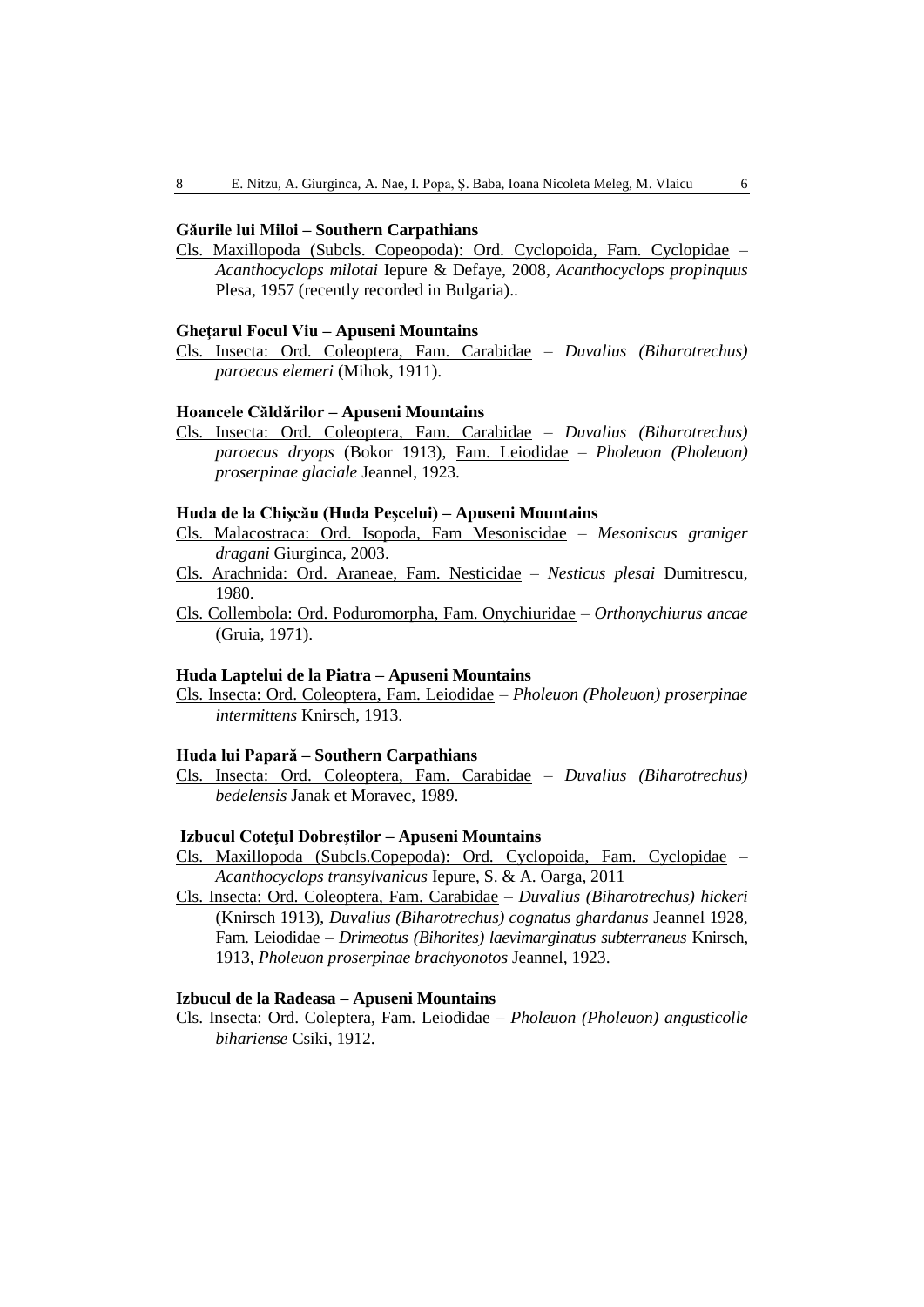### **Mina mică, Valea Parva, Rodnei Mountains – Eastern Carpathians**

Cls. Arachnida: Ord. Araneae, Fam. Nesticidae – *Carpathonesticus orolesi* Nae*,* 2013.

#### **Peştera de la Alun – Apuseni Mountains**

Cls. Maxillopoda (Subcls. Copeopoda): Ord. Cyclopoida, Fam. Cyclopidae – *Acanthocyclops balcanicus bisetosus* Iepure, 2001.

Cls. Insecta: Ord. Coleoptera, Fam. Carabidae – *Duvalius (Biharotrechus) cognatus* (J. Frivaldszkyi, 1879), Fam. Leiodidae – *Pholeuon (Pholeuon) angusticolle mihoki* Csiki, 1911.

### **Peştera de la Alunii Negri – Southern Carpathians**

Cls. Insecta: Ord. Coleoptera, Fam. Leiodidae – *Sophrochaeta (Cernella) reitteri retezati* Mallasz, 1928.

### **Peştera Altarului – Apuseni Mountains**

Cls. Collembola: Ord. Poduromorpha, Fam. Onychiuridae – *Argonychiurus bogheani* (Gruia, 1989); Ord. Entomobryomorpha, Fam. Oncopoduridae – *Oncopodura pegyi* Gruia, 1994.

### **Peştera cu Apa din Cheile Rameti – Apuseni Mountains**

Cls. Insecta: Ord. Coleoptera, Fam. Carabidae – *Duvalius sziladyi dilatatus* Bokor 1913, *Chaetoduvalius saetosus amblygonus* Jeannel 1926, Fam. Leiodidae – *[Drimeotus attenuatus attenuatus](http://www.biolib.cz/en/taxon/id553479/)* Bokor, 1913.

#### **Peştera cu Apă din Cheile Gârliştei – Southern Carpathians**

Cls. Malacostraca: Ord. Amphipoda, Fam. Niphargidae – *Niphargus tenuicaudatus* Schellenberg, 1940.

#### **Peştera cu Apă de la Coroana – Southern Carpathians**

Cls. Insecta: Ord. Coleoptera, Fam. Leiodidae – *Tismanella chappuisi convexipennis* Jeannel, 1930.

### **Peştera cu Apă din Dealul Lelii – Apuseni Mountains**

Cls. Insecta: Ord. Coleoptera, Fam. Leiodidae – *Drimeotus (Drimeotus) puscariui* Jeannel 1930 (MOLDOVAN, 2000).

# **Peştera cu Apă de la Moara (de la Moneasa) – Apuseni Mountains**

Cls. Insecta: Ord. Coleoptera, Fam. Leiodidae – *Pholeuon (Pholeuon) comani* Ienistea, 1955.

### **Peştera de la Apa Moiştii – Southern Carpathians**

Cls. Collembola: Ord. Poduromorpha, Fam. Onychiuridae – *Deuteraphorura closanica* (Gruia, 1965); Ord. Entomobryomorpha, Fam. Heteromuridae – *Heteromurus noseki* Mutt et Stomp, 1980.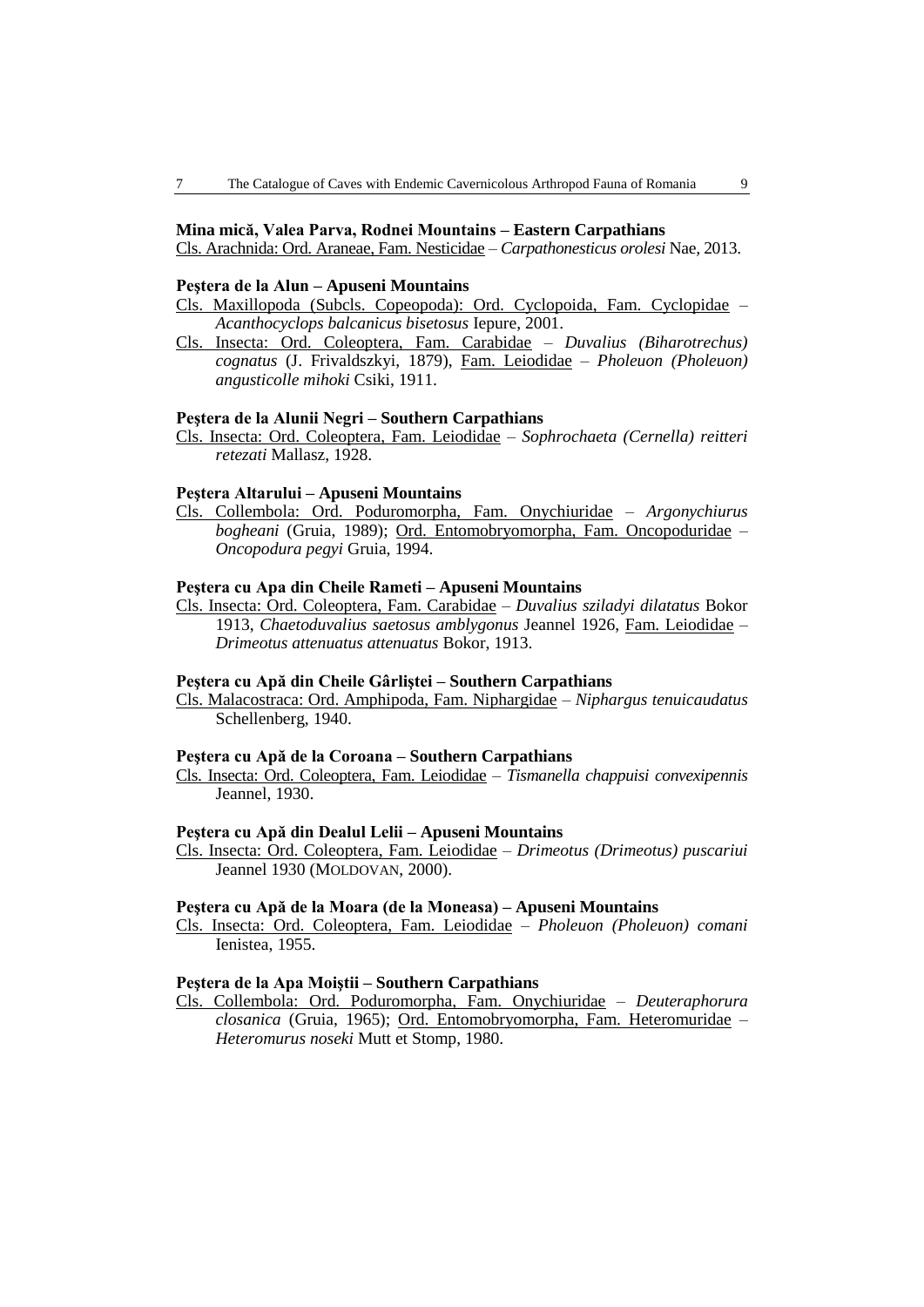Cls. Insecta: Ord. Coleoptera, Fam. Leiodidae – *Closania winkleri planicollis* Jeannel, 1930.

#### **Peştera cu Apă din Piatra Mare a Cloşanilor – Southern Carpathians**

- Cls. Diplopoda: Ord. Glomerida, Fam. Trachysphaeridae *Trachysphaera orghidani* (Tabacaru, 1958).
- Cls. Insecta: Ord. Coleoptera, Fam. Carabidae *Duvalius (Biharotrechus) spiessi* Jeannel & Mallasz, 1929.

### **Peştera cu Apă din Valea Letea – Apuseni Mountains**

Cls. Insecta: Ord. Coleoptera, Fam. Leiodidae – *Pholeuon (Parapholeuon) gracile bokorianum* Csiki, 1911 (RACOVITZA, 2011).

# **Peştera Arnăuţilor – Southern Carpathians**

Cls. Diplopoda: Fam. Anthroleucosomatidae – *Dacosoma motasi* Tabacaru, 1967. Cls. Collembola: Ord. Poduromorpha, Fam. Onychiuridae – *Deharvengiurus orghidani* (Gruia, 1967).

# **Peştera Ascunsă – Southern Carpathians**

Cls. Insecta: Ord. Coleoptera, Fam. Leiodidae – *Sophrochaeta (Sophrochaeta) insignis* (J. Frivaldszky, 1880), *Sophrochaeta (Sophrochaeta) subaspera* Jeannel, 1928.

### **Peştera Avenul din Crovul cu Ferigă de la Mărcoane – Southern Carpathians**

Cls. Chilopoda: Ord. Lithobiomorpha, Fam. Lithobiidae – *Lithobius decapolitus* Matic, Negrea & Prunescu, 1962.

**Peştera Avenul Pastelui – Southern Carpathians**  Cls. Arachnida: Ord. Araneae, Fam. Nesticidae – *Nesticus wiehlei* Dumitrescu, 1979.

#### **Peştera Aven de la Pietre – Southern Carpathians**

- Cls. Arachnida: Ord. Araneae, Fam. Linyphiidae *Troglohyphantes herculanum*  (Kulczynski, 1894).
- Cls. Diplopoda: Ord. Glomerida, Fam. Trachysphaeridae *Trachysphaera jonescui jonescui* (Brolemann, 1914).

### **Peştera lui Avram – Southern Carpathians**

Cls. Arachnida: Ord. Araneae, Fam. Nesticidae – *Nesticus carpaticus* Dumitrescu, 1979.

### **Peştera Babei din Ciuceava Chicerii – Southern Carpathians**

Cls. Diplopoda: Ord. Polydesmida, Fam. Polydesmidae – *Polydesmus oltenicus* Negrea & Tabacaru, 1958.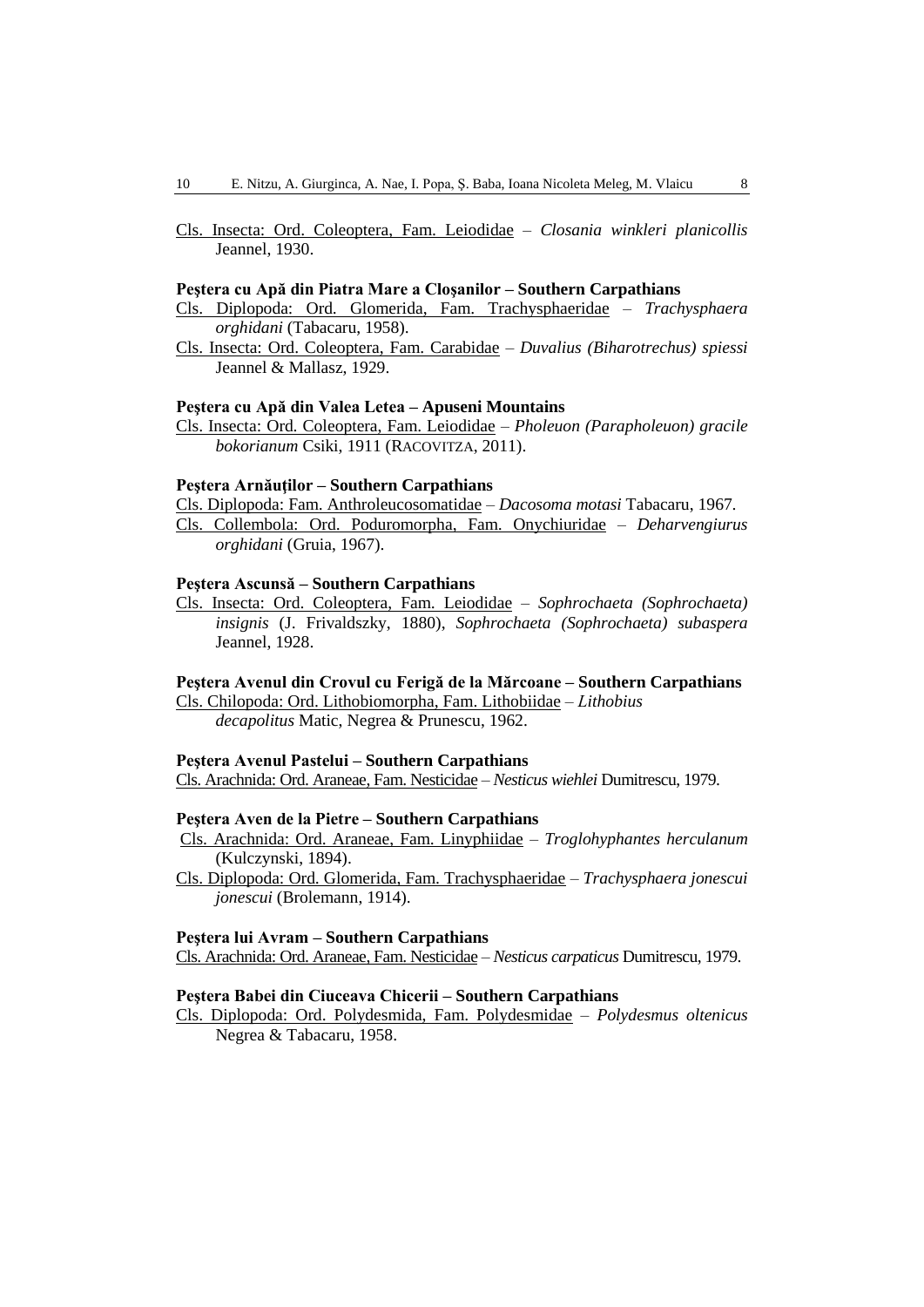#### **Peştera de la Babie – Southern Carpathians**

- Cls. Malacostraca: Ord. Isopoda, Fam. Trichoniscidae *Trichoniscus racovitzai* Tabacaru, 1994.
- Cls. Arachnida: Ord. Araneae, Fam. Linyphiidae *Troglohyphantes herculanum*  (Kulczynski, 1894).
- Cls. Diplopoda: Ord. Glomerida, Fam. Trachysphaeridae *Trachysphaera jonescui jonescui* (Brolemann, 1914).
- Cls. Chilopoda: Ord. Lithobiomorpha, Fam. Lithobiidae *Harpolithobius banaticus banaticus* Matic, 1961.
- Cls. Insecta: Ord. Coleoptera, Fam. Carabidae *Duvalius (Biharotrechus) stilleri longulus* Jeannel, 1928.
- **Peşterile no. 1, 4–7, 14, 15, 18, 22, 25, 28, 32–35, 37, 38,, 41, 43, 46, 47, 49, 52, 54, 57, 60 din Bazinul Cernei (Valea Cernişoarei, Cheile Corcoaiei şi Geanţul Ineleţ) – Southern Carpathians**
- Cls. Chilopoda: Fam. Ord. Lithobiomorpha, Lithobiidae *Lithobius decapolitus* Matic, Negrea & Prunescu, 1962.
- **Peşterile no. 3, 45, 6, 21, 24, 47 din Bazinul Cernei (no. 2, 3, 4, 5, 6, 9, 12 din Ciuceava Frasinului) – Southern Carpathians**
- Cls. Diplopoda: Ord. Glomerida, Fam. Trachysphaeridae *Trachysphaera jonescui jonescui* (Brolemann, 1914).
- Cls. Chilopoda: Ord. Lithobiomorpha, Fam. Lithobiidae *Lithobius decapolitus* Matic, Negrea & Prunescu, 1962.
- **Peşterile no. 8–10 si 19 din Bazinul Cernei (Valea Cernisoareri) – Southern Carpathians**
- Cls. Arachnida: Ord. Araneae, Fam. Nesticidae *Nesticus ionescui* Dumitrescu, 1979, Fam. Linyphiidae *Troglohyphantes herculanum* (Kulczynski, 1894).
- Cls. Insecta: Ord. Coleoptera, Fam. Carabidae *Duvalius (Biharotrechus) stilleri cernisorensis* Decou, 1962.
- Cls. Chilopoda: Ord. Lithobiomorpha, Fam. Lithobiidae *Lithobius decapolitus* Matic, Negrea & Prunescu, 1962.
- **Peştera no. 16 din Bazinul Cernei – Southern Carpathians (Peştera no. 3 din Ciuceava Prihodul Mare)**
- Cls. Diplopoda: Ord. Glomerida, Fam. Trachysphaeridae *Trachysphaera jonescui jonescui* (Brolemann, 1914).
- **Peştera no. 17 din Bazinul Cernei (Peştera de lângă Surpătură) Southern Carpathians**
- Cls. Diplopoda: Ord. Glomerida, Fam. Trachysphaeridae *Trachysphaera jonescui jonescui* (Brolemann, 1914).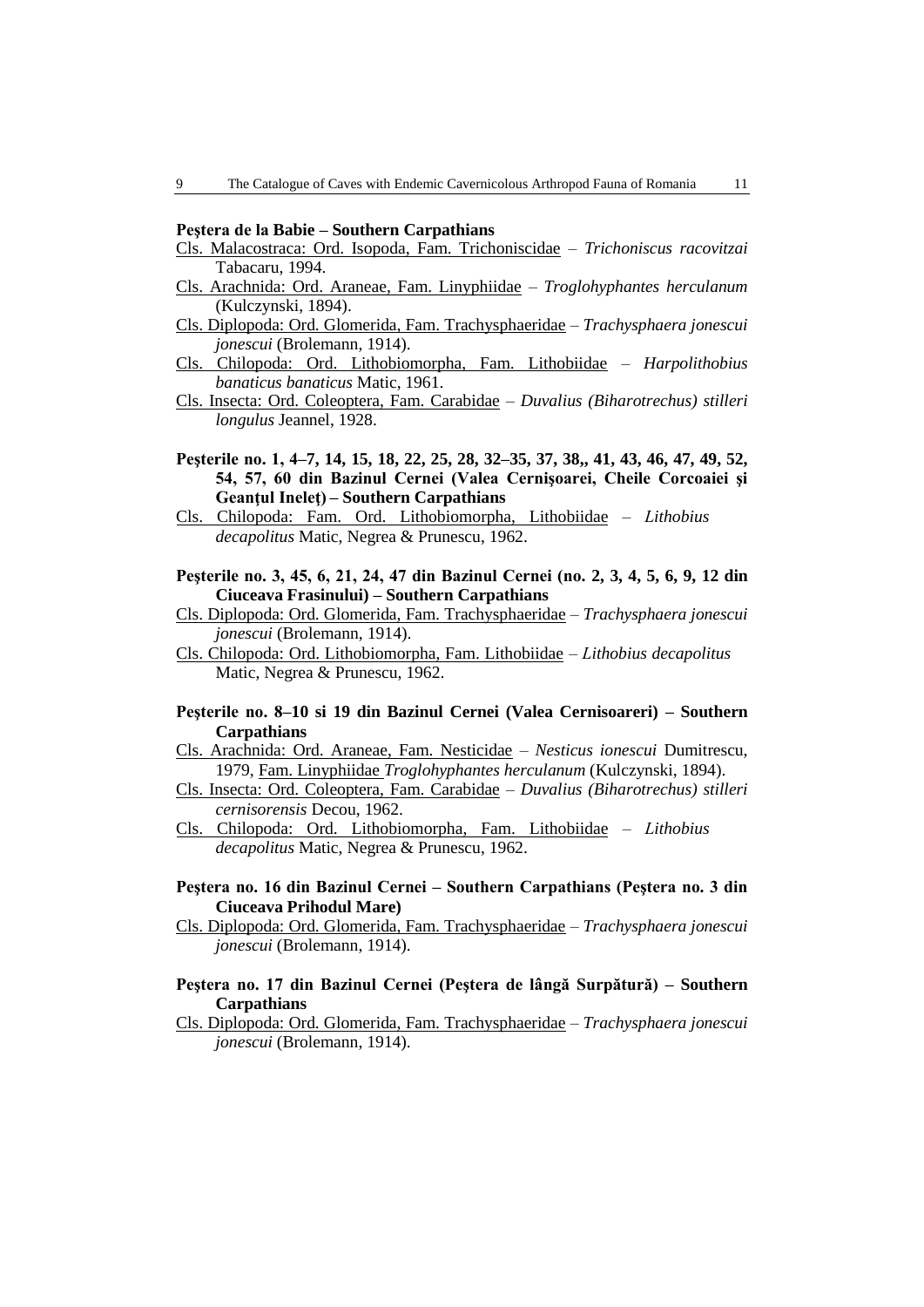# **Peştera No. 26 din Bazinul Cernei (Peştera Labirint din Ciuceava Neagră, Pestera lui Fanică Argintaru) – Southern Carpathians**

Cls. Diplopoda: Ord. Glomerida, Fam. Trachysphaeridae – *Trachysphaera jonescui jonescui* (Brolemann, 1914); Ord. Chordeumatida, Fam. Haaseidae – *Haasea hungaricum orientale* Tabacaru, 1965.

# **Peştera no. 32 din Bazinul Cernei (Peştera 1 din Cheile Corcoaia) – Southern Carpathians**

Cls. Arachnida: Ord. Araneae, Fam. Nesticidae – *Nesticus ionescui* Dumitrescu, 1979.

#### **Peştera no. 40 din Bazinul Cernei – Southern Carpathians**

- Cls. Collembola: Ord. Poduromorpha, Fam. Onychiuridae *Deuteraphorura closanica* (Gruia, 1965).
- Cls. Chilopoda: Ord. Lithobiomorpha, Fam. Lithobiidae *Lithobius decapolitus*  Matic, Negrea & Prunescu, 1962.

### **Peştera no. 62 din Bazinul Cernei – Southern Carpathians**

Cls. Diplopoda: Ord. Julida, Fam. Julidae – *Lamellotyphlus mehedintzensis* (Tabacaru, 1976).

### **Peştera no. 63 Bazinul Cernei – Southern Carpathians**

Cls. Arachnida: Ord. Araneae, Fam. Linyphiidae – *Troglohyphantes herculanum*  (Kulczynski, 1894).

#### **Peştera Bătrânului – Apuseni Mountains**

- Cls. Maxillopoda (Subcls. Copeopoda): Ord. Harpacticoida, Fam. Canthocamptidae *Spelaeocamptus spelaeus* (Chappuis, 1925).
- Cls. Insecta: Ord. Coleoptera, Fam. Carabidae *Duvalius (Biharotrechus) redtenbacheri biroi* (Csiki, 1905), Fam. Leiodidae – *Pholeuon (Parapholeuon) mocsaryi* Csiki, 1911.

### **Peştera de la Birtin – Apuseni Mountains**

Cls. Insecta: Ord. Coleoptera, Fam. Carabidae – *Duvalius (Biharotrechus) redtenbacheri angustatus* Jeannel, 1928, Fam. Leiodidae – *Drimeotus (Drimeotus) bokori thoracicus* Knirsch, 1913, *Pholeuon (Parapholeuon) gracile gracile* Frivaldszky, 1861.

#### **Pestera de la Bobot (Peştera de la Bobota) – Southern Carpathians**

- Cls. Chilopoda: Ord. Lithobiomorpha, Fam. Lithobiidae *Lithobius decapolitus*  Matic, Negrea & Prunescu, 1962.
- Cls. Insecta: Ord. Coleoptera, Fam. Leiodidae *Sophrochaeta (Cernella) reitteri* (J. Frivaldszky, 1884).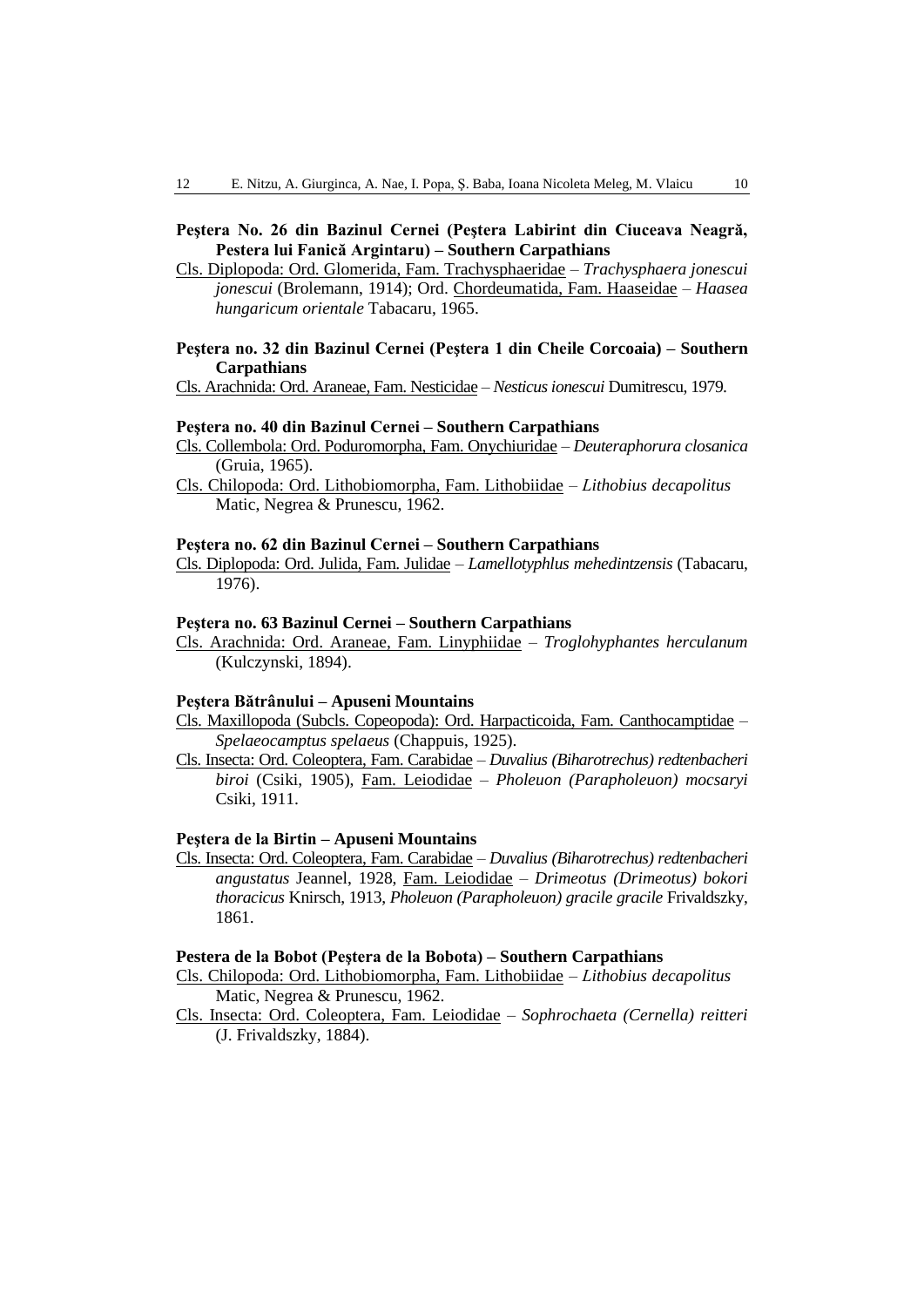### **Peştera Bogdana – Southern Carpathians**

Cls. Chilopoda: Ord. Lithobiomorpha, Fam. Lithobiidae – *Lithobius decapolitus*  Matic, Negrea & Prunescu 1962.

#### **Peştera Boilor – Southern Carpathians**

- Cls. Malacostraca: Ord. Amphipoda Fam. Niphargidae *Niphargus tenuicaudatus* Schellenberg, 1940.
- Cls. Maxillopoda (Subcls. Copeopoda): Ord. Cyclopoida, Fam. Cyclopidae *Acanthocyclops milotai* Iepure & Defaye, 2008, *Acanthocyclops propinquus* Plesa, 1957 (recently recorded in Bulgaria).

#### **Peştera Bolii – Southern Carpathians**

- Cls. Arachnida: Ord. Araneae, Fam. Nesticidae *Carpathonesticus puteorum*  (Kulczynski, 1894).
- Cls. Insecta: Ord. Coleoptera, Fam. Carabidae *Duvalius (Biharotrechus) budae* (Kenderessy, 1879).

### **Peştera din Borzii lui Oană (Valea Suşiţa Verde) – Southern Carpathians**

Cls. Arachnida: Ord. Araneae, Fam. Nesticidae – *Nesticus ionescui* Dumitrescu, 1979

### **Peştera Borzii Vineţi – Southern Carpathians**

Cls. Collembola: Ord. Poduromorpha, Fam. Onychiuridae – *Protaphorura borzica* (Gruia, 1999).

#### **Peştera Buhui – Southern Carpathians**

- Cls. Malacostraca: Ord. Isopoda, Fam.Trichoniscidae *Hyloniscus dacicus* Tabacaru, 1972.
- Cls. Maxillopoda (Subcls. Copeopoda): Ord. Cyclopoida, Fam. Cyclopidae *Acanthocyclops milotai* Iepure & Defaye, 2008, *Acanthocyclops propinquus* Plesa, 1957 (recently recorded in Bulgaria). Ord. Harpacticoida, Fam. Canthocamptidae – *Elaphoidella romanica* Kulhavy, 1969.

Cls. Arachnida: Ord. Araneae Fam. Linyphiidae – *Centromerus jacksoni* Denis, 1952.

Cls. Diplopoda: Fam. Anthroleucosomatidae – *Banatosoma ocellatum* (Tabacaru, 1967).

# **Peştera Bulba – Southern Carpathians**

- Cls. Malacostraca: Ord. Isopoda, Fam. Trichoniscidae *Trichoniscus racovitzai* Tabacaru, 1994.
- Cls. Arachnida: Ord. Palpigradia, Fam Eukoeneniidae *Eukoenenia margaretae*  Orghidan, Georgescu &Sârbu, 1982.
- Cls. Diplopoda: Ord. Glomerida, Fam. Trachysphaeridae *Trachysphaera jonescui jonescui* (Brolemann, 1914).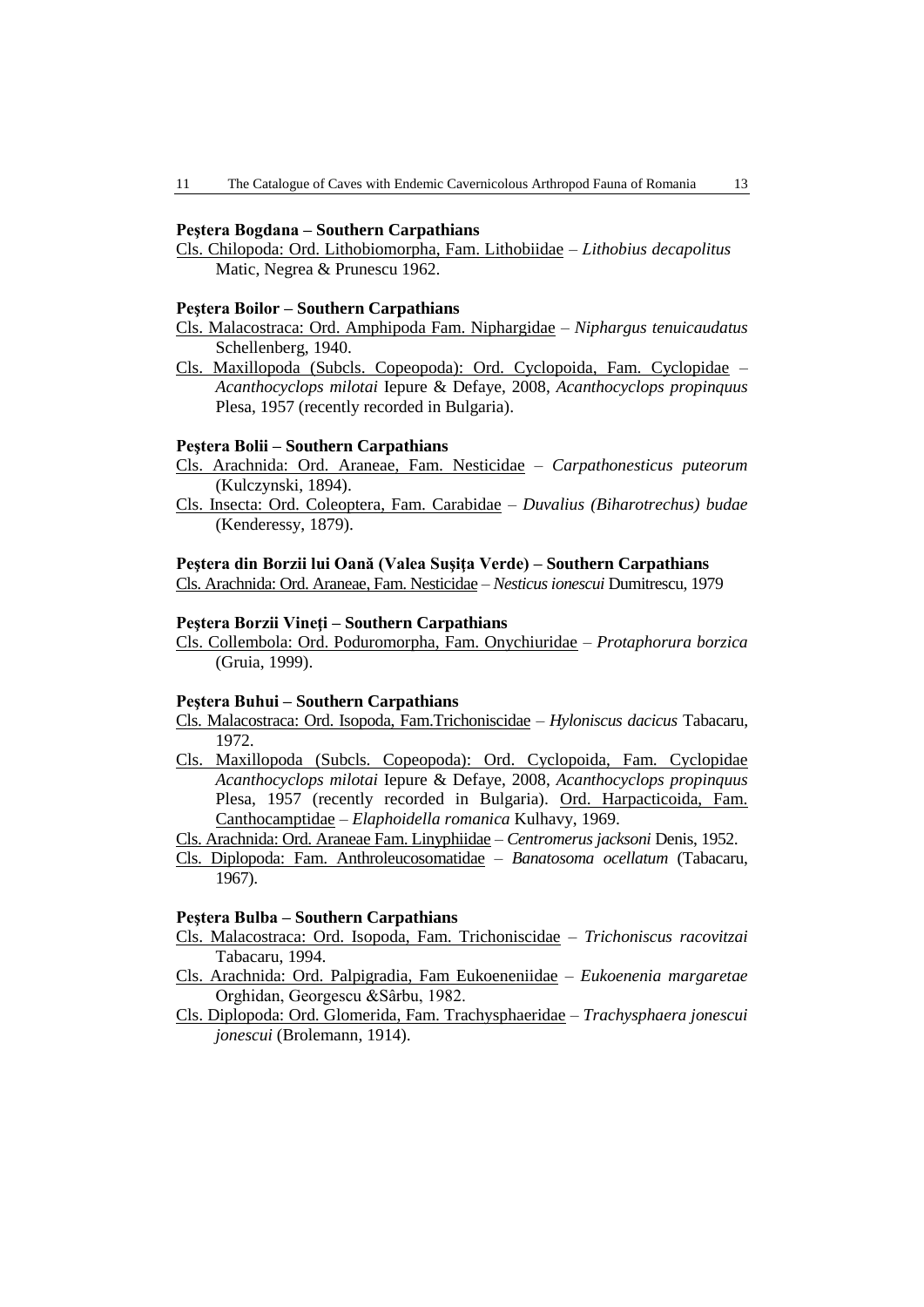Cls. Collembola: Ord. Poduromorpha, Fam. Onychiuridae – *Deuteraphorura closanica* (Gruia, 1965).

#### **Peştera din Bulzul Ficiorilor – Southern Carpathians**

Cls. Arachnida: Ord. Araneae, Fam. Nesticidae – *Nesticus ionescui* Dumitrescu, 1979.

#### **Peştera Bursucului (Peştera Decolmatată) – Southern Carpathians**

Cls. Arachnida: Ord. Araneae, Fam. Nesticidae – *Nesticus constantinescui*  Dumitrescu, 1979.

#### **Peştera Calului (Sat. Remetea) – Apuseni Mountains**

Cls. Arachnida: Ord. Araneae, Fam. Nesticidae – *Carpathonesticus biroi*  Kulczynski, 1895.

#### **Peştera Canaraua de pe Graniţă – Dobrogea**

Cls. Collembola: Ord. Entomobryomorpha, Fam. Lepidocyrtidae – *Pseudosinella crenelata* Gruia, 1974.

#### **Pestera no.1 din Cariera Nouă – Southern Carpathians**

Cls. Malacostraca: Ord. Isopoda, Fam. Trichoniscidae – *Banatoniscus karbani* Tabacaru, 1991.

### **Peştera Casa Lotrilor – Southern Carpathians**

Cls. Collembola: Ord. Poduromorpha, Fam. Onychiuridae – *Deuteraphorura romanica* (Gruia, 1965).

#### **Pestera Casa Zmăului – Apuseni Mountains**

Cls. Insecta: Ord. Coleoptera, Fam. Carabidae – *Duvalius (Biharotrechus) redtenbacheri biroi* (Csiki, 1905).

#### **Peştera cu Cascada – Apuseni Mountains**

Cls. Insecta: Ord. Coleoptera, Fam. Leiodidae *– Pholeuon (Parapholeuon) gracile bokorianum* Csiki, 1911 (RACOVITZA, 2011).

# **Peştera Casian – Dobrogea**

- Cls. Malacostraca: Ord. Isopoda, Fam. Trichoniscidae *Caucasonethes vandeli* Tabacaru, 1993.
- Cls. Arachnida: Ord. Pseudoscorpiones, Fam. Chtoniidae *Chtonius motasi* Dumitrescu & Orghidan, 1964.
- Cls. Diplopoda: Ord. Julida, Fam. Julidae *Apfelbeckiella dobrogica* Tabacaru, 1966.
- Cls. Collembola: Ord. Entomobryomorpha, Fam. Lepidocyrtidae *Pseudosinella crenelata* Gruia, 1974.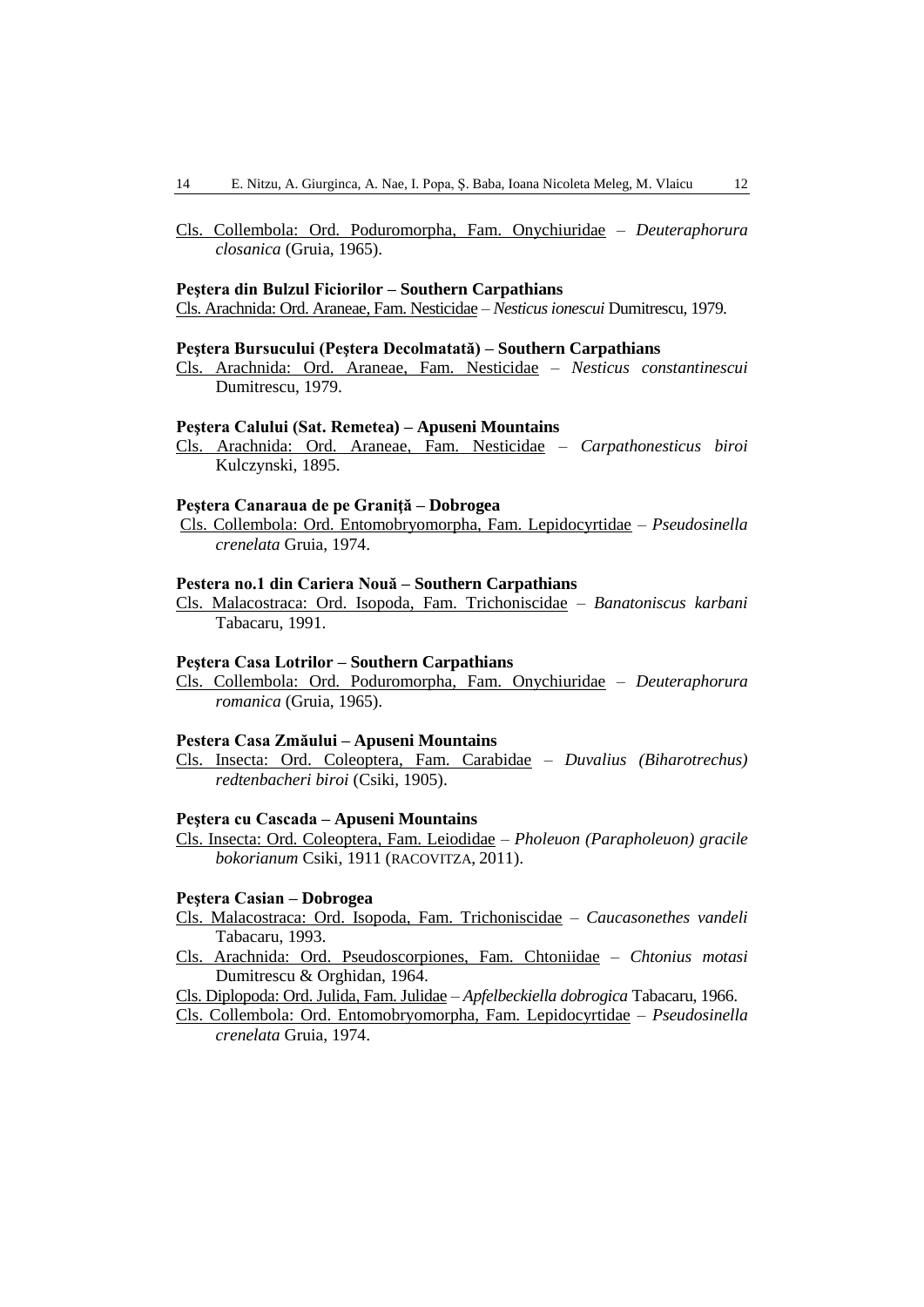### **Peştera de la Cazărmi – Southern Carpathians**

Cls. Diplopoda: Ord. Chordeumatida, Fam. Haaseidae – *Haasea hungaricum orientale* Tabacaru, 1965.

#### **Peştera de la Căput – Apuseni Mountains**

Cls. Arachnida: Ord. Araneae, Fam. Nesticidae – *Carpathonesticus spelaeus*  (Szombathy, 1917).

#### **Peştera cu Ceaţă – Apuseni Mountains**

Cls. Insecta: Ord. Coleoptera, Fam. Leiodidae *– Pholeuon (s.str) angusticolle bihariense* Csiki, 1912 [as *Pholeuon (s.str) angusticolle alunensis* Racovitza, 2009 – by RACOVITZA, 2011].

#### **Peştera Cerneadeal – Southern Carpathians**

- Cls. Collembola: Ord. Poduromorpha, Fam. Onychiuridae *Orthonychiurus doinae* (Gruia, 1972).
- Cls. Insecta: Ord. Coleoptera, Fam. Carabidae *Duvalius (Duvaliopsis) Duvaliopsis transsylvanica* (Csiki, 1902).

#### **Peştera 31 Cernişoara – Southern Carpathians**

Cls. Arachnida: Ord. Araneae, Fam. Nesticidae – *Nesticus cernensis* Dumitrescu, 1979.

### **Peştera Cetatea Neamţului – Eastern Carpathians**

Cls. Collembola: Ord. Poduromorpha, Fam. Onychiuridae – *Orthonychiurus doinae* (Gruia, 1972).

#### **Peştera de sub Cetate II – Southern Carpathians**

Cls. Malacostraca: Ord. Amphipoda Fam. Niphargidae – *Niphargus tenuicaudatus* Schellenberg, 1940.

#### **Peştera din Cheile Ampoiţei (P. Liliecilor) – Apuseni Mountains**

- Cls. Arachnida: Ord. Araneae, Fam. Nesticidae *Carpathonesticus hungaricus*  (Chyzer, 1894).
- Cls. Insecta: Ord. Coleoptera, Fam. Carabidae *Duvalius (Biharotrechus) laevigatus* (Bokor 1913).

### **Peşterile no.1, 2, 3 din Cheile Comarnicilor – Southern Carpathians**

- **[Peştera no. 1 (Stogu), no. 2 (Neterminată), no. 3 (Labirintul Mare) din Cheile Comarnicelor]**
- Cls. Arachnida: Ord. Araneae, Fam. Nesticidae *Carpathonesticus simoni* (Fage, 1931).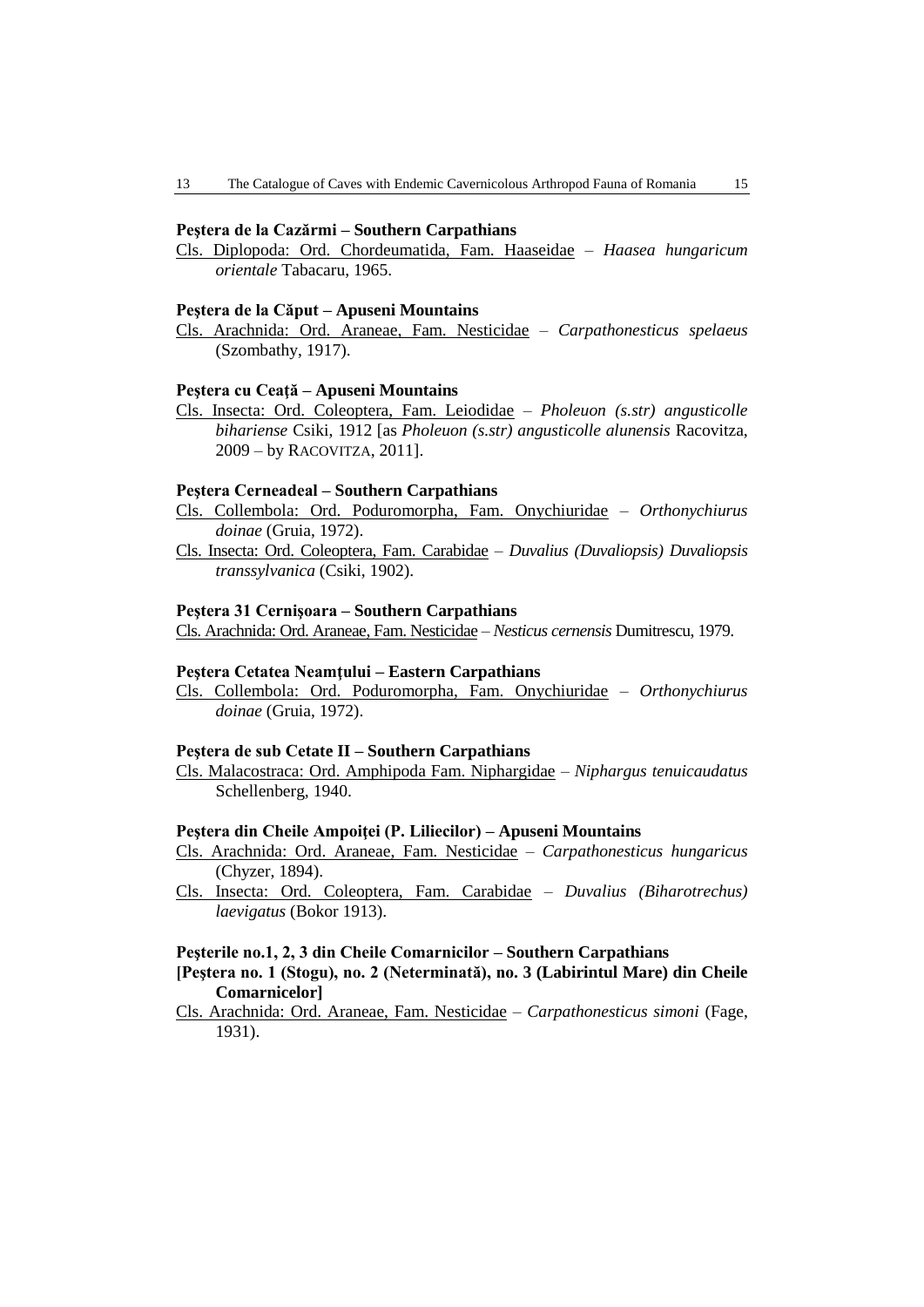- Cls. Diplopoda: Ord. Glomerida, Fam. Trachysphaeridae *Trachysphaera racovitzai* (Tabacaru, 1960), Fam. Anthroleucosomatidae – *Dacosoma motasi* Tabacaru, 1967.
- Cls. Insecta: Ord. Coleoptera, Fam. Carabidae *Duvalius (Duvalidius) delamarei*  Decou, 1967.

#### **Peştera de la Cheia Comoriştii – Southern Carpathians**

- Cls. Chilopoda: Ord. Lithobiomorpha, Fam. Lithobiidae *Lithobius decapolitus* Matic, Negrea & Prunescu 1962.
- Cls. Insecta: Ord. Coleoptera, Fam. Carabidae *Duvalius (Biharotrechus) nannus* Jeannel, 1931.

#### **Peştera cu Ciungi – Apuseni Mountains**

Cls. Insecta: Ord. Coleoptera, Fam. Carabidae – *Duvalius (Hungarotrechus) onaci* Moldovan, 1993 (no specimen found after description).

### **Peştera cu Corali – Southern Carpathians**

- Cls. Arachnida: Ord. Palpigradia, Fam Eukoeneniidae *Eukoenenia condei*  Orghidan, Georgescu &Sârbu, 1982.
- **P. Nr 1 şi 2 (P. Mare şi Mică de la Prepeleac) de pe Cheile Zarneştilor – Southern Carpathians**
- Cls. Arachnida: Ord. Araneae, Fam. Nesticidae *Nesticus constantinescui* Dumitrescu, 1979.

#### **Peştera Cicioara – Southern Carpathians**

- Cls. Diplopoda: fam. Ord. Polydesmida, Fam. Ttichopolydesmidae –*Trichopolydesmus eremitis* Verhoeff, 1898.
- Cls. Chilopoda: Ord. Lithobiomorpha, Fam. Lithobiidae *Lithobius decapolitus*  Matic, Negrea & Prunescu 1962.
- Cls. Insecta: Ord. Coleoptera, Fam. Carabidae *Duvalius (Biharotrechus) cicioarae* Jeannel, 1930.

### **Peştera de la Chilii – Southern Carpathians**

Cls. Arachnida: Ord. Araneae, Fam. Nesticidae – *Nesticus constantinescui*  Dumitrescu, 1979.

#### **Pestera Cioclovina – Southern Carpathians**

- Cls. Arachnida: Ord. Araneae, Fam. Nesticidae *Carpathonesticus puteorum*  (Kulczynski, 1894).
- Cls. Collembola: Ord. Entomobryomorpha, Fam. Lepidocyrtidae *Pseudosinella racovitzai* Gisin & Gama, 1971; Ord. Poduromorpha, Fam. Onychiuridae *Deuteraphorura hategana* (Gruia, 1971).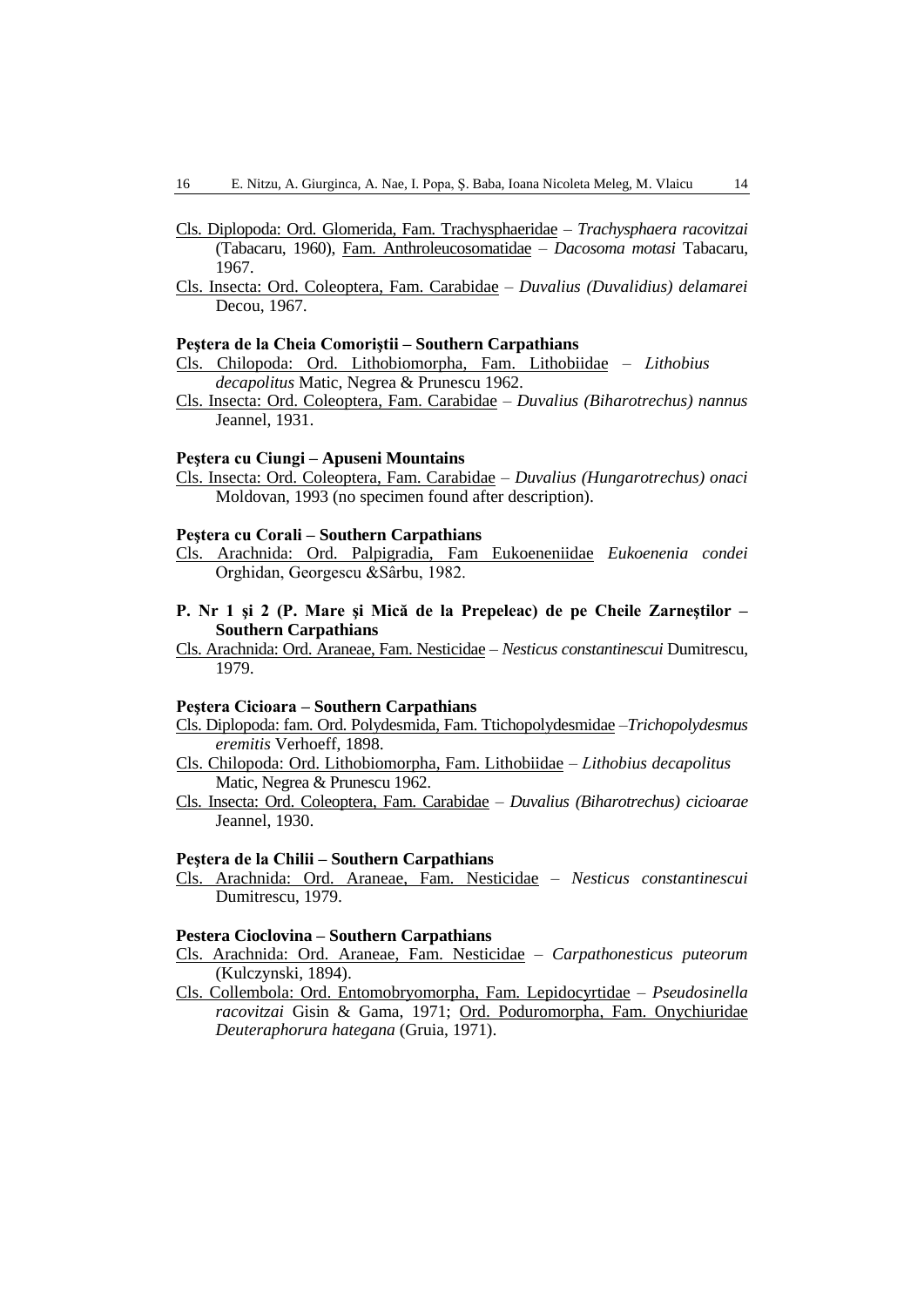# **Peştera no. 9 si no. 10 (peşterile no. 3 și 4) din Ciuceava Chicerii – Southern Carpathians**

Cls: Diplopoda, Ord. Glomerida, Fam. Trachysphaeridae – *Trachysphaera jonescui jonescui* (Brolemann, 1914).

# **Peştera Ciurului Izbuc – Apuseni Mountains**

- Cls. Maxillopoda (Subcls. Copeopoda): Ord. Cyclopoida, Fam. Cyclopidae *Acanthocyclops transylvanicus* Iepure, S. & A. Oarga., 2011; Ord. Harpacticoida, Fam. Canthocamptidae – *Spelaeocamptus spelaeus* (Chappuis, 1925).
- Cls. Insecta: Ord. Coleoptera, Fam. Carabidae *Duvalius redtenbacheri bihariensis* Csiki, 1911.

### **Pestera Ciurului Ponor – Apuseni Mountains**

Cls. Insecta: Ord. Coleoptera, Fam. Carabidae – *Duvalius redtenbacheri bihariensis* Csiki, 1911; Fam. Leiodidae – *Pholeuon (Parapholeuon) gracile chappuisi*  Jeannel, 1930.

### **Peştera Câmpenească – Apuseni Mountains**

Cls. Malacostraca: Ord. Isopoda, Fam. Trichoniscidae – *Biharoniscus racovitzai* Tabacaru, 1963.

# **Peştera de după Cârşe – Southern Carpathians**

- Cls. Malacostraca: Ord. Amphipoda, Fam. Niphargidae *Niphargus tenuicaudatus* Schellenberg, 1940.
- Cls. Chilopoda: Ord. Lithobiomorpha, Fam. Lithobiidae *Lithobius dacicus* Matic, 1959.
- Cls. Collembola: Ord. Poduromorpha, Fam. Onychiuridae *Deuteraphorura romanica* (Gruia, 1965).

### **Peştera Chivadarului – Apuseni Mountains**

Cls. Insecta, Ord. Coleoptera, Fam. Carabidae *Duvalius (Biharotrechus) redtenbacheri jeanneli* Winkler 1933

### **Peştera de la Ciumerna – Apuseni Mountains**

Cls. Insecta: Ord. Coleoptera, Fam. Carabidae – *Duvalius (Biharotrechus) laevigatus* (Bokor 1913).

### **Peştera Cârneală – Southern Carpathians**

Cls. Insecta: Ord. Coleoptera, Fam. Carabidae – *Duvalius (Biharotrechus) milleri* (J. Frivaldszkyi, 1862).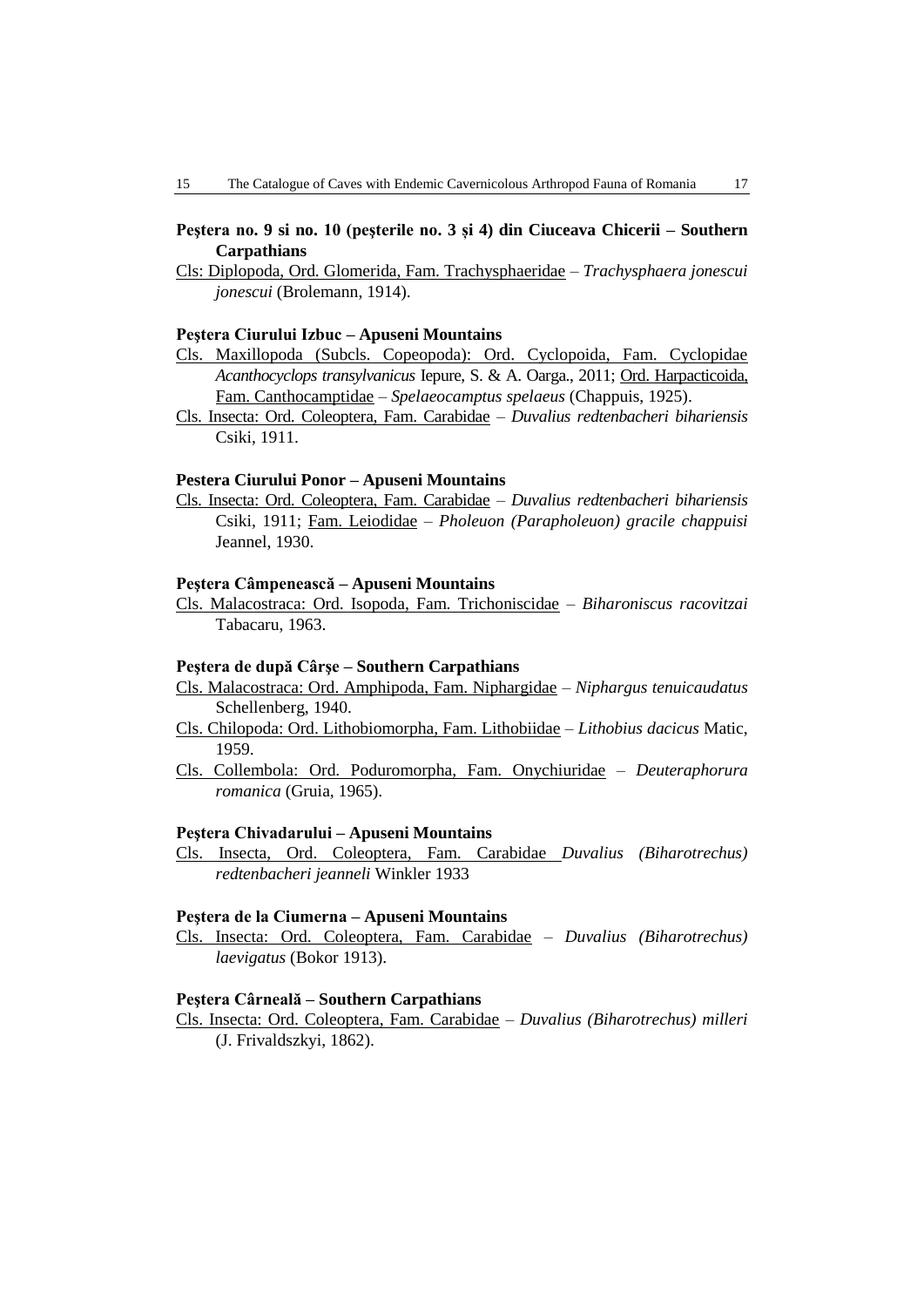### **Peştera Cloşani – Southern Carpathians**

- Cls. Malacostraca: Ord. Bathynellacea, Fam. Parabathynellidae  *Bathynella plesai* Şerban, 1971; Ord. Isopoda, Fam. Trichoniscidae – *Trichoniscus dancaui* Tabacaru, 1996.
- Cls. Arachnida: Ord. Araneae, Fam. Nesticidae *Nesticus ionescui* Dumitrescu, 1979, Fam. Linyphiidae – *Centromerus dacicus* Dumitrescu & Georgescu, 1980; Ord. Pseudoscorpiones, Fam. Neobisiidae – *Neobisium (Blothrus) closanicus* Dumitrescu & Orghidan, 1970; Ord. Palpigradia, Fam Eukoeneniidae – *Eukoenenia margaretae* Orghidan, Georgescu &Sârbu, 1982.
- Cls. Diplopoda: Ord. Glomerida, Fam. Trachysphaeridae *Trachysphaera orghidani* (Tabacaru, 1958); Ord. Polydesmida, Fam. Polydesmidae – *Polydesmus oltenicus* Negrea & Tabacaru, 1958, Fam. Ttichopolydesmidae – *Trichopolydesmus eremitis* Verhoeff, 1898.
- Cls. Collembola: Ord. Poduromorpha, Fam. Onychiuridae *Deuteraphorura closanica* (Gruia, 1965).
- Cls. Insecta: Ord. Coleoptera, Fam. Carabidae *Duvalius (Biharotrechus) spinifer* Jeannel 1928, Fam. Leiodidae – *Closania winkleri* Jeannel 1928.

### **Peştera no. 2 de la Cloşani – Southern Carpathians**

- Cls. Malacostraca: Ord. Isopoda, Fam Trichoniscidae *Trichoniscus dancaui* Tabacaru, 1996.
- Cls. Diplopoda: Ord. Glomerida, Fam. Trachysphaeridae *Trachysphaera orghidani* (Tabacaru, 1958).
- Cls. Chilopoda: Ord. Lithobiomorpha, Fam. Lithobiidae *Lithobius decapolitus*  Matic, Negrea & Prunescu, 1962.

### **Peşterile no. 4 şi 5 de la Cloşani – Southern Carpathians**

- Cls. Diplopoda: Ord. Glomerida, Fam. Trachysphaeridae *Trachysphaera orghidani* (Tabacaru, 1958).
- Cls. Chilopoda: Ord. Lithobiomorpha, Fam. Lithobiidae *Lithobius decapolitus*  Matic, Negrea & Prunescu, 1962.

### **Peştera no. 6 de la Cloşani – Southern Carpathians**

Cls. Diplopoda: Ord. Glomerida, Fam. Trachysphaeridae – *Trachysphaera orghidani* (Tabacaru, 1958).

## **Peştera no. 14 de la Cloşani – Southern Carpathians**

Cls. Arachnida: Ord. Araneae, Fam. Nesticidae – *Nesticus ionescui* Dumitrescu, 1979.

Cls. Diplopoda: Ord. Glomerida, Fam. Trachysphaeridae – *Trachysphaera orghidani* (Tabacaru, 1958).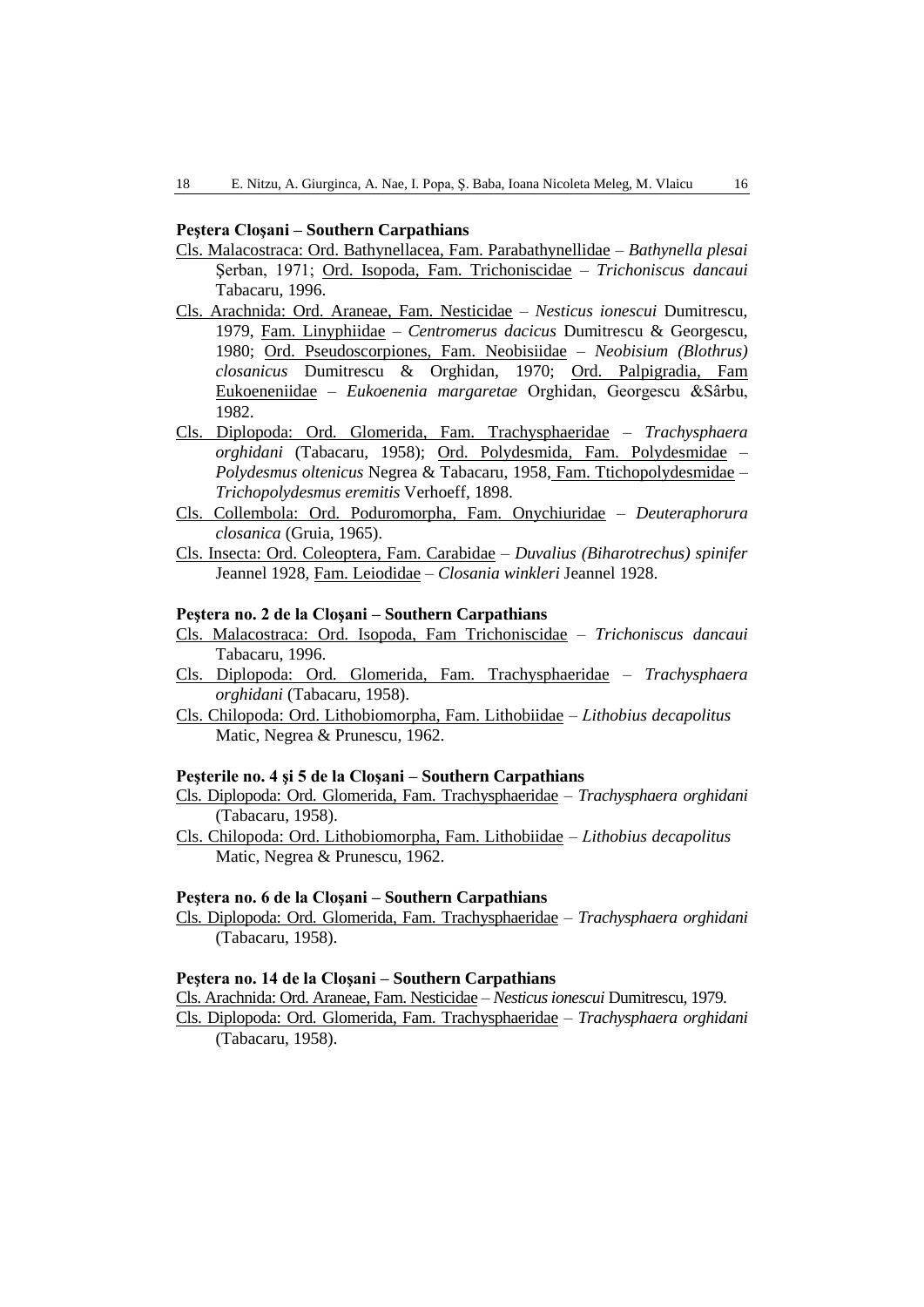### **Peştera de la Coada Coiţchii – Apuseni Mountains**

Cls. Insecta: Ord. Coleoptera, Fam. Carabidae – *Duvalius (Biharotrechus) laevigatus* (Bokor, 1913).

#### **Peştera lui Cocolbea – Southern Carpathians**

- Cls. Malacostraca: Ord. Amphipoda, Fam. Niphargidae *Niphargus tenuicaudatus* Schellenberg, 1940.
- Cls. Arachnida: Ord. Araneae, Fam. Nesticidae *Carpathonesticus puteorum*  (Kulczynski, 1894).

#### **Peştera Coderinca lui Puţui – Apuseni Mountains**

Cls. Insecta: Ord. Coleoptera, Fam. Leiodidae – *Drimeotus (Bihorites) hickeri* Knirsch, 1913, *Pholeuon (Pholeuon) proserpinae intermittens* Knirsch, 1913.

### **Peştera Coliboaia – Apuseni Mountains**

- Cls. Malacostraca: Ord. Isopoda, Fam Mesoniscidae *Mesoniscus graniger dragani* Giurginca, 2003; Ord. Amphipoda, Fam. Niphargidae – *Niphargus laticaudatus* Schellenberg, 1940.
- Cls. Collembola: Ord. Poduromorpha, Fam. Onychiuridae *Orthonychiurus ancae* (Gruia, 1971).
- Cls. Insecta: Ord. Coleoptera, Fam. Carabidae *Duvalius paroecus paroecus* (J. Frivaldszkyi, 1865), Fam. Leiodidae – *Pholeuon (Pholeuon) leptodirum hazayi* J. Frivaldszky 1884 [*as Ph. leptodirum jeanneli* Racovitza, 2010 by RACOVITZA, 2011].

### **Peştera de la Colţul Dealului – Apuseni Mountains**

Cls. Insecta: Ord. Coleoptera, Fam. Carabidae – *Duvalius (Biharotrechus) szladyi anubis* (Bokor, 1913).

#### **Peştera no. 15 (Peştera de la Colţul Surpat/ Peştera Urşilor) – Eastern Carpathians**

Cls. Insecta: Ord. Coleoptera, Fam. Carabidae – *Duvalius (Hungarotrechus) deubelianus* (Csiki, 1903).

# **Peştera Comarnic – Southern Carpathians**

- Cls. Maxillopoda (Subcls. Copeopoda): Ord. Harpacticoidea, Fam. Parastenocaridae *Parastenocaris banaticus* Damian, 1957.
- Cls. Arachnida: Ord. Araneae, Fam. Linyphiidae *Troglohyphantes herculanum*  (Kulczynski, 1894), *Centromerus jacksoni* Denis, 1952.
- Cls. Chilopoda: Ord. Lithobiomorpha, Fam. Lithobiidae *Lithobius dacicus* Matic, 1959
- Cls. Collembola: Ord. Poduromorpha, Fam. Onychiuridae *Deuteraphorura romanica* (Gruia, 1965).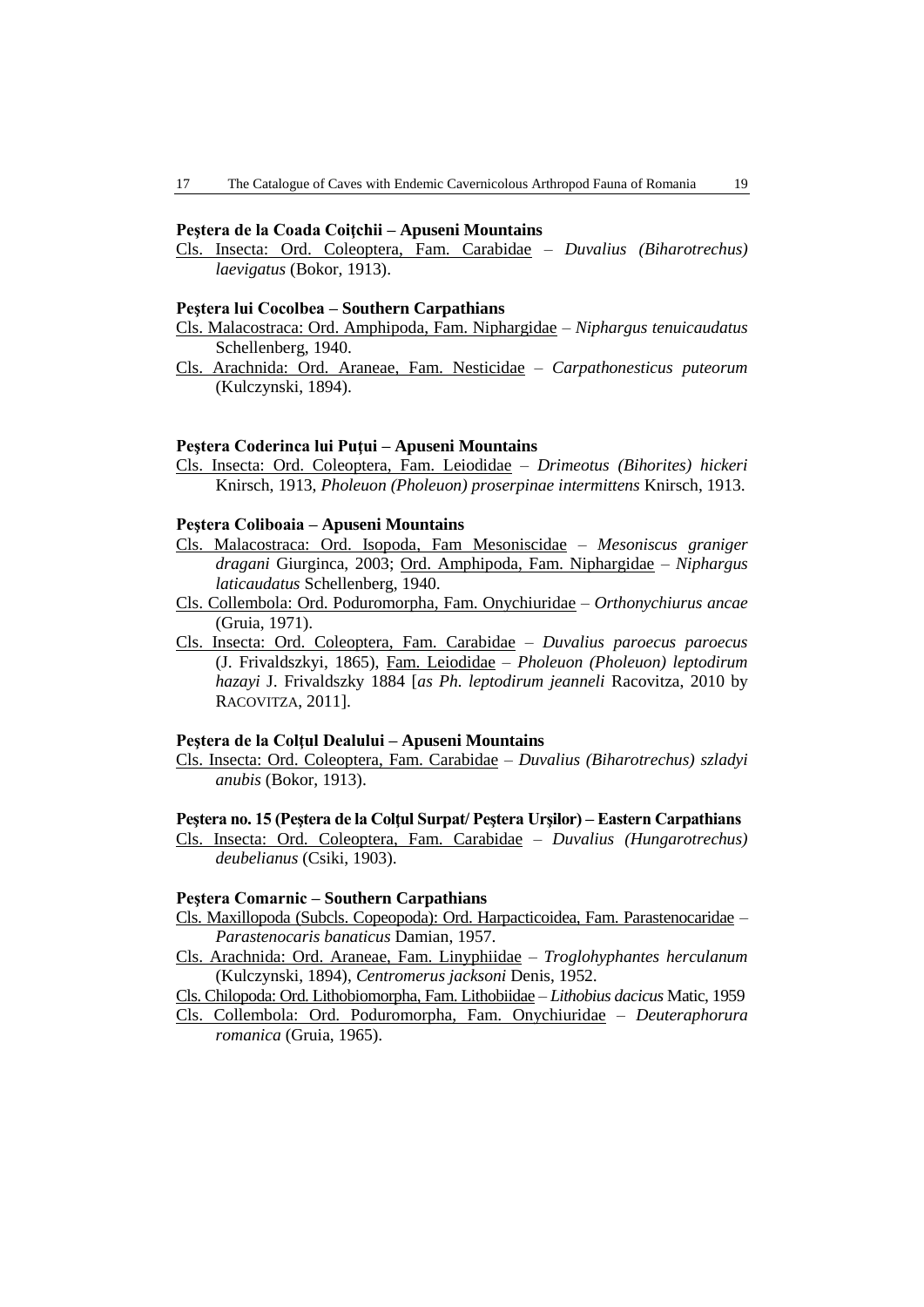Cls. Insecta: Ord. Coleoptera, Fam. Carabidae – *Duvalius (Biharotrechus) milleri* (J. Frivaldszkyi, 1862).

### **Peştera Condorului – Apuseni Mountains**

- Cls. Arachnida: Ord. Araneae, Fam. Nesticidae *Carpathonesticus fodinarum*  (Kulczynski, 1894).
- Cls. Insecta: Ord. Coleoptera, Fam. Carabidae *Duvalius (Biharotrechus) paroecus taxi* (Breit, 1911), Fam. Leiodidae – *Drimeotus (Bihorites) mihoki condoricus* Knirsch 1913, *Pholeuon (Pholeuon) knirschi* Breit 1911.

### **Peştera Corbasca – Apuseni Mountains**

- Cls. Malacostraca: Ord. Isopoda, Fam Mesoniscidae *Mesoniscus graniger dragani* Giurginca, 2003; Ord. Amphipoda, Fam. Niphargidae – *Niphargus laticaudatus* Schellenberg, 1940.
- Cls. Maxillopoda (Subcls. Copeopoda): Ord. Cyclopoida, Fam. Cyclopidae *Acanthocyclops stygius deminutus* Iepure et Oarga, 2011.
- Cls. Arachnida: Ord. Araneae, Fam. Nesticidae *Carpathonesticus fodinarum*  (Kulczynski, 1894), Fam. Linyphiidae – *Centromerus chappuisi* Fage, 1931.
- Cls. Collembola: Ord. Poduromorpha, Fam. Onychiuridae *Orthonychiurus ancae* (Gruia, 1971).
- Cls. Insecta: Ord. Coleoptera, Fam. Leiodidae *Drimeotus (Bihorites) mihoki mihoki* Csiki, 1912, *Pholeuon (Pholeuon) leptodirum biroi* Csiki 1912 [as *D. leptodirum moldovani* Racovitza, 2010 by RACOVITZA, 2011].

### **Peştera din Corn – Apuseni Mountains**

Cls. Arachnida: Ord. Araneae, Fam. Nesticidae – *Carpathonesticus fodinarum*  (Kulczynski, 1894).

### **Pestera Cornereva – Southern Carpathians**

Cls. Maxillopoda (Subcls. Copeopoda): Ord. Cyclopoida, Fam. Cyclopidae – *Eucyclops subterraneus* (Graeter, 1908).

### **Peştera din Cornetul Văii lui Dragu – Southern Carpathians**

Cls. Diplopoda, Ord. Glomerida, Fam. Trachysphaeridae – *Trachysphaera orghidani* (Tabacaru, 1958

### **Peştera din Cornetul Vărcanilor – Southern Carpathians**

Cls. Arachnida: Ord. Araneae, Fam. Nesticidae – *Nesticus ionescui* Dumitrescu, 1979.

- Cls. Diplopoda: Ord. Glomerida, Fam. Trachysphaeridae *Trachysphaera orghidani* (Tabacaru, 1958); Ord. Polydesmida, Fam. Ttichopolydesmidae – *Trichopolydesmus eremitis* Verhoeff, 1898.
- Cls. Chilopoda: Ord. Lithobiomorpha, Fam. Lithobiidae *Harpolithobius oltenicus*  Negrea, 1962.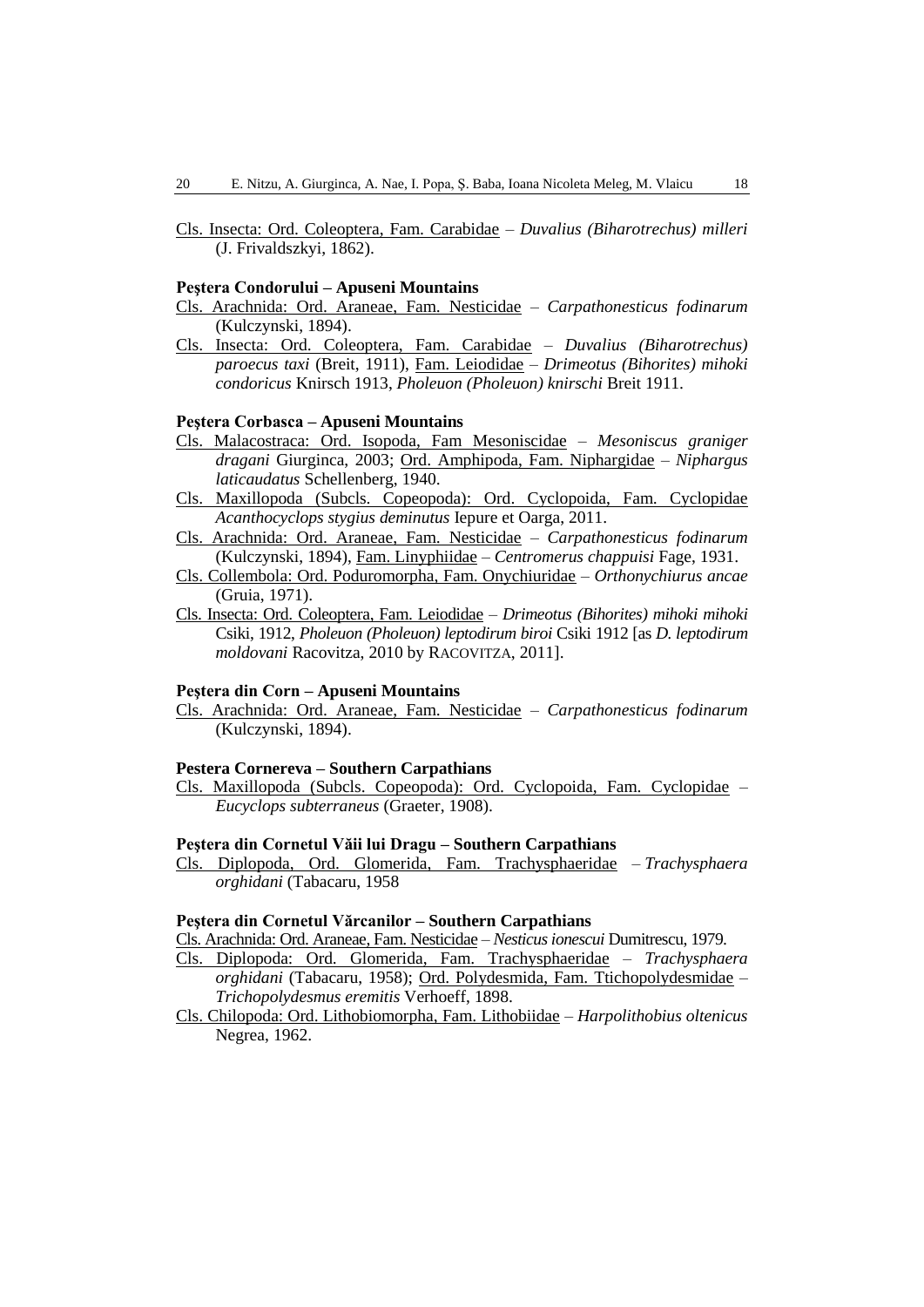- Cls. Collembola: Ord. Poduromorpha, Fam. Onychiuridae *Deuteraphorura closanica* (Gruia, 1965).
- Cls. Insecta: Ord. Coleoptera, Fam. Carabidae *Duvalius (Biharotrechus) spinifer tismanae* Jeannel 1928, Fam. Leiodidae – *Sophrochaeta (Sophrochaeta) oltenica oltenica* Jeannel & Mallasz 1930, *Closania winkleri elongata* Jeannel 1930.

#### **Peştera dintre Corni – Dobrogea**

Cls. Collembola: Ord. Poduromorpha, Fam. Onychiuridae – *Orthonychiurus ancae* (Gruia, 1971).

#### **Peştera de la Coroban – Apuseni Mountains**

Cls. Arachnida: Ord. Araneae, Fam. Nesticidae – *Carpathonesticus racovitzai*  (Dumitrescu, 1980).

### **Peştera Corobana Mică – Apuseni Mountains**

Cls. Malacostraca: Ord. Amphipoda, Fam. Niphargidae – *Niphargus tenuicaudatus* Schellenberg, 1940.

### **Peştera Corobana Mândruţului – Apuseni Mountains**

- Cls. Malacostraca: Ord. Amphipoda, Fam. Niphargidae *Niphargus laticaudatus* Schellenberg, 1940.
- Cls. Insecta, Ord. Coleoptera, Fam. Carabidae *Duvalius (Biharotrechus) hickeri infernus* (Knirsch, 1913), Fam. Leiodidae – *Pholeuon (Pholeuon) proserpinae proserpinae* Knirsch, 1913.

### **Peştera de la Cracu cu Vii – Southern Carpathians**

Cls. Insecta: Ord. Coleoptera, Fam. Carabidae – *Duvalius (Biharotrechus) nannus* Jeannel, 1931, Fam. Leiodidae – *Sophrochaeta (Sophrochaeta) oltenica densepunctata* Jeannel, 1931.

### **Peştera cu Cristale de la Mina Farcu – Apuseni Mountains**

Cls. Insecta: Ord. Coleoptera, Fam. Carabidae – *Duvalius (Biharotrechus) redtenbacheri bihariensis* (Csiki, 1911), Fam. Leiodidae – *Pholeuon (Parapholeuon) gracile chappuisi* Jeannel, 1930.

# **Peştera de la Crovul cu Apă – Southern Carpathians**

Cls. Diplopoda: Ord. Polydesmida, Fam. Polydesmidae – *Polydesmus oltenicus* Negrea & Tabacaru, 1958.

#### **Peştera Crovul cu Ferigă de la Mărcoane – Southern Carpathians**

Cls. Arachnida: Ord. Araneae, Fam. Nesticidae – *Nesticus ionescui* Dumitrescu, 1979.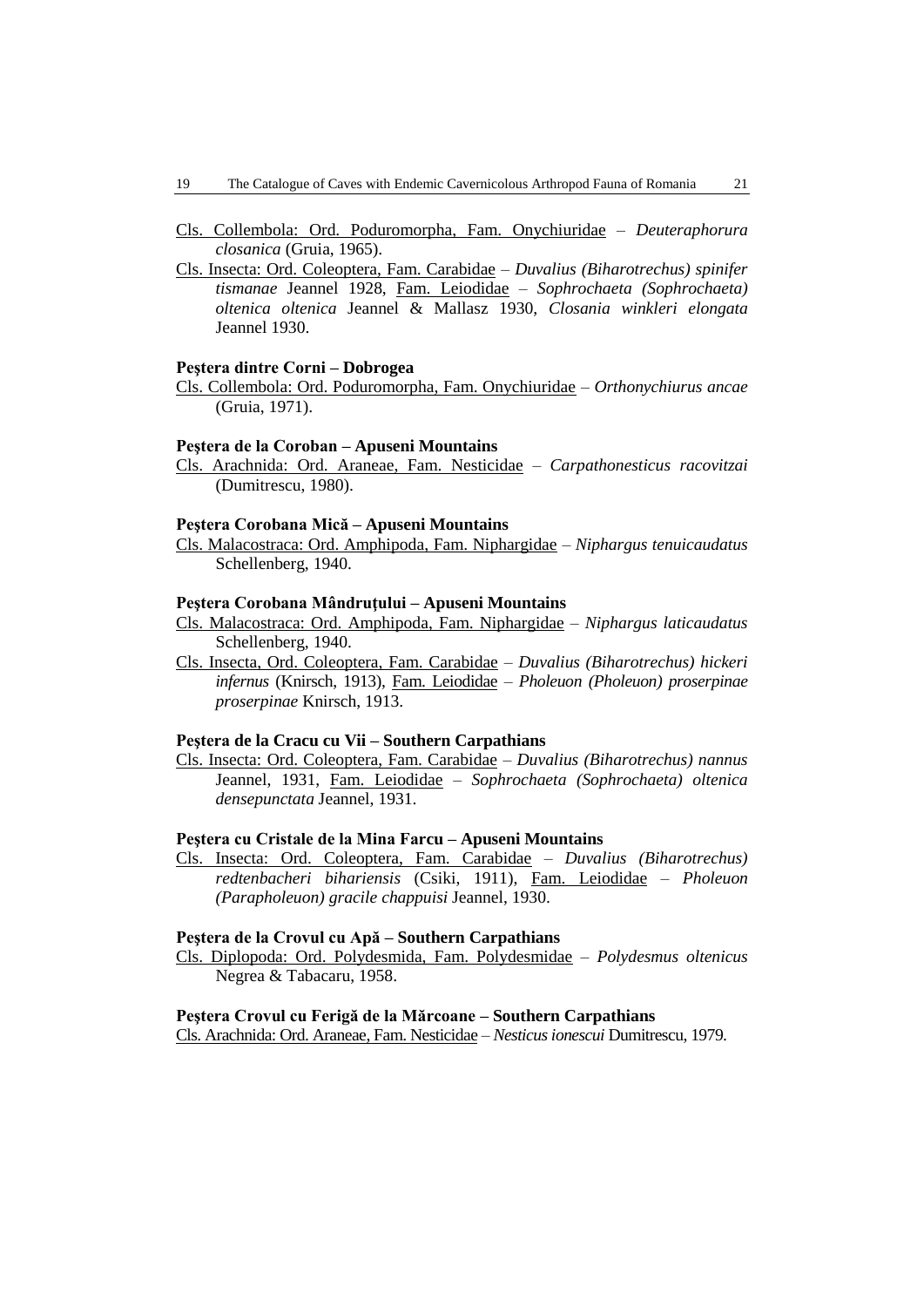#### **Peştera de la Cugliş (Cubleş) – Apuseni Mountains**

Cls. Maxillopoda (Subcls. Copeopoda): Ord. Harpacticoida, Fam. Canthocamptidae – *Spelaeocamptus spelaeus* (Chappuis, 1925).

Cls. Insecta: Ord. Coleoptera, Fam. Carabidae – *Duvalius (Biharotrechus) redtenbacheri vidaretensis* (Bokor, 1921), Fam. Leiodidae – *Drimeotus (Drimeotus) bokori thoracicus* Knirsch, 1913, *Pholeuon (Parapholeuon) gracile gracile* Frivaldszky, 1861.

#### **Peştera Cuptoare – Southern Carpathians**

Cls. Diplopoda: Fam. Anthroleucosomatidae – *Banatosoma ocellatum* (Tabacaru, 1967).

#### **Peştera de la Cuptorul Căluşarului – Apuseni Mountains**

Cls. Insecta: Ord. Coleoptera, Fam. Carabidae – *Duvalius (Biharotrechus) szladyi anubis* (Bokor, 1913).

### **Peştera Cuptorul Porcului – Southern Carpathians**

Cls. Collembola: Ord. Entomobryomorpha, Fam. Lepidocyrtidae – *Pseudosinella manuelae* Gruia, 1974.

### **Peştera de la Curmătura Pleşii – Apuseni Mountains**

Cls. Insecta: Ord. Coleoptera, Fam. Carabidae – *Duvalius (Biharotrechus) sziladyi* (Csiki, 1904).

#### **Peştera Curmatura Plasei – Apuseni Mountains**

Cls. Arachnida: Ord. Araneae, Fam. Nesticidae – *Carpathonesticus hungaricus*  (Chyzer, 1894).

#### **Peştera lui Daniel – Southern Carpathians**

Cls. Arachnida: Ord. Araneae, Fam. Nesticidae – *Nesticus wiehlei* Dumitrescu, 1979.

## **Peştera de la Dâlma cu Brazi – Southern Carpathians**

Cls. Insecta: Ord. Coleoptera, Fam. Carabidae – *Duvalius (Hungarotrechus) gaali* (Mallasz, 1928), *Duvalius (Biharotrechus) budae dioszeghyi* Mallasz 1928, Fam. Leiodidae – *Sophrochaeta (Cernella) reitteri mallaszi* Bokor, 1928.

#### **Peştera no. I Dâmbul Colibii (P. Rip-Rip) – Apuseni Mountains**

Cls. Chilopoda: Ord. Lithobiomorpha, Fam. Lithobiidae – *Harpolithobius banaticus banaticus* Matic, 1961.

Cls. Collembola, Ord. Poduromorpha, Fam. Onychiuridae – *Orthonychiurus ancae* (Gruia, 1971).

Cls. Insecta, Ord. Coleoptera, Fam. Leiodidae – *Drimeotus (Bihorites) mihoki mihoki* Csiki 1912, *Pholeuon (Pholeuon) leptodirum biroi* Csiki, 1912.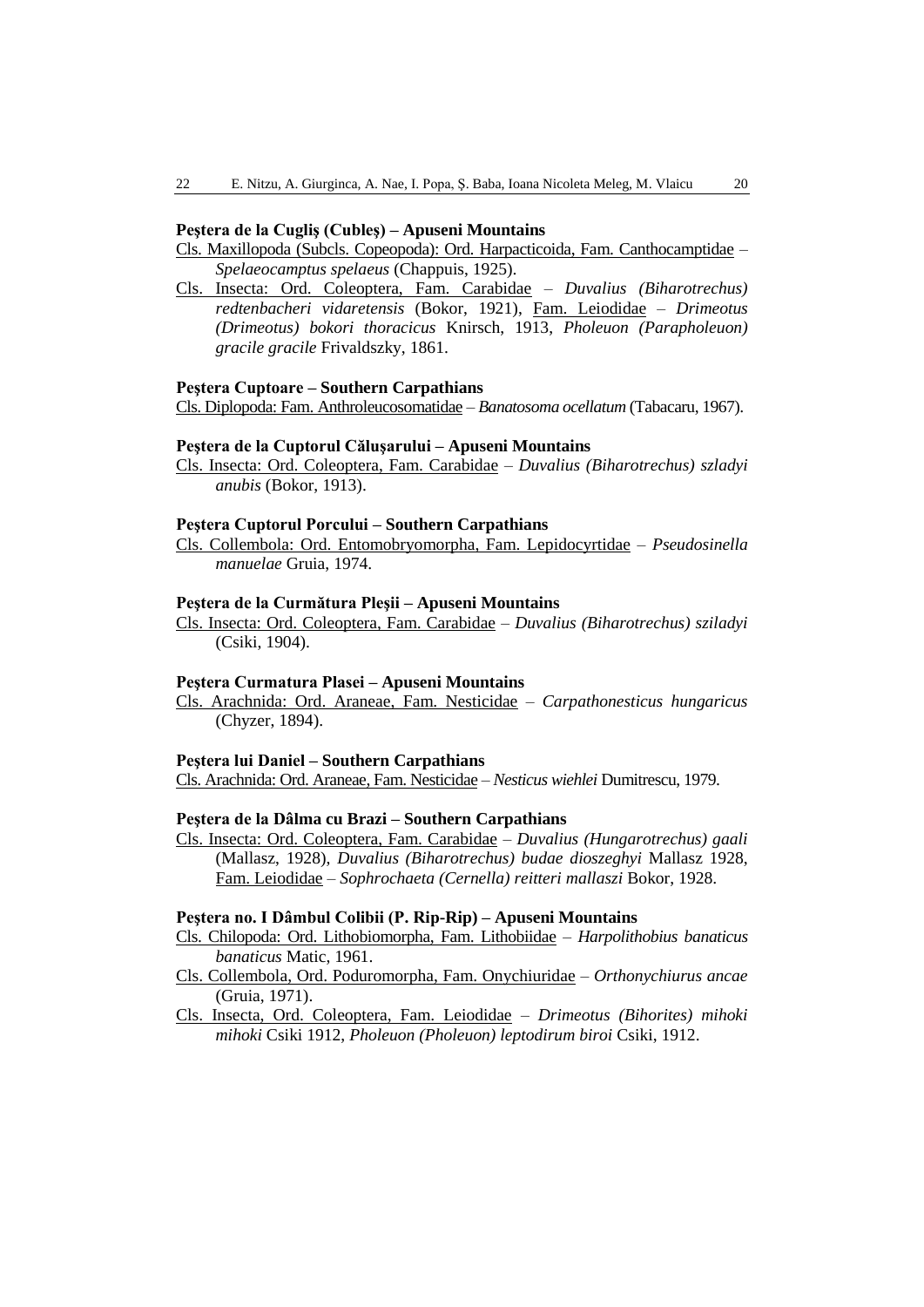### **Peştera de sub Dealul Corbeşti – Bihor Mountains**

Cls. Maxillopoda (Subcls. Copeopoda): Ord. Harpacticoida, Fam. Canthocamptidae – *Elaphoidella winkleri (Chappuis, 1928).*

#### **Peştera din Dealul Curecea – Southern Carpathians**

Cls. Malacostraca: Ord. Isopoda, Fam. Trichoniscidae – *Trichoniscus racovitzai* Tabacaru, 1994.

Cls. Insecta: Ord. Coleoptera, Fam. Leiodidae – *Closania orghidani* Decu, 1959.

# **Peştera din Dealul Ruşchiului (Peştera din Poiana Ruşchiului) – Southern Carpathians**

Cls. Diplopoda: Ord. Glomerida, Fam. Trachysphaeridae – *Trachysphaera orghidani* (Tabacaru, 1958).

#### **Peştera Dealul Vârseci – Apuseni Mountains**

Cls. Insecta: Ord. Coleoptera, Fam. Leiodidae – *Drimeotus (Bihorites) laevimarginatus csikii* Mihok, 1912, *Pholeuon (Pholeuon) knirschi gyleki* Moczarski, 1912.

### **Peştera Diaclază – Apuseni Mountains**

Cls. Insecta: Ord. Coleoptera, Fam. Leiodidae – *Pholeuon (s.str.) angusticolle mihoki* Csiki, 1911.

#### **Pestera de la Dodoconi – Southern Carpathians**

Cls. Arachnida: Ord. Araneae, Fam. Nesticidae – *Nesticus ionescui*Dumitrescu, 1979

- Cls. Collembola: Ord. Poduromorpha, Fam. Onychiuridae *Deuteraphorura closanica* (Gruia, 1965), Fam. Hypogastruridae – *Acherontides tanasachiae* (Gruia, 1969).
- Cls. Insecta: Ord. Coleoptera, Fam. Leiodidae *Sophrochaeta (Sophrochaeta) orghidani* Ienistea, 1955.

#### **Pestera Doboş – Apuseni Mountains**

- Cls. Maxillopoda (Subcls. Copeopoda): Ord. Cyclopoida, Fam. Cyclopidae *Acanthocyclops transylvanicus* Iepure, S. & A. Oarga, 2011, Ord. Harpacticoida, Fam. Canthocamptidae – *Spelaeocamptus spelaeus* (Chappuis 1925).
- Cls. Insecta: Ord. Coleoptera, Fam. Carabidae *Duvalius redtenbacheri bihariensis* Csiki, 1911, Fam. Leiodidae – *Pholeuon (Parapholeuon) gracile chappuisi* Jeannel, 1930.

### **Peştera Dobreştilor – Southern Carpathians**

Cls. Insecta: Ord. Coleoptera, Fam. Carabidae – *Duvalius (Hungarotrechus) deubelianus* (Csiki, 1903).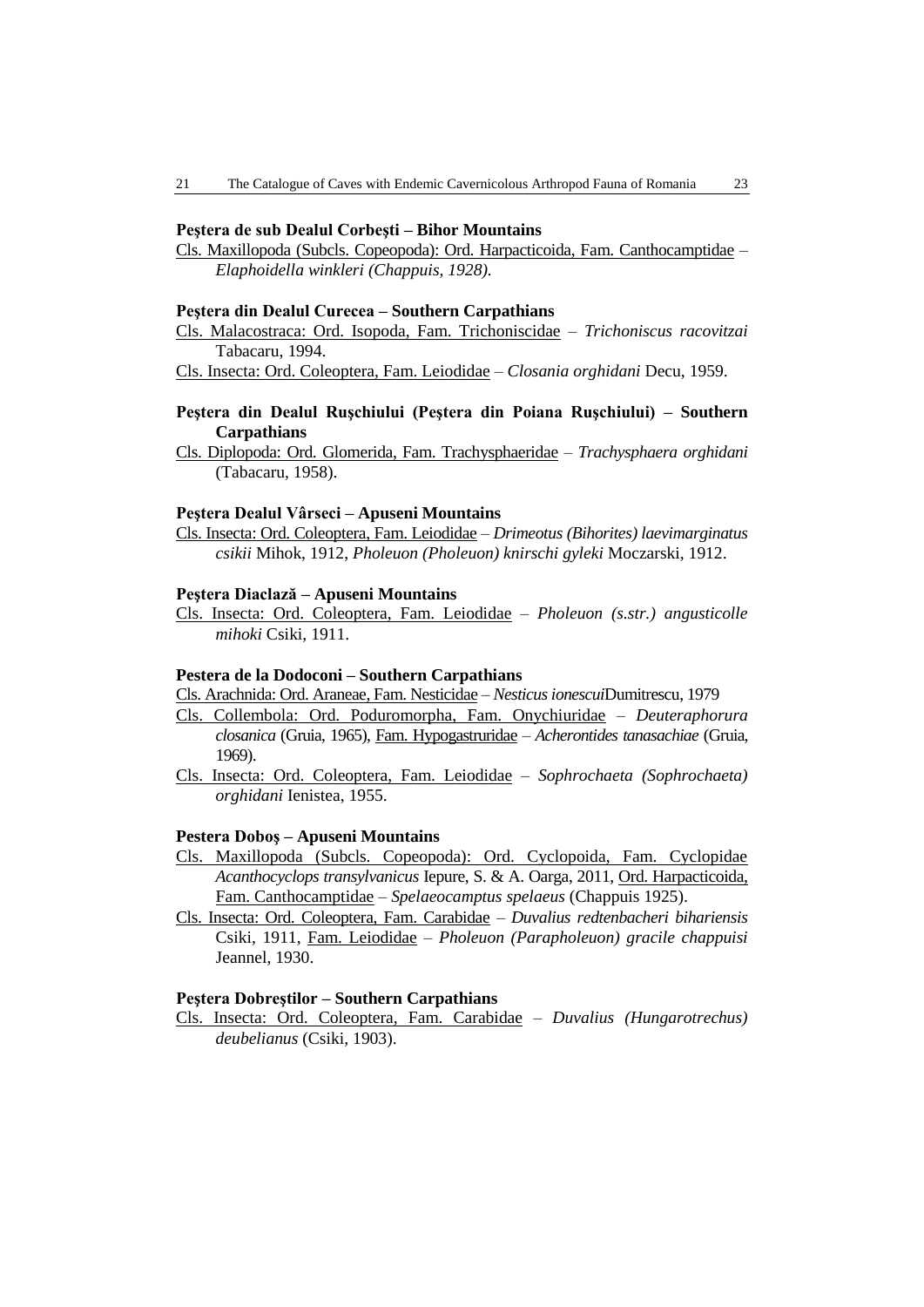#### **Peştera Doranca – Southern Carpathians**

Cls. Arachnida: Ord. Araneae, Fam. Nesticidae – *Nesticus constantinescui*  Dumitrescu, 1979.

#### **Peştera Dosul Magurei – Eastern Carpathians**

Cls. Malacostraca, Ord. Amphipoda, Fam. Niphargidae – *Niphargus andropus* Schellenberg, 1940.

### **Peştera cu două Coşuri de pe Valea cu Soci – Southern Carpathians**

Cls. Arachnida: Ord. Araneae, Fam. Nesticidae – *Nesticus wiehlei* Dumitrescu, 1979.

### **Peştera cu Două Galerii – Valea Seacă – Southern Carpathians**

Cls. Arachnida: Ord. Araneae, Fam. Nesticidae – *Nesticus constantinescui*  Dumitrescu, 1979.

### **Peştera cu Două Uşi – Southern Carpathians**

Cls. Diplopoda: Fam. Ord. Polydesmida, Fam. Ttichopolydesmidae – *Napocodesmus florentzae* Tabacaru, 1975.

#### **Peştera Drăcoaia – Apuseni Mountains**

Cls. Malacostraca: Ord. Isopoda, Fam Mesoniscidae – *Mesoniscus graniger dragani* Giurginca, 2003.

Cls. Arachnida: Ord. Araneae, Fam. Nesticidae – *Carpathonesticus biroi* Kulczynski, 1895.

#### **Peştera lui Duţu – Apuseni Mountains**

Cls. Malacostraca: Ord. Amphipoda Fam. Niphargidae – *Niphargus laticaudatus* Schellenberg, 1940**.**

#### **Peştera Epuran – Southern Carpathians**

Cls. Insecta: Ord. Coleoptera, Fam. Leididae – *Closania orghidani* Decu 1959.

#### **Peştera de sub Faţă**

Cls. Malacostraca: Ord. Amphipoda Fam. Niphargidae – *Niphargus carpathicus affinis* Dobreanu, 1953, *Niphargus pseudokochianus* Dobreanu, 1953.

### **Peştera de la Faţa Apei – Apuseni Mountains**

Cls. Insecta: Ord. Coleoptera, Fam. Carabidae – *Duvalius (Biharotrechus) paroecus mocsaryi* (Csiki, 1913), Fam. Leiodidae – *Drimeotus (Drimeotus) horvathi* Biro, 1897.

### **Peştera de la Faţa Pietrii – Apuseni Mountains**

Cls. Malacostraca: Ord. Isopoda, Fam Mesoniscidae – *Mesoniscus graniger dragani* Giurginca, 2003.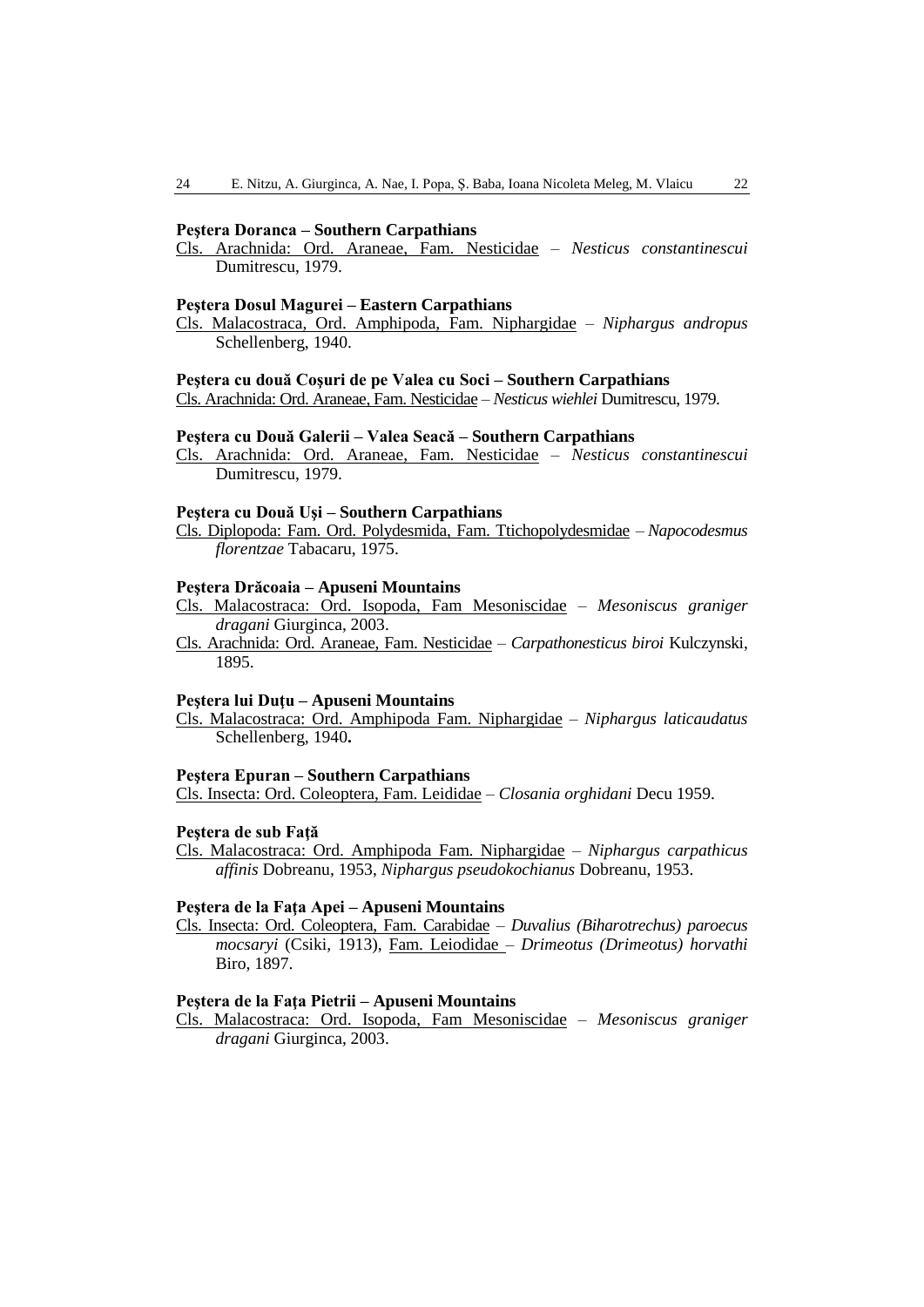#### **Peştera de la Faţa Pietrei – Southern Carpathicus**

Cls. Chilopoda: Ord. Lithobiomorpha, Fam. Lithobiidae – *Harpolithobius oltenicus*  Negrea, 1962.

#### **Peştera Faţa Răchiţii – Apuseni Mountains**

Cls. Maxillopoda (Subcls. Copeopoda): Ord. Cyclopoida, Fam. Cyclopidae *Acanthocyclops plesai* Iepure, 2001.

#### **Peştera Feneş – Southern Carpathians**

Cls. Arachnida: Ord. Araneae, Fam. Linyphiidae – *Troglohyphantes herculanum*  (Kulczynski, 1894).

### **Peştera Ferice (Ferice Plai şi Hoanca) – Apuseni Mountains**

- Cls. Malacostraca: Ord. Isopoda, Fam. Trichoniscidae *Biharoniscus fericeus* Tabacaru, 1973; Ord. Amphipoda Fam. Niphargidae – *Niphargus laticaudatus* Schellenberg 1940.
- Cls. Arachnida: Ord. Araneae, Fam. Nesticidae *Carpathonesticus biroi* Kulczynski, 1895.
- Cls. Diplopoda: Ord. Glomerida, Fam.Trachysphaeridae *Trachysphaera biharica* (Ceuca, 1961).
- Cls. Insecta: Ord. Coleoptera, Fam. Carabidae *Duvalius (Biharotrechus) cognatus* (J. Frivaldszkyi, 1879), *Duvalius (Biharotrechus) paroecus* (J. Frivaldszkyi 1865), Fam. Leiodidae *Drimeotus (Fericeus) kraatzi* J. & E. Frivaldszky, 1857.

# **Peştera Filipovo Dira – Southern Carpathians**

Cls. Arachnida: Ord. Araneae, Fam. Linyphiidae – *Troglohyphantes herculanum*  (Kulczynski, 1894).

#### **Peştera de la Firez – Apuseni Mountains**

Cls. Insecta: Ord. Coleoptera, Fam. Carabidae – *Duvalius (Biharotrechus) redtenbacheri jeanneli* Winkler, 1933.

### **Peştera de la Fânaţe – Apuseni Mountains**

- Cls. Arachnida: Ord. Araneae, Fam. Nesticidae *Carpathonesticus fodinarum*  (Kulczynski, 1894).
- Cls. Insecta: Ord. Coleoptera, Fam. Carabidae *Duvalius (Biharotrechus) paroecus* (J. Frivaldszkyi, 1865), Fam. Leiodidae – *Drimeotus (Bihorites) mihoki rothi* Jeannel, 1923, *Pholeuon (Pholeuon) leptodirum* E. & J. Frivaldszky, 1857.

### **Peştera Fântâna Socilor – Southern Carpathians**

Cls. Arachnida, Ord. Araneae, Fam. Nesticidae *Nesticus ionescui* Dumitrescu, 1979, *Carpathonesticus puteorum* (Kulczynski, 1894)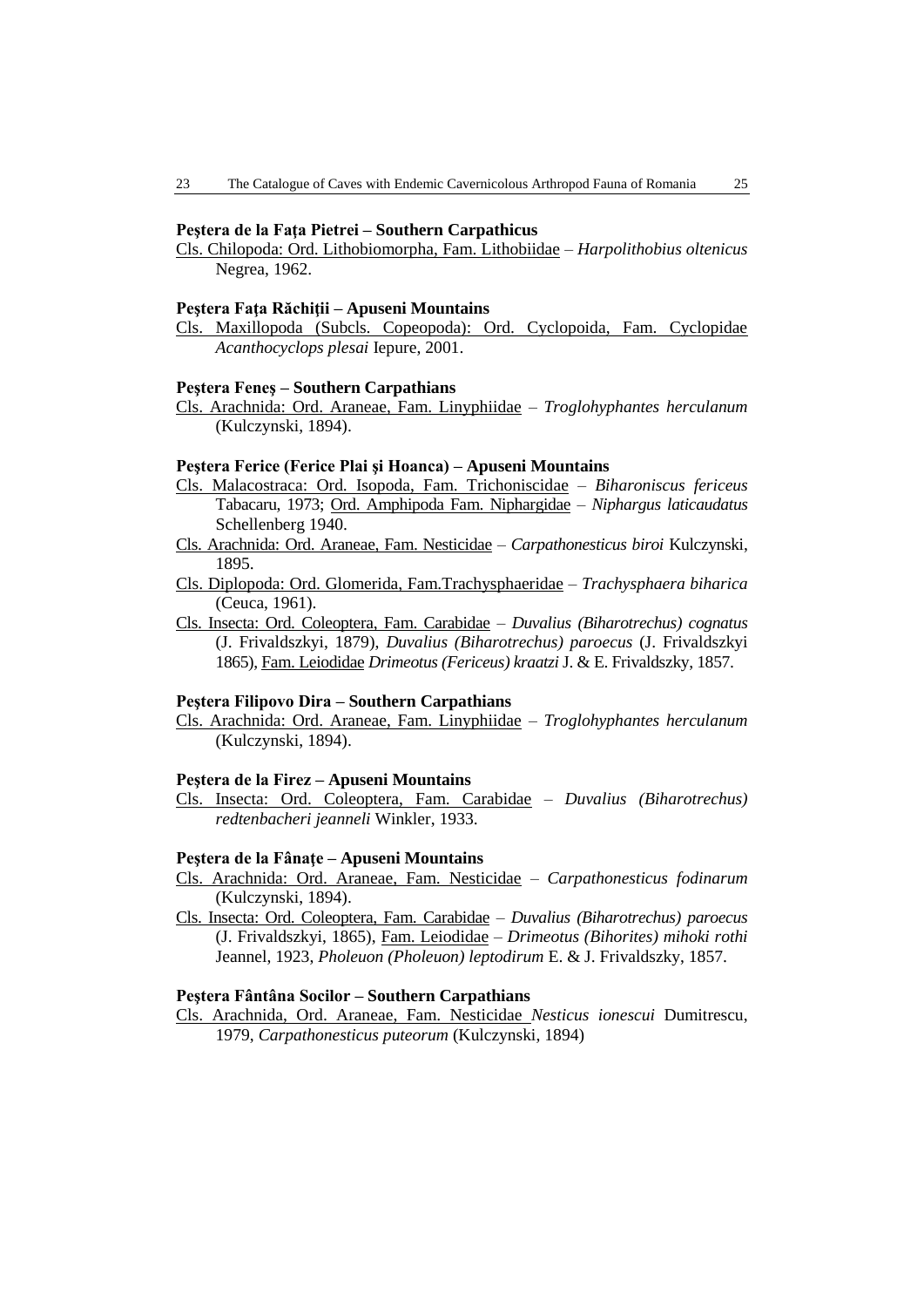### **Peştera cu Fereastră – Southern Carpathians**

Cls. Collembola: Ord. Poduromorpha, Fam. Onychiuridae – *Deuteraphorura romanica* (Gruia, 1965).

#### **Peştera cu Fluturi – Southern Carpathians**

Cls. Collembola: Ord. Poduromorpha, Fam. Onychiuridae – *Deuteraphorura closanica* (Gruia, 1965).

### **Peştera Foeroaga Îngustă – Southern Carpathians**

- Cls. Arachnida: Ord. Araneae, Fam. Linyphiidae *Troglohyphantes herculanum*  (Kulczynski, 1894), Ord. Pseudoscorpiones, Fam. Neobisiidae – *Neobisium (Blothrus) closanicus* Dumitrescu & Orghidan, 1970.
- Cls. Diplopoda: Ord. Glomerida, Fam. Trachysphaeridae *Trachysphaera orghidani* (Tabacaru, 1958), Fam. Anthroleucosomatidae – *Anthroleucosoma banaticum* Verhoeff, 1899; Ord. Chordeumatida, Fam. Haaseidae – *Haasea hungaricum orientale* Tabacaru, 1965.
- Cls. Insecta: Ord. Coleoptera, Fam. Carabidae *Duvalius (Biharotrechus) spiessi* Jeannel & Mallasz, 1929.

# **Peştera de la Furca Văii – Southern Carpathians**

- Cls. Diplopoda: Ord. Glomerida, Fam. Trachysphaeridae *Trachysphaera orghidani* (Tabacaru, 1958); Ord. Chordeumatida, Fam. Haaseidae – *Haasea hungaricum orientale* Tabacaru, 1965
- Cls. Chilopoda: Ord. Lithobiomorpha, Fam. Lithobiidae *Lithobius decapolitus* Matic, Negrea & Prunescu, 1962.
- Cls. Insecta: Ord. Coleoptera, Fam. Carabidae *Duvalius (Biharotrechus) nannus* Jeannel, 1931, Fam. Leiodidae – *Sophrochaeta (Sophrochaeta) oltenica densepunctata* Jeannel, 1931.

### **Peştera Fuşteica – Southern Carpathians**

Cls. Insecta: Ord. Coleoptera, Fam. Carabidae – *Duvalius (Biharotrechus) spinifer tismanae* Jeannel, 1928, Fam. Leiodidae – *Sophrochaeta (Sophrochaeta) subaspera* Jeannel, 1928.

### **Peştera Galaţiului – Southern Carpathians**

Cls. Chilopoda: Ord. Lithobiomorpha, Fam. Lithobiidae – *Lithobius dacicus* Matic, 1959.

#### **Peştera Gaura din Cioaca Birtului – Poiana Ruscai Mountains**

Cls. Insecta: Ord. Coleoptera, Fam. Carabidae – *Duvalius (Biharotrechus)coiffaiti* Decou, 1967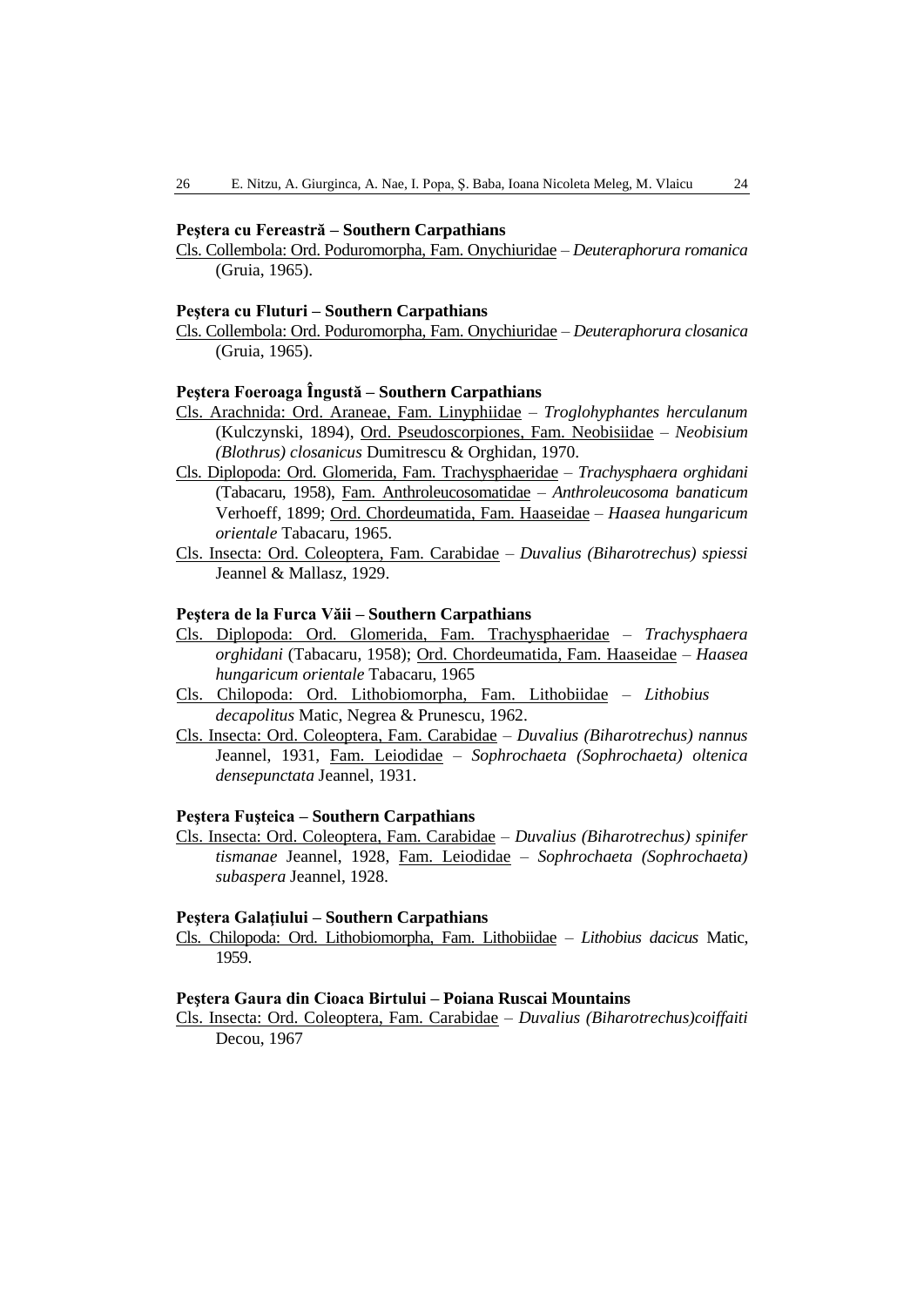#### **Peştera Gaura Cocoşului – Sebeşului Mountains.**

Cls. Arachnida: Ord. Araneae, Fam. Linyphiidae – *Centromerus gentilis* Dumitrescu & Georgescu, 1980.

#### **Peştera Gaura Cornii – Southern Carpathians**

Cls. Diplopoda: Ord. Chordeumatida, Fam. Haaseidae – *Haasea hungaricum orientale* Tabacaru, 1965.

#### **Peştera Gaura de la Frasin – Southern Carpathians**

Cls. Arachnida: Ord. Araneae, Fam. Nesticidae – *Carpathonesticus puteorum*  (Kulczynski, 1894).

### **Peştera Gaura de pe malul drept al Ohabei – Southern Carpathians**

Cls. Arachnida: Ord. Araneae, Fam. Nesticidae – *Carpathonesticus puteorum*  (Kulczynski, 1894).

#### **Peştera Gaura Haiducească – Southern Carpathians**

- Cls. Malacostraca: Ord. Amphipoda, Fam. Niphargidae *Niphargus tenuicaudatus* Schellenberg, 1940.
- Cls. Maxillopoda (Subcls. Copeopoda): Ord. Cyclopoida, Fam. Cyclopidae *Acanthocyclops propinquus* Plesa, 1957 (recently recorded in Bulgaria).
- Cls. Arachnida: Ord. Araneae, Fam. Linyphiidae *Troglohyphantes herculanum*  (Kulczynski, 1894).
- Cls. Diplopoda: Fam. Ord. Polydesmida, Fam. Ttichopolydesmidae *Banatodesmus jeanneli* Tabacaru, 1980, Ord. Chordeumatida, Fam. Haaseidae – *Haasea hungaricum orientale* Tabacaru, 1965.
- Cls. Insecta: Ord. Coleoptera, Fam. Carabidae *Duvalius (Biharotrechus) milleri* (J. Frivaldszkyi, 1862).

#### **Peştera Gaura Lălii – Southern Carpathians**

Cls. Arachnida: Ord. Araneae, Fam. Nesticidae – *Nesticus ionescui* Dumitrescu, 1979.

### **Peştera Gaura Oanei – Southern Carpathians**

Cls. Malacostraca: Ord. Isopoda, Fam. Trichoniscidae – *Hyloniscus flammuloides* Tabacaru, 1972.

### **Peştera Gaura Opriţei – Southern Carpathians**

Cls. Arachnida: Ord. Araneae, Fam. Nesticidae – *Carpathonesticus puteorum*  (Kulczynski, 1894).

### **Peştera Gaura Pârşului de la Capul Baciului – Southern Carpathians**

Cls. Arachnida: Ord. Araneae, Fam. Linyphiidae – *Centromerus jacksoni* Denis, 1952.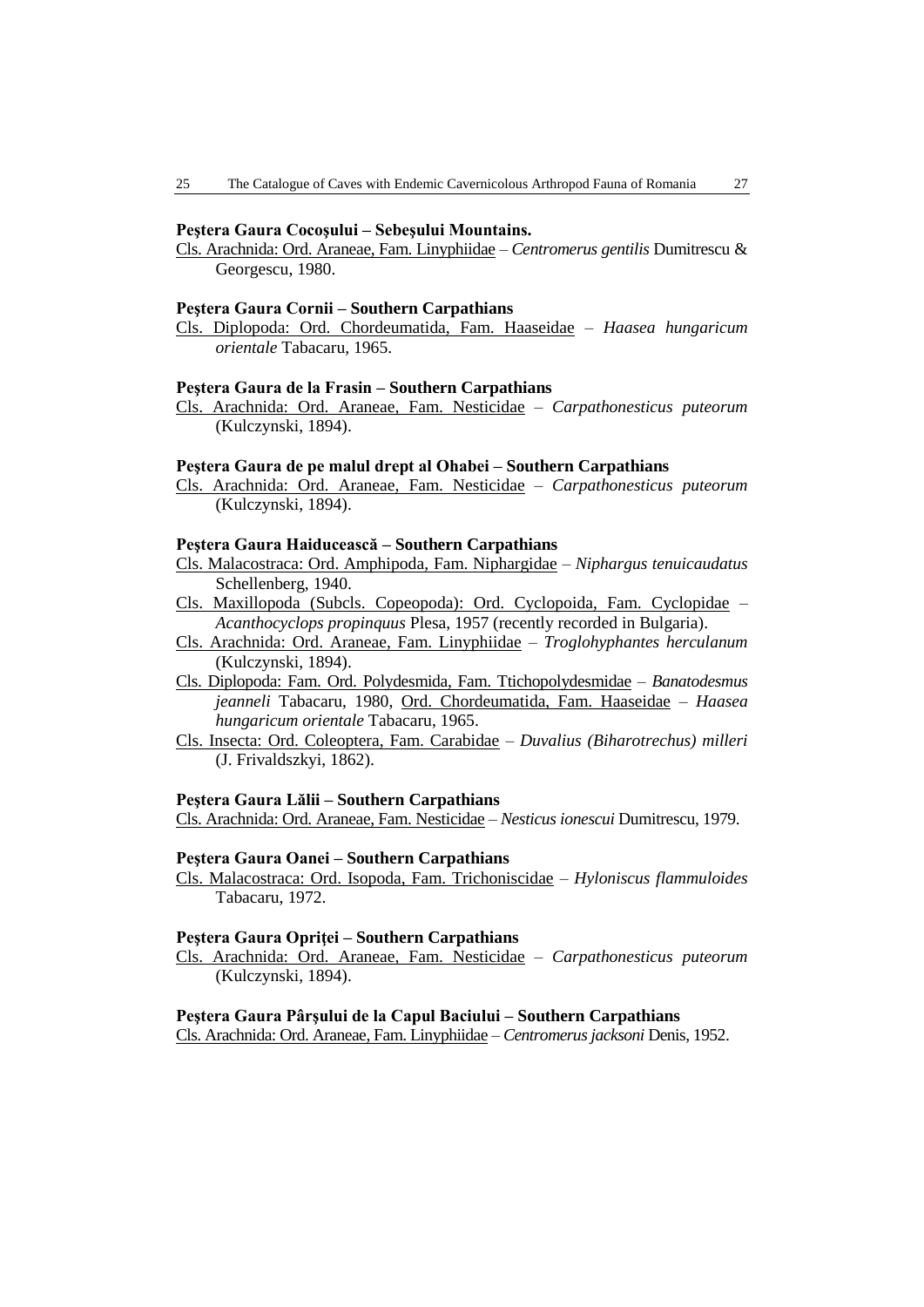### **Peştera Gaura Porcariului – Southern Carpathians**

- Cls. Maxillopoda (Subcls. Copeopoda) Ord. Harpacticoida, Fam. Canthocamptidae *Elaphoidella romanica* Kulhavy, 1969.
- Cls. Chilopoda: Ord. Lithobiomorpha, Fam. Lithobiidae *Lithobius dacicus* Matic, 1959.

Cls. Insecta: Ord. Coleoptera, Fam. Leiodidae – *Banatiola vandeli* Decou, 1967.

#### **Peştera Gaura de sub Seletru – Southern Carpathians**

Cls. Malacostraca: Ord. Amphipoda Fam. Niphargidae – *Niphargus andropus* Schellenberg, 1940, *Niphargus tauri junarici* S. Karaman, 1950.

#### **Peştera Gaura Turcului – Southern Carpathians**

- Cls. Arachnida: Ord. Araneae, Fam. Linyphiidae *Troglohyphantes herculanum*  (Kulczynski, 1894).
- Cls. Chilopoda: Ord. Lithobiomorpha, Fam. Lithobiidae *Lithobius dacicus* Matic, 1959.
- Cls. Insecta: Ord. Coleoptera, Fam. Carabidae *Duvalius (Biharotrechus) milleri* (J. Frivaldszkyi, 1862).

#### **Peştera Gaura Ungurului – Southern Carpathians**

- Cls. Malacostraca: Ord. Isopoda, Fam. Trachelipidae *Trachelipus trilobatus* (Stein, 1859).
- Cls. Diplopoda: Ord. Julida, Ord. Julida, Fam. Julidae *Lamellotyphlus mehedintzensis* (Tabacaru, 1976).

### **Peştera Gălăşeni – Apuseni Mountains**

- Cls. Maxillopoda (Subcls. Copeopoda): Ord. Harpacticoida, Fam. Canthocamptidae *Spelaeocamptus spelaeus* (Chappuis, 1925).
- Cls. Insecta: Ord. Coleoptera, Fam.Leiodidae *Drimeotus (Drimeotus) kovacsi* Miller 1856.

#### **Peştera Găunoasa din Valea Bobii (P. Ormindea) – Apuseni Mountains**

Cls. Insecta: Ord. Coleoptera, Fam. Carabidae – *Duvalius (Biharotrechus) mallaszi gabriellae* (Mallasz, 1916).

# **Peştera Gârla Vacii – Southern Carpathians**

Cls. Collembola: Ord. Poduromorpha, Fam. Onychiuridae – *Deuteraphorura closanica* (Gruia, 1965).

#### **Peştera Gemănata din Bătrâna – Apuseni Mountains**

Cls. Insecta: Ord. Coleoptera, Fam. Carabidae – *Duvalius (Biharotrechus) scarisoarae* (Knirsch, 1913), Fam. Leiodidae – *Drimeotus (Bihorites)*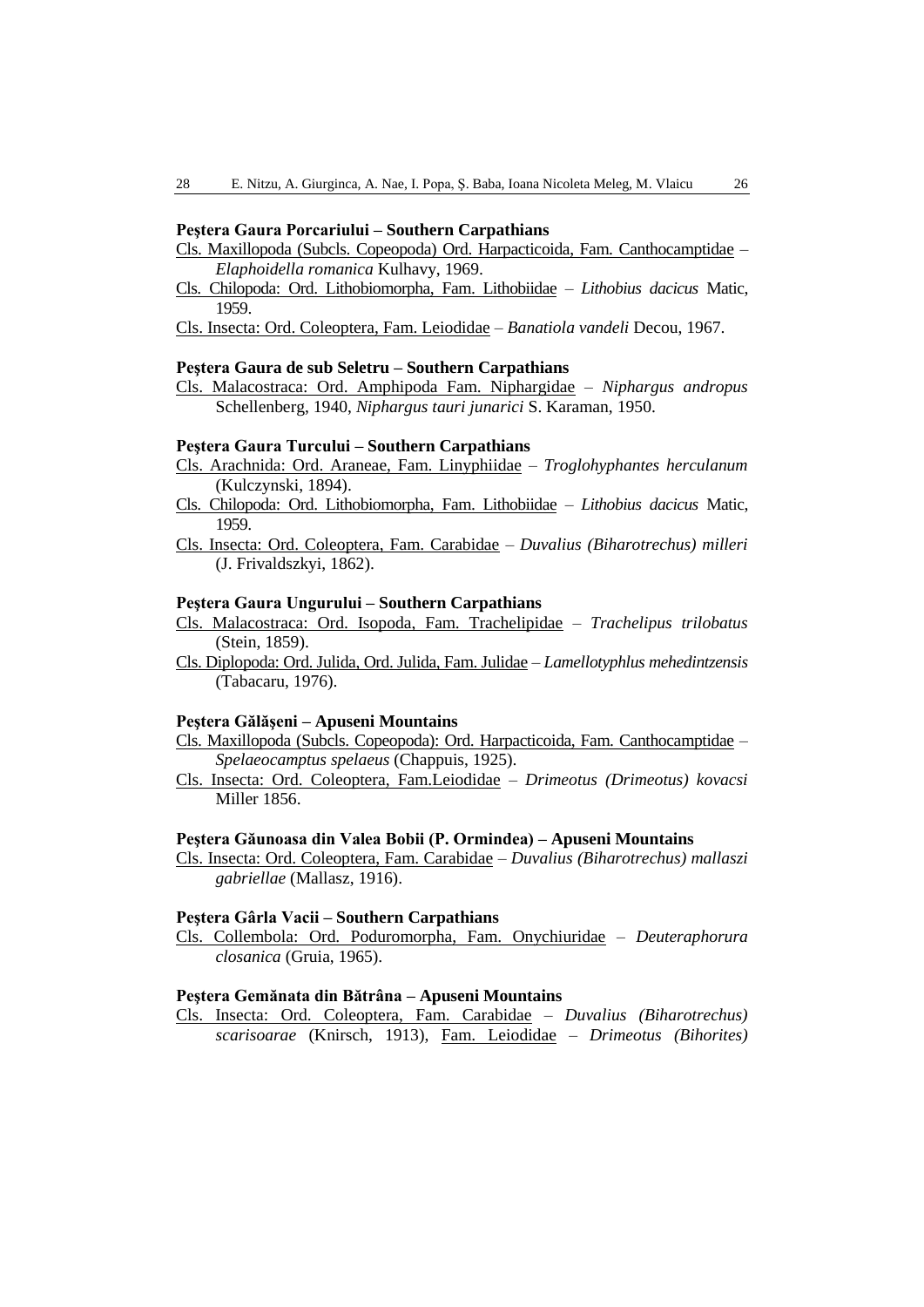*laevimarginatus dieneri* Bokor, 1913, *Pholeuon (Pholeuon) knirschi convexum* Knirsch, 1913.

#### **Peştera cu Gheaţă – Southern Carpathians**

Cls. Diplopoda: Ord. Chordeumatida, Fam. Haaseidae – *Haasea hungaricum orientale* Tabacaru, 1965.

Cls. Chilopoda: Ord. Lithobiomorpha, Fam. Lithobiidae – *Harpolithobius banaticus banaticus* Matic, 1961.

#### **Peştera Gheţar din Valea de Peşti – Southern Carpathians**

Cls. Collembola: Ord. Poduromorpha, Fam. Onychiuridae – *Deuteraphorura closanica* (Gruia, 1965).

#### **Peştera Gheţarul de la Bârsa – Apuseni Mountains**

Cls. Insecta: Ord. Coleoptera, Fam. Leiodidae – *Drimeotus (Bihorites) laevimarginatus cryophilus* Jeannel 1923, *Pholeuon (Pholeuon) knirschi dieneri* Mihok 1912.

### **Peştera Gheţarul de la Scărişoara – Apuseni Mountains**

- Cls. Malacostraca: Ord. Amphipoda, Fam. Niphargidae *Niphargus laticaudatus* Schellenberg 1940.
- Cls. Arachnida: Ord. Araneae, Fam. Linyphiidae *– Troglohyphantes racovitzai*  Dumitrescu, 1969.
- Cls. Collembola: Ord. Poduromorpha, Fam. Onychiuridae *Onychiuroides multisetis* Gruia, 2003, *Micraphorura multiperforata* (Gruia, 1973).
- Cls. Insecta: Ord. Coleoptera, Fam. Leiodidae *Pholeuon proserpinae glaciale* Jeannel, 1923.

#### **Peştera Gramei – Southern Carpathians**

Cls. Malacostraca: Ord. Isopoda, Fam. Trichoniscidae – *Trichoniscus racovitzai* Tabacaru, 1994.

### **Peştera Grama – Apuseni Mountains**

Cls. Insecta: Ord. Coleoptera, Fam. Leiodidae – *Pholeuon (s.str) angusticolle mihoki* Csiki, 1911 [as *Ph. angusticolle gujai* Racovitza, 2009 by RACOVITZA, 2011]

### **Peştera de la Groşi – Apuseni Mountains**

Cls. Insecta: Ord. Coleoptera, Fam. Carabidae – *Duvalius (Biharotrechus) paroecus* (J. Frivaldszkyi, 1865), *Duvalius (Biharotrechus) sziladyi pseudoparoecus* (Csiki, 1905), Fam. Leiodidae – *Drimeotus (Drimeotinus) ormayi* Reitter, 1889.

#### **Peştera Gruiului – Southern Carpathians**

Cls. Malacostraca: Ord. Isopoda, Fam. Trichoniscidae – *Trichoniscus vandeli*  Tabacaru, 1996.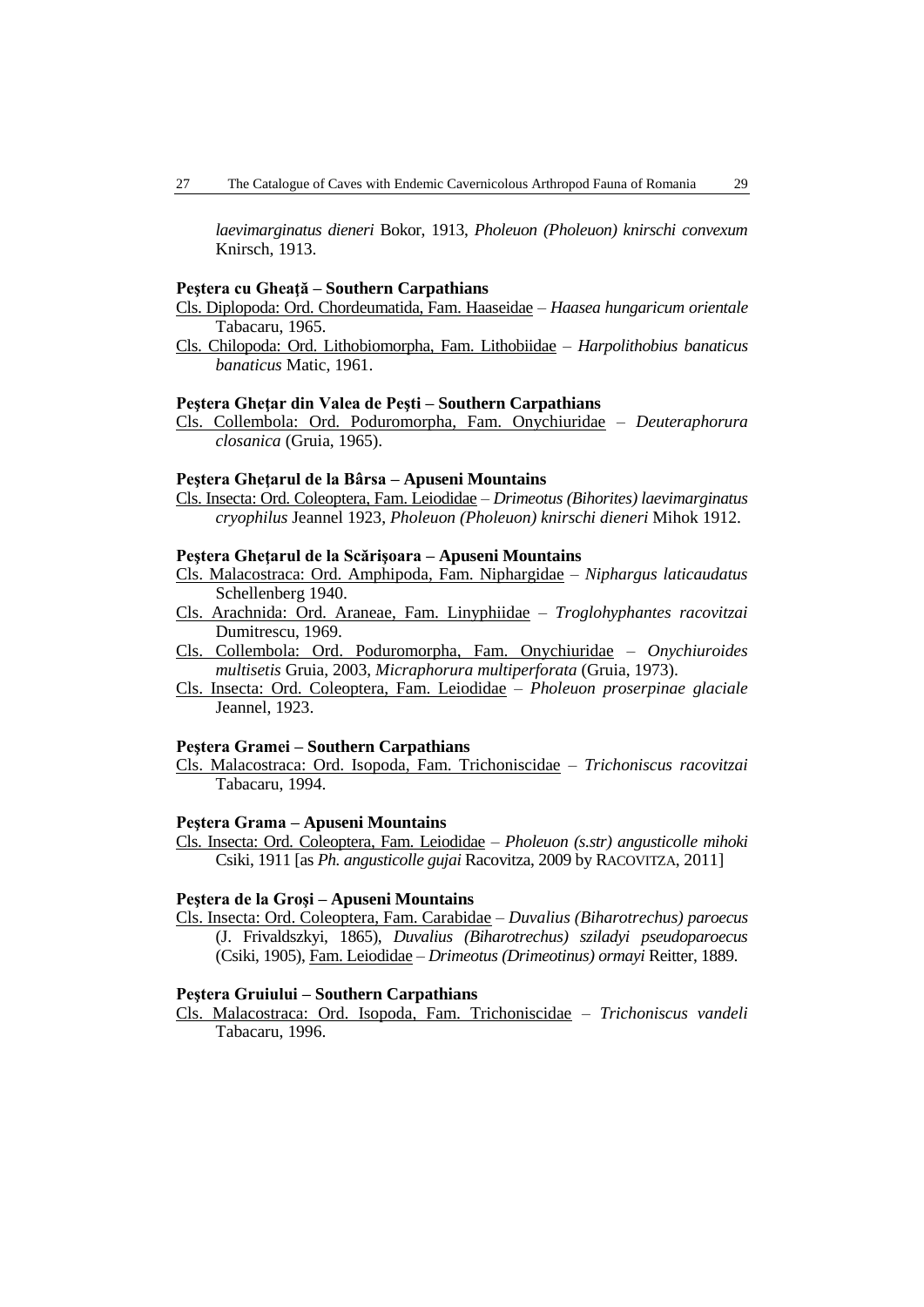### **Peştera Grust (Gruieţului) – Apuseni Mountains**

- Cls. Malacostraca: Ord. Amphipoda, Fam. Niphargidae *Niphargus laticaudatus* Schellenberg, 1940.
- Cls. Arachnida: Ord. Araneae, Fam. Nesticidae *Carpathonesticus biroi*  Kulczynski, 1895.
- Cls. Insecta: Ord. Coleoptera, Fam. Carabidae *Duvalius (Biharotrechus) redtenbacheri bihariensis* (Csiki, 1911), Fam. Leiodidae – *Pholeuon (Parapholeuon) gracile chappuisi* Jeannel, 1930 (RACOVITZA, 2011)

### **Peştera Gura Cetăţii – Southern Carpathians**

- Cls. Malacostraca: Ord. Isopoda, Fam. Trichoniscidae *Hyloniscus flammuloides* Tabacaru, 1972.
- Cls. Collembola: Ord. Poduromorpha, Fam. Onychiuridae *Deuteraphorura hategana* (Gruia, 1971).
- Cls. Insecta: Ord. Coleoptera, Fam. Carabidae *Duvalius (Biharotrechus) budae malomvicensis* (Ganglbauer, 1900) (= *lepsii* Malasaz, 1928)

#### **Peştera Gura Dobrogei (Liliecilor) – Dobrogea**

- Cls. Malacostraca: Ord. Isopoda, Fam. Trichoniscidae *Caucasonethes vandeli* Tabacaru, 1993.
- Cls. Arachnida: Ord. Pseudoscorpiones, Fam. Chtoniidae *Chtonius vandeli* Dumitrescu & Orghidan, 1964.
- Cls. Collembola: Ord. Entomobryomorpha, Fam. Lepidocyrtidae *Pseudosinella crenelata* Gruia, 1974.

#### **Peştera Gura Plaiului – Southern Carpathians**

- Cls. Malacostraca: Ord. Isopoda, Fam. Trichoniscidae *Trichoniscus racovitzai* Tabacaru, 1994; Ord. Amphipoda, Fam. Niphargidae – *Niphargus andropus* Schellenberg, 1940.
- Cls. Arachnida: Ord. Araneae, Fam. Linyphiidae *Centromerus dacicus*  Dumitrescu & Georgescu, 1980, *Troglohyphantes orghidani* Dumitrescu & Georgescu, 1977; Ord. Pseudoscorpiones, Fam. Neobisiidae – *Neobisium (Blothrus) maxbeieri* Dumitrescu & Orghidan, 1972.
- Cls. Diplopoda: Ord. Glomerida, Fam. Trachysphaeridae *Trachysphaera jonescui tismanae* Tabacaru, 1989.
- Cls. Chilopoda, Ord. Lithobiomorpha, Fam. Lithobiidae *Harpolithobius oltenicus*  Negrea, 1962
- Cls. Insecta: Ord. Coleoptera, Fam. Leiodidae *Tismanella chappuisi diversa* Decu, 1961.

#### **Peştera Gura Ponicovei – Southern Carpathians**

Cls. Chilopoda: Ord. Lithobiomorpha, Fam. Lithobiidae – *Harpolithobius banaticus banaticus* Matic, 1961.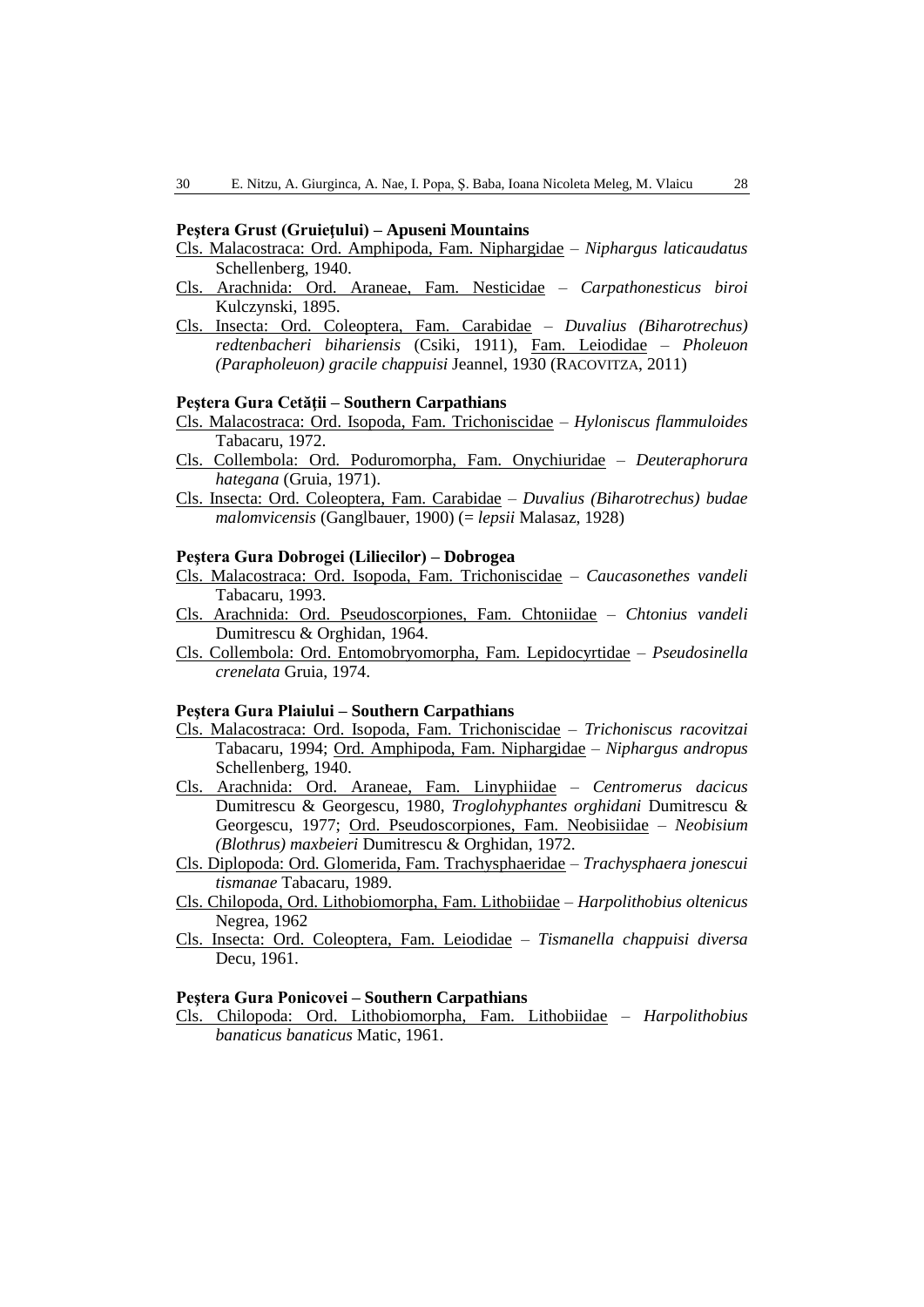#### **Peştera no. 2 de la Haldină – Southern Carpathians**

Cls. Chilopoda: Ord. Lithobiomorpha, Fam. Lithobiidae – *Lithobius dacicus* Matic, 1959.

### **Peştera Hoanca Mare din Grumazul Bătrânei – Apuseni Mountains**

Cls. Insecta: Ord. Coleoptera, Fam. Carabidae – *Duvalius (Biharotrechus) scarisoarae* (Knirsch, 1913), Fam. Leiodidae – *Pholeuon (Pholeuon) knirschi serbani* Ienistea, 1955.

### **Peştera Hoţilor (Herculane) – Southern Carpathians**

- Cls. Malacostraca: Ord. Isopoda, Fam. Trachelipidae *Trachelipus trilobatus* (Stein, 1859).
- Cls. Maxillopoda (Subcls. Copeopoda): Ord. Harpacticoidea, Fam. Parastenocaridae *Parastenocaris banaticus* Damian, 1957; Ord. Cyclopoida, Fam. Cyclopidae – *Speocyclops lindbergi* Damian, 1957.
- Cls. Arachnida: Ord. Araneae, Fam. Nesticidae *Nesticus cernensis* Dumitrescu, 1979.
- Cls. Diplopoda: Ord. Polydesmida, Fam. Ttichopolydesmidae *Trichopolydesmus eremitis* Verhoeff, 1898.

#### **Peştera Hoţilor de la Limanu – Dobrogea**

- Cls. Diplopoda: Ord. Glomerida, Fam.Trachysphaeridae *Trachysphaera dobrogica* (Tabacaru, 1960).
- Cls. Chilopoda: Ord. Lithobiomorpha, Fam. Lithobiidae *Lithobius microps ponticus* (Prunescu, 1965).

### **Peştera Humpleu – Apuseni Mountains**

- Cls. Maxillopoda (Subcls. Copeopoda): Ord. Cyclopoida, Fam. Cyclopidae *Acanthocyclops balcanicus* bisetosus Iepure, 2001.
- Cls. Collembola: Ord. Poduromorpha, Fam. Onychiuridae *Argonychiurus bogheani* (Gruia, 1989); Ord. Entomobryomorpha, Fam. Oncopoduridae – *Oncopodura pegyi* Gruia, 1994
- Cls. Insecta: Ord. Coleoptera, Fam. Leiodidae *Pholeuon (Pholeuon) angusticolle mihoki* Csiki (= *Ph. angusticolle arpadi* Csiki, 1912) [as *Ph. angusticolle arpadi* by RACOVITZA, 2011)

#### **Peştera Ialomiţei (=Ialomicioarei) – Southern Carpathians**

- Cls. Malacostraca: Ord. Amphipoda, Fam. Niphargidae Niphargus carpathicus cavernicolus Dobreanu, 1957.
- Cls. Insecta: Ord. Coleoptera, Fam. Carabidae *Duvalius (Hungarotrechus) procerus* (Putzeys, 1847).

#### **Peştera Ieskinia – Southern Carpathians**

Cls. Arachnida: Ord. Araneae, Fam. Linyphiidae – *Centromerus jacksoni* Denis, 1952.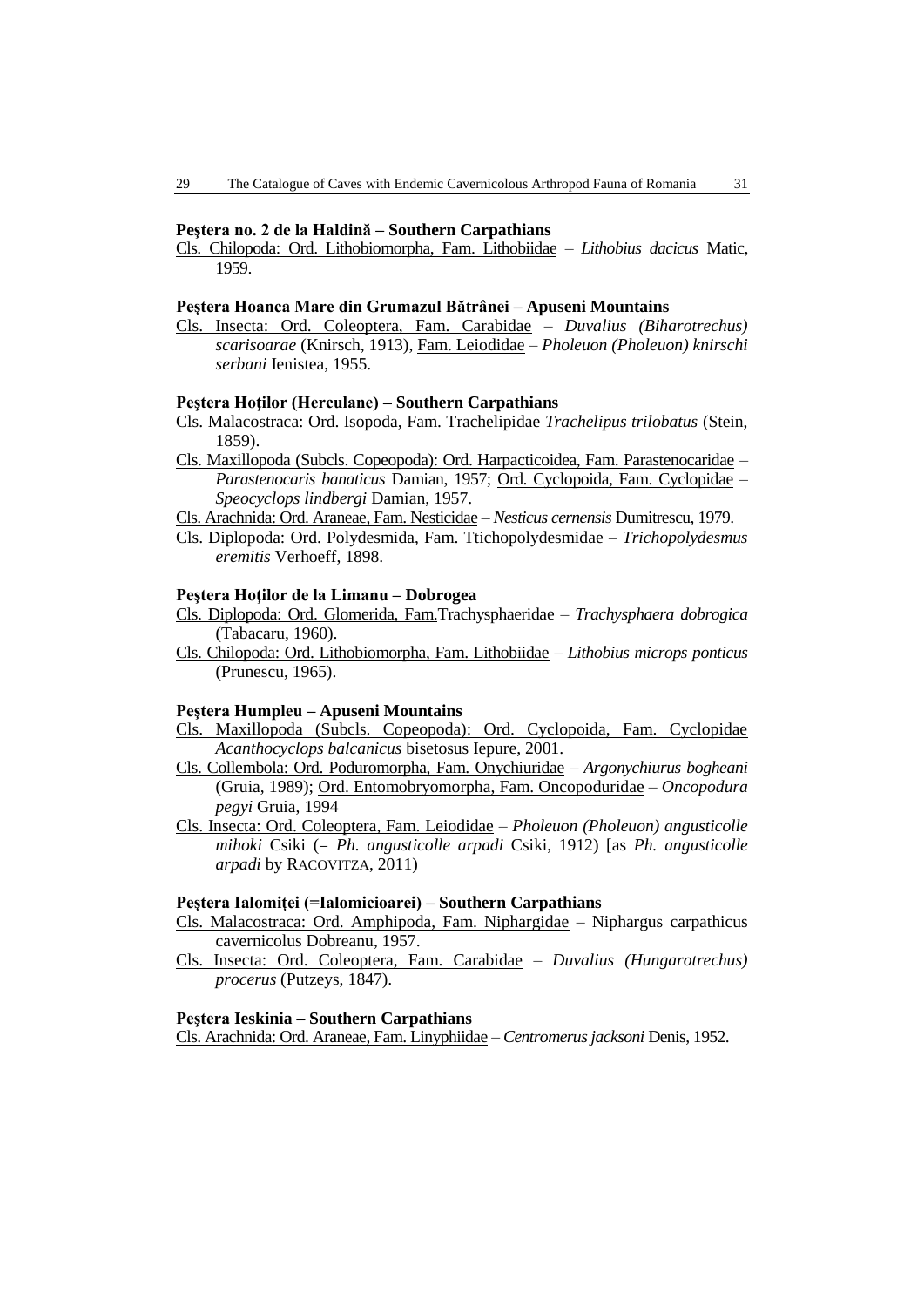### **Peştera Iedului – Southern Carpathians**

Cls. Arachnida: Ord. Araneae, Fam. Nesticidae – *Nesticus diaconui* Dumitrescu, 1979.

### **Peştera Igriţa – Apuseni Mountains**

Cls. Maxillopoda (Subcls. Copeopoda): Ord. Harpacticoida, Fam. Canthocamptidae – *Spelaeocamptus spelaeus* (Chappuis 1925).

- Cls. Arachnida: Ord. Araneae, Fam. Linyphiidae *Centromerus jacksoni* Denis, 1952.
- Cls. Diplopoda: Ord. Polydesmida, Fam. Polydesmidae *Polydesmus dumitrescui* Negrea & Tabacaru, 1958.
- Cls. Insecta: Ord. Coleoptera, Fam. Carabidae *Duvalius (Biharotrechus) redtenbacheri* (I. Frivaldszky von Frivald & J. Frivaldszky 1857), Fam. Leiodidae – *Drimeotus (Drimeotus) kovacsi* Miller 1856.

### **Peştera no. 40 de la Ineleţ – Southern Carpathians**

Cls. Diplopoda: fam. Ord. Polydesmida, Fam. Ttichopolydesmidae – *Trichopolydesmus eremitis* Verhoeff, 1898.

#### **Peştera no. 69 Ineleţ – Southern Carpathians**

Cls. Arachnida: Ord. Araneae, Fam. Nesticidae – *Nesticus cernensis* Dumitrescu, 1979.

### **Peştera Izbândiş – Apuseni Mountains**

- Cls. Arachnida: Ord. Araneae, Fam. Linyphiidae *Troglohyphantes racovitzai*  Dumitrescu, 1969.
- Cls. Insecta: Ord. Coleoptera, Fam. Leiodidae *Drimeotus (Drimeotus) entzi gracilis* Jeannel 1930, *Pholeuon (Parapholeuon) mocsaryi* Csiki 1911.

## **Peştera Izbucul din Alunul Mare – Apuseni Mountains**

Cls. Insecta: Ord. Coleoptera, Fam. Leiodidae – *Pholeuon (s.str) angusticolle bihariense* Csiki, 1912 [as *Pholeuon (s.str) angusticolle alunensis* Racovitza, 2009 – by RACOVITZA, 2011].

### **Peştera no. I de la Izbucul Topliţei de Vida – Apuseni Mountains**

Cls. Insecta: Ord. Coleoptera, Fam. Leiodidae – *Pholeuon (Parapholeuon) gracile bokorianum* Csiki, 1911 (RACOVITZA, 2011).

#### **Peştera Izverna – Southern Carpathians**

- Cls. Malacostraca: Ord. Isopoda, Fam. Trichoniscidae *Trichoniscus racovitzai* Tabacaru, 1994.
- Cls. Diplopoda: Ord. Glomerida, Fam. Trachysphaeridae *Trachysphaera jonescui isvernae* Tabacaru, 1989.
- Cls. Chilopoda: Ord. Lithobiomorpha, Fam. Lithobiidae *Lithobius decapolitus*  Matic, Negrea & Prunescu, 1962.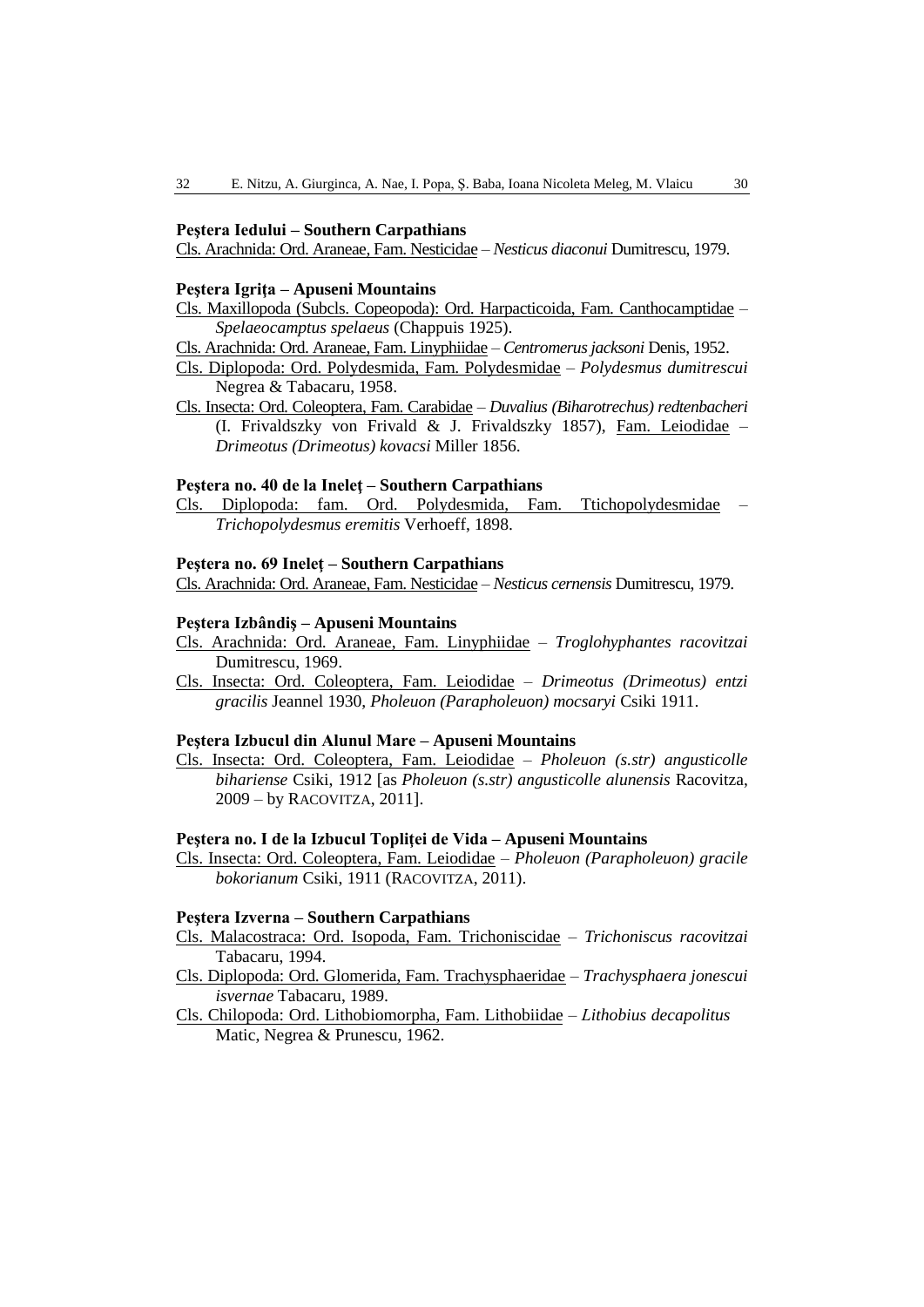- Cls. Collembola: Ord. Poduromorpha, Fam. Onychiuridae *Deuteraphorura closanica* (Gruia, 1965); Ord. Poduromorpha, Fam. Hypogastruridae – *Acherontides tanasachiae* (Gruia, 1969).
- Cls. Insecta: Ord. Coleoptera, Fam. Leiodidae *Sophrochaeta (Sophrochaeta) jeanneli* Decu, 1959.

#### **Peştera de la Izvorul Crişului Negru – Apuseni Mountains**

- Cls. Malacostraca: Ord. Amphipoda, Fam. Niphargidae *Niphargus ablaskiri variabilis* Dobreanu. 1953, *Niphargus andropus* Schellenberg, 1940.
- Cls. Insecta: Ord. Coleoptera, Fam. Leiodidae *Pholeuon (Pholeuon) knirschi elemeri* Csiki, 1912.

# **Peştera de la Izvorul Înfundat – Southern Carpathians**

- Cls. Diplopoda: Ord. Chordeumatida, Fam. Haaseidae *Haasea hungaricum orientale* Tabacaru, 1965.
- Cls. Insecta: Ord. Coleoptera, Fam. Carabidae *Duvalius (Biharotrechus) milleri* (J. Frivaldszkyi, 1862).

# **Peştera Jara Ascuţită – Southern Carpathians**

Cls. Collembola: Ord. Poduromorpha, Fam. Onychiuridae – *Deuteraphorura closanica* (Gruia, 1965).

#### **Peştera Jurcanilor – Apuseni Mountains**

Cls. Insecta: Ord. Coleoptera, Fam. Leiodidae – *Pholeuon (Parapholeuon) gracile chappuisi* Jeannel, 1930 (RACOVITZA, 2011).

### **Peştera de la Lacul Dracului – Southern Carpathians**

Cls. Diplopoda: Fam. Ord. Polydesmida, Fam. Ttichopolydesmidae – *Banatodesmus jeanneli* Tabacaru, 1980.

### **Peştera Laptelui – Southern Carpathians**

- Cls. Arachnida: Ord. Araneae, Fam. Nesticidae *Nesticus ionescui* Dumitrescu, 1979.
- Cls. Chilopoda: Ord. Lithobiomorpha, Fam. Lithobiidae *Harpolithobius oltenicus*  Negrea, 1962.

#### **Peştera cu Lapte de la Runcu – Southern Carpathians**

- Cls. Malacostraca: Ord. Isopoda, Fam. Trichoniscidae *Trichoniscus vandeli*  Tabacaru, 1996.
- Cls. Diplopoda: Ord. Polydesmida, Fam. Polydesmidae *Polydesmus microcomplanatus* Negrea & Tabacaru, 1958.
- Cls. Chilopoda: Ord. Lithobiomorpha, Fam. Lithobiidae *Lithobius decapolitus*  Matic, Negrea & Prunescu, 1962.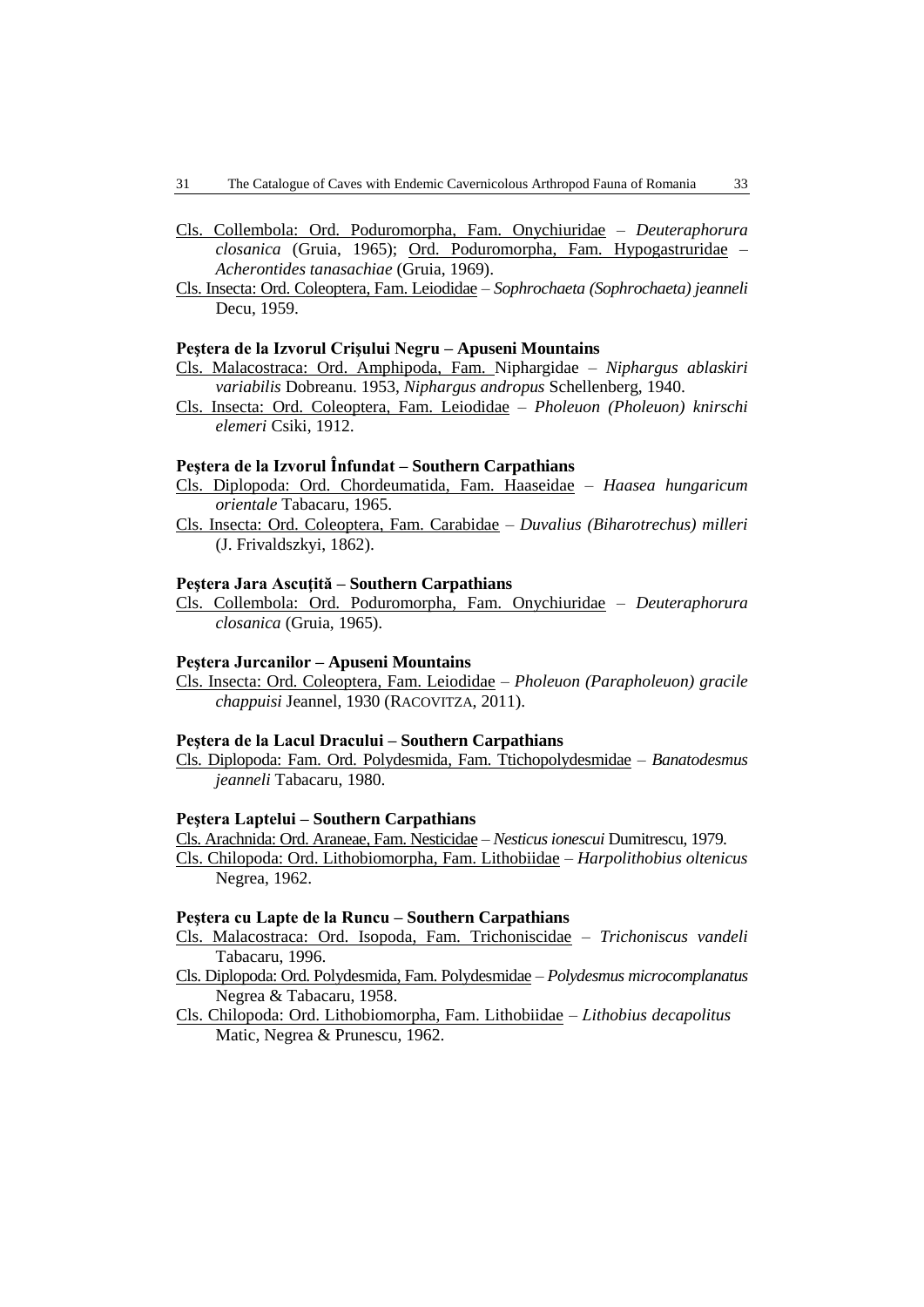### **Pestera cu Lapte (Muntele Stogu) – Southern Carpathians**

Cls. Chilopoda: Ord. Lithobiomorpha, Fam. Lithobiidae – *Lithobius decapolitus* Matic, Negrea & Prunescu, 1962.

# **Peştera de Lapte de sub Claia Strambă (Pestera Tunelul Timpului) – Southern Carpathians**

Cls. Chilopoda: Ord. Lithobiomorpha, Fam. Lithobiidae – *Lithobius decapolitus* Matic, Negrea & Prunescu, 1962.

### **Peştera Lazului – Southern Carpathians**

- Cls. Diplopoda: Ord. Glomerida, Fam. Trachysphaeridae *Trachysphaera orghidani* (Tabacaru, 1958).
- Cls. Chilopoda: Ord. Lithobiomorpha, Fam. Lithobiidae *Lithobius decapolitus* Matic, Negrea & Prunescu 1962.
- Cls. Arachnida: Ord. Araneae, Fam. Nesticidae *Nesticus ionescui* Dumitrescu, 1979,

Fam. Linyphiidae – *Centromerus dacicus* Dumitrescu & Georgescu, 1980, *Troglohyphantes herculanum* (Kulczynski, 1894).

- Cls. Collembola: Ord. Poduromorpha, Fam. Onychiuridae *Deuteraphorura closanica* (Gruia, 1965)**.**
- Cls. Insecta: Ord. Coleoptera, Fam. Carabidae *Duvalius (Biharotrechus) spinifer* Jeannel, 1928, Fam. Leiodidae *– Closania winkleri* Jeannel, 1928.

### **Pestera Liliecilor – Southern Carpathians**

Cls. Collembola: Ord. Poduromorpha, Fam. Onychiuridae – *Deuteraphorura romanica* (Gruia, 1965).

#### **Peştera Liliecilor din Cheile Oltețului – Southern Carpathians**

Cls. Arachnida: Ord. Araneae, Fam. Nesticidae – *Nesticus orghidani* Dumitrescu, 1979.

## **Peştera Liliecilor de la Mânăstirea Bistriţa (Grigore Decapolitul) – Southern Carpathians**

Cls. Arachnida: Ord. Araneae, Fam. Nesticidae – *Carpathonesticus simoni* (Fage, 1931).

- Cls. Diplopoda: Ord. Glomerida, Fam. Trachysphaeridae *Trachysphaera racovitzai* (Tabacaru, 1960).
- Cls. Chilopoda: Ord. Lithobiomorpha, Fam. Lithobiidae *Lithobius decapolitus* Matic, Negrea & Prunescu, 1962.
- Cls. Collembola: Ord. Poduromorpha, Fam. Onychiuridae *Deuteraphorura closanica* (Gruia, 1965).

### **Peştera Limanu – Dobrogea**

Cls. Malacostraca: Ord. Isopoda, Fam. Porcellionidae – *Leptotrichus pilosus dobrogicus* Radu, 1973.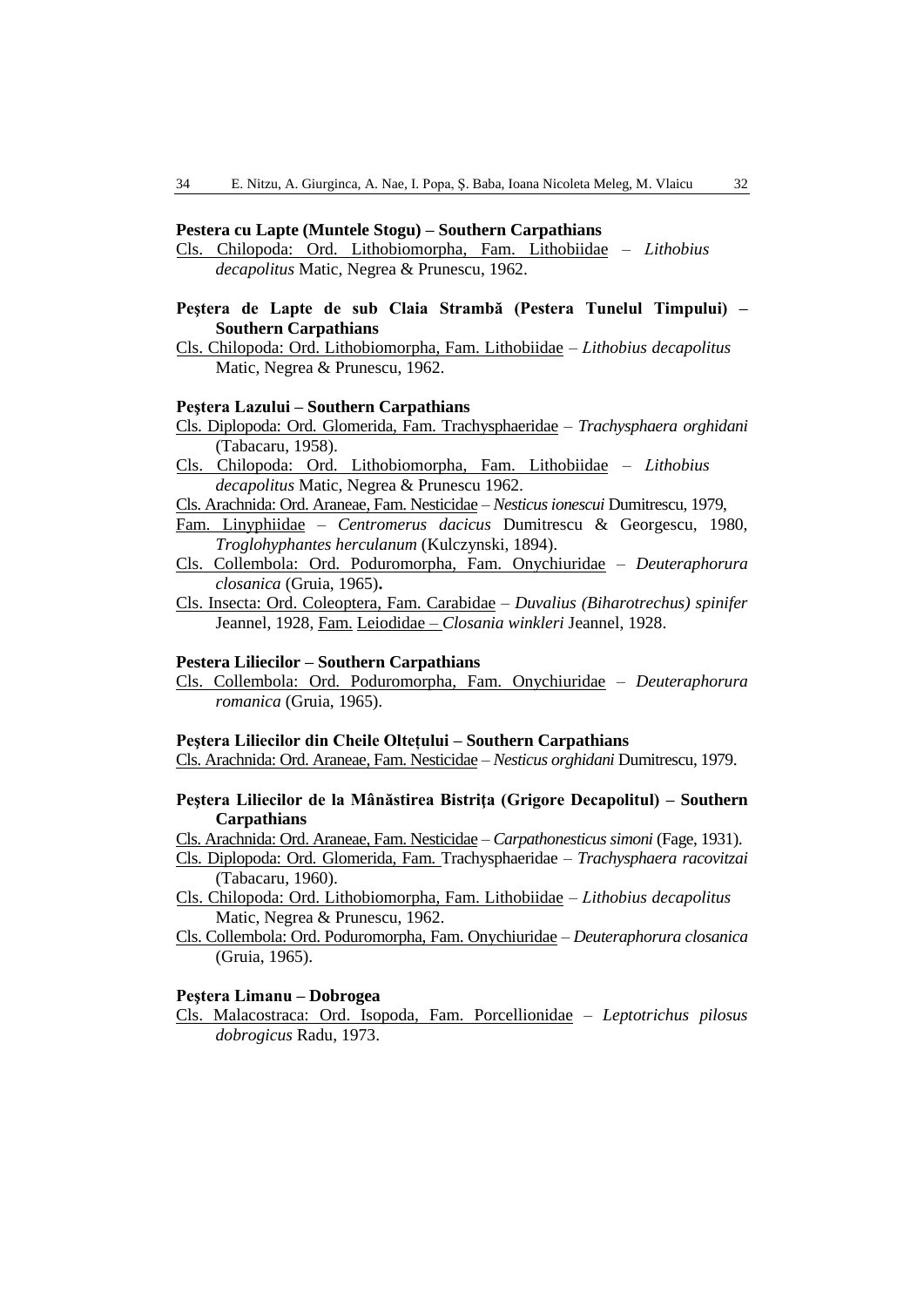- Cls. Diplopoda: Ord. Glomerida, Fam. Trachysphaeridae *Trachysphaera dobrogica* (Tabacaru, 1960).
- Cls. Arachnida: Ord. Pseudoscorpiones, Fam. Neobisiidae *Acanthocreargis callaticola* (Dumitrescu & Orghidan, 1964).
- Cls. Collembola: Ord. Entomobryomorpha, Fam. Lepidocyrtidae *Pseudosinella crenelata* Gruia, 1974.

#### **Peştera Lucia – Apuseni Mountains**

Cls. Arachnida: Ord. Araneae, Fam. Nesticidae – *Carpathonesticus spelaeus*  (Szombathy, 1917), Fam. Linyphiidae – *Troglohyphantes herculanum* (Kulczynski, 1894).

Cls. Insecta, Ord. Coleoptera, Fam. Leiodidae – *Protopholeuon hungaricum* (Csiki, 1904).

### **Peştera Lupului – Southern Carpathians**

Cls. Arachnida: Ord. Araneae, Fam. Nesticidae – *Nesticus constantinescui* Dumitrescu, 1979.

#### **Peştera Mare de la Balta – Southern Carpathians**

- Cls. Malacostraca: Ord. Isopoda, Fam. Trichoniscidae *Trichoniscus racovitzai* Tabacaru, 1994.
- Cls. Insecta: Ord. Coleoptera, Fam. Carabidae *Duvalius (Biharotrechus) hegeduesi jonescoi* (Jeannel, 1919).

#### **Peştera Mare din Cheile Tătarului – Southern Carpathians**

Cls. Arachnida: Ord. Araneae, Fam. Nesticidae – *Nesticus balacescui* Dumitrescu, 1979.

### **Peştera Mare (de pe Valea Firei) – Apuseni Mountains**

Cls. Insecta: Ord. Coleoptera, Fam. Leiodidae – *Pholeuon (Pholeuon) angusticolle mihoki* Csiki, 1911 *(= Ph. angusticolle arpadi* Csiki, 1912).

### **Peştera Mare de la Şălitrari – Southern Carpathians**

Cls. Chilopoda: Ord. Lithobiomorpha, Fam. Lithobiidae – *Lithobius decapolitus* Matic, Negrea & Prunescu, 1962.

# **Peştera Mare de la Soronişte – Southern Carpathians**

- Cls. Arachnida: Ord. Araneae, Fam. Linyphiidae *Troglohyphantes herculanum*  (Kulczynski, 1894).
- Cls. Diplopoda: Ord. Chordeumatida, Fam. Anthroleucosomatidae *Anthroleucosoma banaticum* Verhoeff, 1899.
- Cls. Insecta: Ord. Coleoptera, Fam. Carabidae *Duvalius (Biharotrechus) herculis*

(J. Frivaldszkyi, 1889), Fam. Leiodidae – *Sophrochaeta (Sophrochaeta) insignis* (J. Frivaldszky, 1880).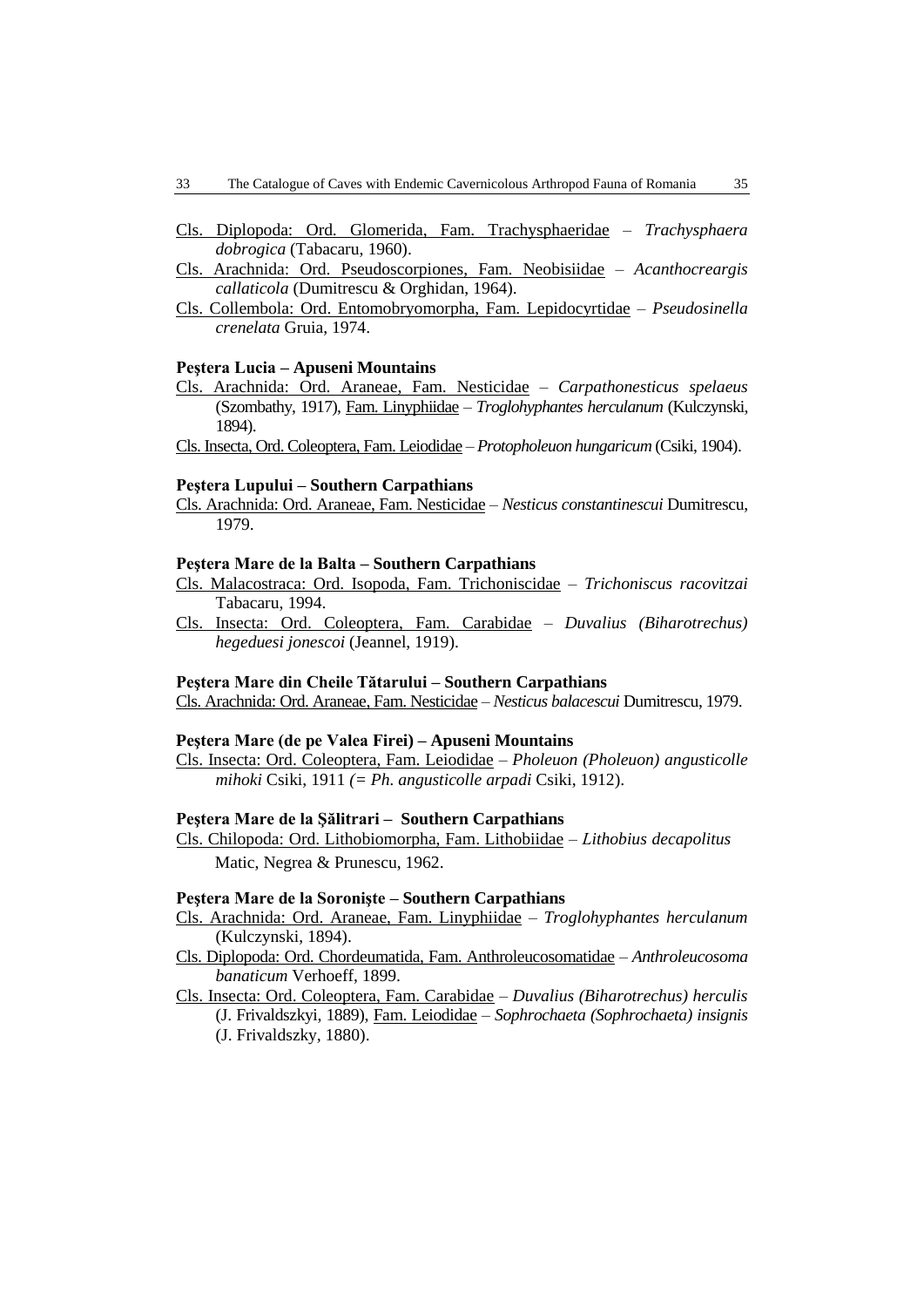# **Peştera Mare, Peştera III, Peştera Mică din Piatra Pocruia – Southern Carpathians**

- Cls. Diplopoda: Ord. Glomerida, Fam. Trachysphaeridae *Trachysphaera orghidani* (Tabacaru, 1958).
- Cls. Insecta: Ord. Coleoptera, Fam. Leiodidae *Tismanella chappuisi arcuata* Jeannel, 1930.

#### **Peştera Martel – Southern Carpathians**

- Cls. Arachnida: Ord. Araneae, Fam. Linyphiidae *Centromerus dacicus* Dumitrescu & Georgescu, 1980, *Troglohyphantes jeanneli* Dumitrescu & Georgescu, 1969.
- Cls. Insecta: Ord. Coleoptera, Fam. Carabidae *Duvalius (Biharotrechus) spinifer tismanae* Jeannel, 1928.

# **Peştera Măgura – Apuseni Mountains**

- Cls. Malacostraca: Ord. Isopoda, Fam Mesoniscidae *Mesoniscus graniger dragani* Giurginca, 2003; Ord. Amphipoda Fam. Niphargidae – *Niphargus andropus* Schellenberg, 1940
- Cls. Maxillopoda (Subcls. Copeopoda): Ord. Cyclopoida, Fam. Cyclopidae *Acanthocyclops propinquus* Plesa, 1957 (recorded fro Romania and Bulgaria)
- Cls. Arachnida: Ord. Araneae, Fam. Nesticidae *Carpathonesticus fodinarum*  (Kulczynski, 1894), Fam. Linyphiidae *Centromerus chappuisi* Fage, 1931.
- Cls. Collembola: Ord. Poduromorpha, Fam. Onychiuridae *Orthonychiurus ancae* (Gruia, 1971).
- Cls. Insecta: Ord. Coleoptera, Fam. Leiodidae *Drimeotus (Bihorites) mihoki mihoki* Csiki, 1912, *Pholeuon (Pholeuon) leptodirum hazayi* J. Frivaldszky, 1884

## **Peştera de la Mănăstirea Tismana şi Peştera de sub Mănăstirea Tismana – Southern Carpathians**

- Cls. Malacostraca: Ord. Bathynellacea, Fam. Parabathynellidae *Parabathynella motasi* Dancău & Şerbani, 1963; Ord. Isopoda, Fam. Trichoniscidae – *Haplophthalmus tismanicus* Tabacaru, 1970.
- Cls. Arachnida: Ord. Araneae, Fam. Nesticidae *Nesticus ionescui* Dumitrescu, 1979
- Cls. Diplopoda: Ord. Glomerida, Fam. Trachysphaeridae *Trachysphaera jonescui tismanae* Tabacaru, 1989; Ord. Polydesmida, Fam. Polydesmidae – *Polydesmus microcomplanatus* Negrea & Tabacaru, 1958.
- Cls. Collembola: Ord. Poduromorpha, Fam. Onychiuridae *Deuteraphorura closanica* (Gruia, 1965).
- Cls. Insecta: Ord. Coleoptera, Fam. Leiodidae *Tismanella chappuisi* Jeannel, 1928.

### **Peştera Meziad – Apuseni Mountains**

Cls. Malacostraca: Ord. Amphipoda Fam. Niphargidae – *Niphargus bihorensis* Schellenberg, 1940.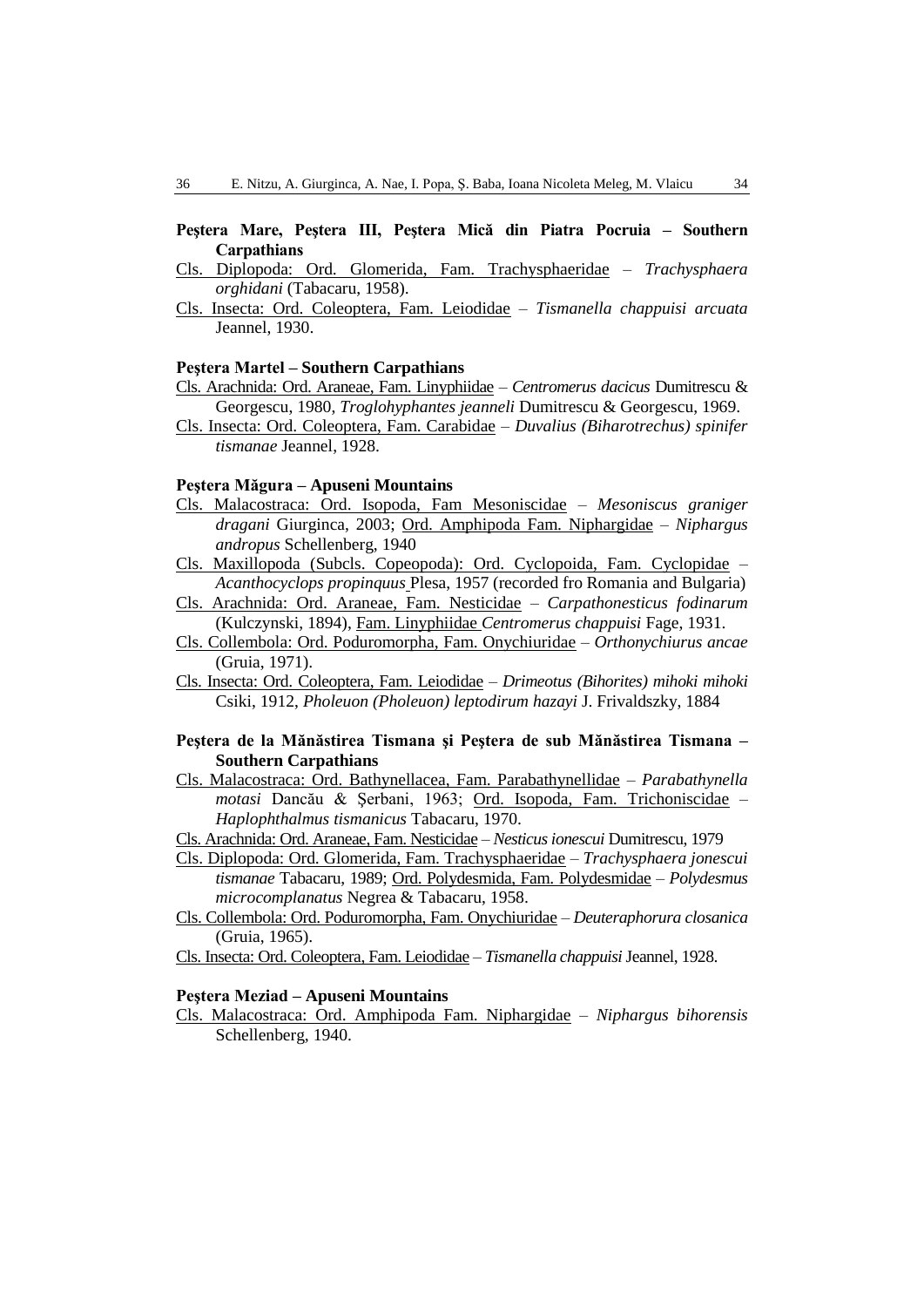- Cls. Maxillopoda (Subcls. Copeopoda): Ord. Harpacticoida, Fam. Canthocamptidae *Spelaeocamptus spelaeus* (Chappuis 1925).
- Cls. Arachnida: Ord. Araneae, Fam. Nesticidae *Carpathonesticus biroi*  Kulczynski, 1895, Fam. Linyphiidae *Centromerus chappuisi* Fage, 1931.
- Cls. Collembola: Ord. Poduromorpha, Fam. Onychiuridae *Deuteraphorura meziadica* (Gruia, 1972).
- Cls. Insecta: Ord. Coleoptera, Fam. Carabidae *Duvalius (Biharotrechus) paroecus* (J. Frivaldszkyi, 1865), *Duvalius (Biharotrechus) redtenbacheri bihariensis* (Csiki, 1911).

### **Pestera Mica de la Balta – Southern Carpathians**

Cls. Insecta: Ord. Coleoptera, Fam. Carabidae – *Duvalius (Biharotrechus) hegeduesi jonescoi* (Jeannel, 1919).

#### **Peştera lui Micula – Apuseni Mountains**

Cls. Insecta: Ord. Coleoptera Fam. Leiodidae – *Pholeuon (s.str) leptodirum attila* Csiki, 1912, [as *Ph. leptodirum nanus* Racovitza, 2010 by RACOVITZA, 2011].

### **Peştera din Mină (Suncuiuş) – Apuseni Mountains**

Cls. Arachnida: Ord. Araneae, Fam. Nesticidae – *Carpathonesticus biroi* Kulczynski, 1895.

#### **Peştera Mirajului – Culoarul Rucar–Bran – Southern Carpathians**

Cls. Collembola: Ord. Poduromorpha, Fam. Onychiuridae – *Deharvengiurus orghidani* (Gruia, 1967).

#### **Peştera Miresii – Cheile Tătarului – Southern Carpathians**

Cls. Arachnida: Ord. Araneae, Fam. Nesticidae – *Nesticus balacescui* Dumitrescu, 1979.

#### **Peştera Moanei – Apuseni Mountains**

Cls. Insecta: Ord. Coleoptera, Fam. Carabidae – *Duvalius (Biharotrechus) mandibularis* Jeannel, 1930, Fam. Leiodidae – *Drimeotus (Drimeotus) chyzeri vicinus* Jeannel, 1930.

### **Peştera de la Moara Dracilor – Apuseni Mountains**

Cls. Insecta: Ord. Coleoptera, Fam. Leiodidae – *Pholeuon (s.str.) comani* Ienistea, 1955. [as *Ph. (Mesopholeuon) comani* (Ienistea, 1955) by RACOVITZA, 2011].

#### **Peştera de la Moiştei – Southern Carpathians**

Cls. Arachnida: Ord. Araneae, Fam. Nesticidae – *Nesticus ionescui* Dumitrescu, 1979.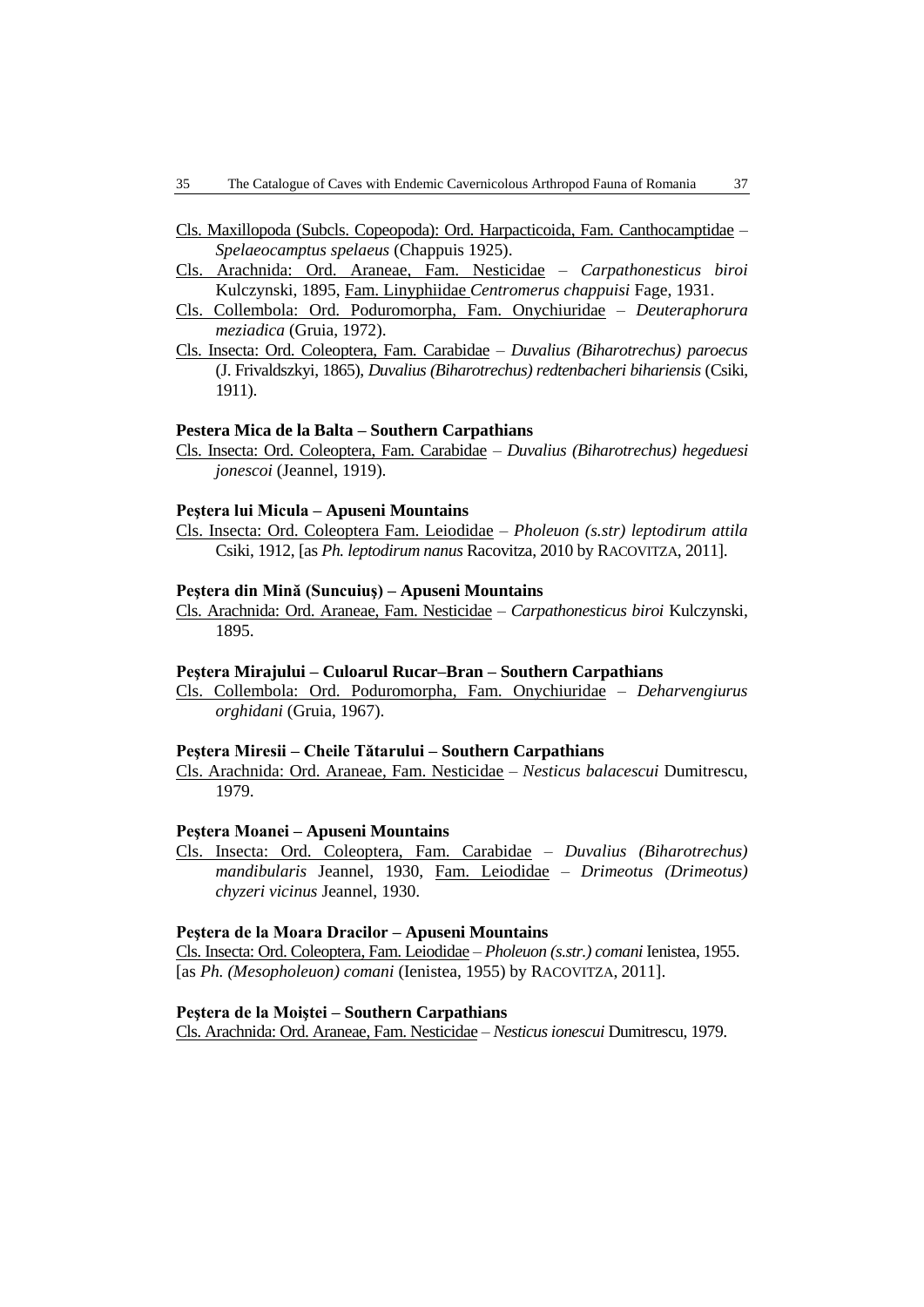### **Peştera Movile – Dobrogea**

- Cls. Malacostraca: Ord. Isopoda, Fam. Trichoniscidae *Haplophthalmus movilae* Gruia & Giurginca, 1998, *Trachelipus troglobius* Tabacaru & Boghean, 1989, Fam. Armadillidiidae – *Armadillidium tabacarui* Gruia, Iavorschi & Sârbu, 1994.
- Cls. Maxillopoda (Subcls. Copeopoda): Ord. Cyclopoida, Fam. Cyclopidae *Eucyclops subterraneus* (Graeter, 1908).
- Cls. Arachnida: Ord. Araneae, Fam. Theridiidae *Carniella brignoli* Thaler & Steinberger, 1988, Fam.Linyphiidae – *Lepthyphantes constantinescui* Georgescu, 1989, Fam. Hahniidae – *Hahnia caeca* (Georgescu & Sarbu, 1992), Fam. Liocradidae – *Agraecina cristiani* (Georgescu, 1989); Ord. Pseudoscorpiones, Fam. Chtoniidae – *Chtonius monice* Boghean, 1989, Fam. Neobisiidae – *Roncus ciobanmos* Curcic, Poinar & Sarbu, 1993; *Roncus dragobete* Curcic, Poinar & Sarbu, 1993.
- Cls. Diplopoda: Ord. Julida, Ord. Julida, Fam. Julidae *Apfelbeckiella dobrogica* Tabacaru, 1966.
- Cls. Collembola: Ord. Poduromorpha, Fam. Onychiuridae *Onychiurus movilae* Gruia, 1989; Ord. Entomobryomorpha, Fam. Oncopoduridae – *Oncopodura vioreli* Gruia, 1989.
- Cls. Insecta: Ord. Coleoptera, Fam. Carabidae *Clivina (Clivina) subterranea* Decou, Nitzu & Juberthie, 1994, Fam. Staphylinidae – *Medon dobrogicus* Decu & Georgescu, 1995, *Medon paradobrogicus* Decu & Georgescu, 1995, *Decumarellus sarbui* Poggi 1994; Ord. Heteroptera, Fam. Nepidae – *Nepa anophthalma* Decu, Gruia, Keffer & Sarbu, 1994.

#### **Peştera Muierii – Southern Carpathians**

Cls. Arachnida: Ord. Araneae, Fam. Nesticidae – *Nesticus diaconui* Dumitrescu, 1979.

- Cls. Diplopoda: Ord. Glomerida, Fam. Trachysphaeridae *Trachysphaera spelaea* (Tabacaru, 1960).
- Cls. Chilopoda: Ord. Lithobiomorpha, Fam. Lithobiidae *Lithobius decapolitus* Matic, Negrea & Prunescu 1962.
- Cls. Insecta: Ord. Coleoptera, Fam. Carabidae *Duvalius (Biharotrechus) voitestii* Jeannel, 1930, Fam. Leiodidae – *Sophrochaeta (Sophrochaeta) chappuisi* Jeannel, 1930.

#### **Peştera Muierii II – Southern Carpathians**

Cls. Chilopoda: Ord. Lithobiomorpha, Fam. Lithobiidae – *Lithobius decapolitus* Matic, Negrea & Prunescu 1962.

### **Peştera Muşeteica – Râiosu**

Cls. Insecta: Ord. Coleoptera, Fam. Carabidae – *Duvalius (Hungarotrechus) procerus* (Putzeys, 1847).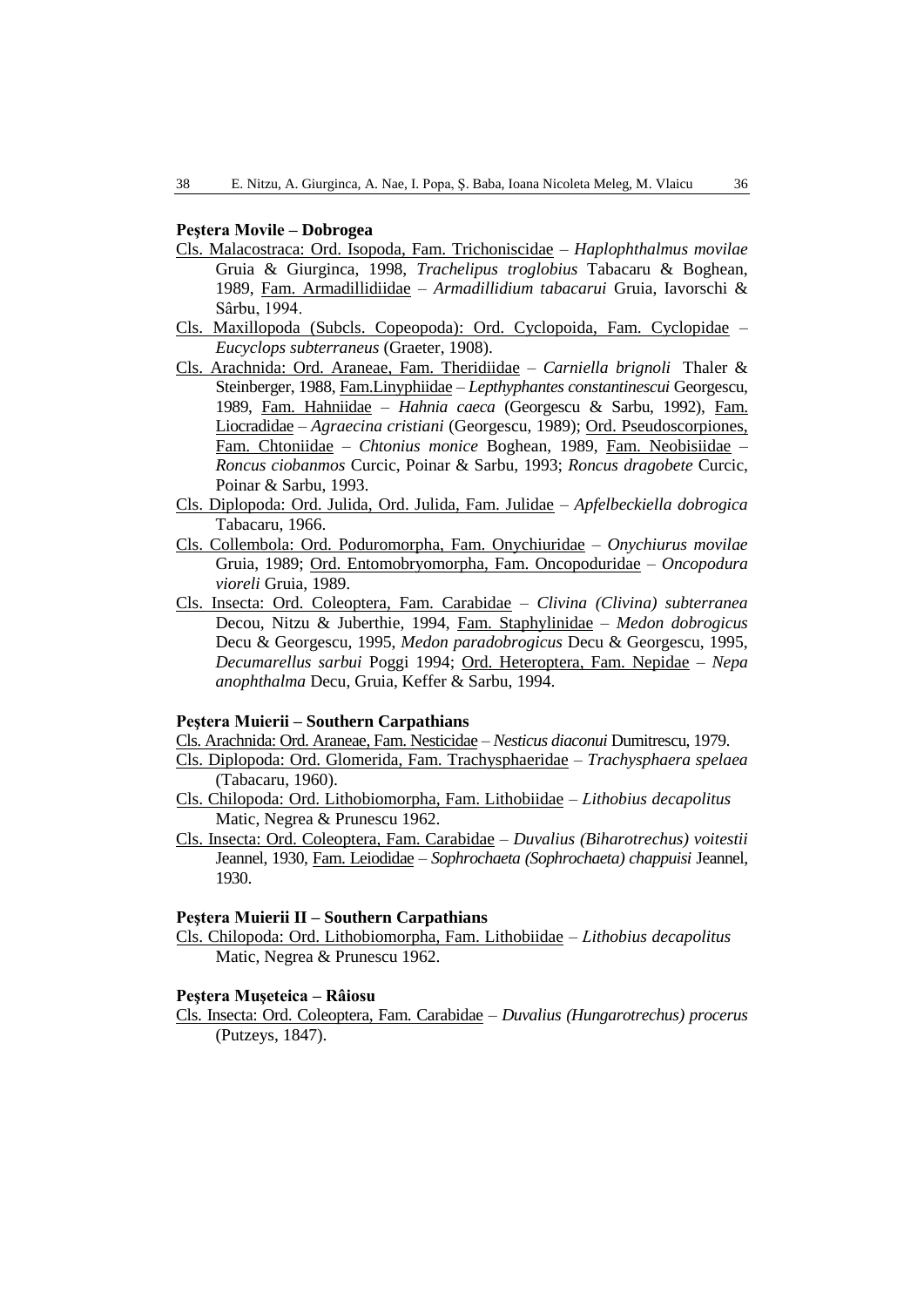### **Peştera Napiştileu – Apuseni Mountains**

- Cls. Maxillopoda (Subcls. Copeopoda): Ord. Harpacticoida, Fam. Canthocamptidae *Spelaeocamptus spelaeus* (Chappuis 1925).
- Cls. Insecta: Ord. Coleoptera, Fam. Carabidae *Duvalius (Biharotrechus) redtenbacheri almosi* (Bokor, 1921), Fam. Leiodidae – *Drimeotus (Drimeotus) entzi* Biro, 1897.

### **Peştera Neagră Cuculeul de Fier – Apuseni Mountains**

- Cls. Malacostraca: Ord. Amphipoda, Fam. Niphargidae *Niphargus laticaudatus* Schellenberg, 1940.
- Cls. Maxillopoda (Subcls. Copeopoda): Ord. Cyclopoida, Fam. Cyclopidae *Acanthocyclops stygius deminutus* Iepure et Oarga, 2011.

### **Peştera Neagră din Groapa Barsa – Apuseni Mountains**

- Cls. Malacostraca: Ord. Amphipoda, Fam. Niphargidae *Niphargus tenuicaudatus* Schellenberg, 1940.
- Cls. Maxillopoda (Subcls. Copeopoda): Ord. Cyclopoida, Fam. Cyclopidae *Acanthocyclops stygius* deminutus Iepure et Oarga, 2011.

#### **Peştera Neagră de la Padiş – Apuseni Mountains**

Cls. Diplopoda: Ord. Julida, Ord. Julida, Fam. Julidae – *Typhloiulus serbani* (Ceuca, 1956).

### **Peştera no. 4 din Ogaşul Morii – Southern Carpathians**

Cls. Arachnida: Ord. Araneae, Fam. Nesticidae – *Nesticus ionescui* Dumitrescu, 1979.

### **Peştera din Ogaşul Peşterii – Southern Carpathians**

- Cls. Diplopoda: Ord. Glomerida, Fam. Trachysphaeridae *Trachysphaera orghidani* (Tabacaru, 1958).
- Cls. Insecta: Ord. Coleoptera, Fam. Carabidae *Duvalius (Biharotrechus) spinifer* Jeannel, 1928.

#### **Peştera cu Oase – Apuseni Mountains**

- Cls. Maxillopoda (Subcls. Copeopoda): Ord. Cyclopoida, Fam. Cyclopidae *Acanthocyclops milotai* Iepure & Defaye, 2008.
- Cls. Insecta: Ord. Coleoptera, Fam. Leiodidae *Pholeuon (s.str.) angusticolle mihoki* Csiki, 1911.

#### **Peştera Osoiu – Apuseni Mountains**

- Cls. Malacostraca: Ord. Amphipoda, Fam. Niphargidae *Niphargus transsylvanicus* Schellenberg, 1934.
- Cls. Insecta: Ord. Coleoptera, Fam. Leiodidae *Drimeotus kovacsi kovacsi* Miller 1856 [as *D. oiensis* Moldovan, 2000].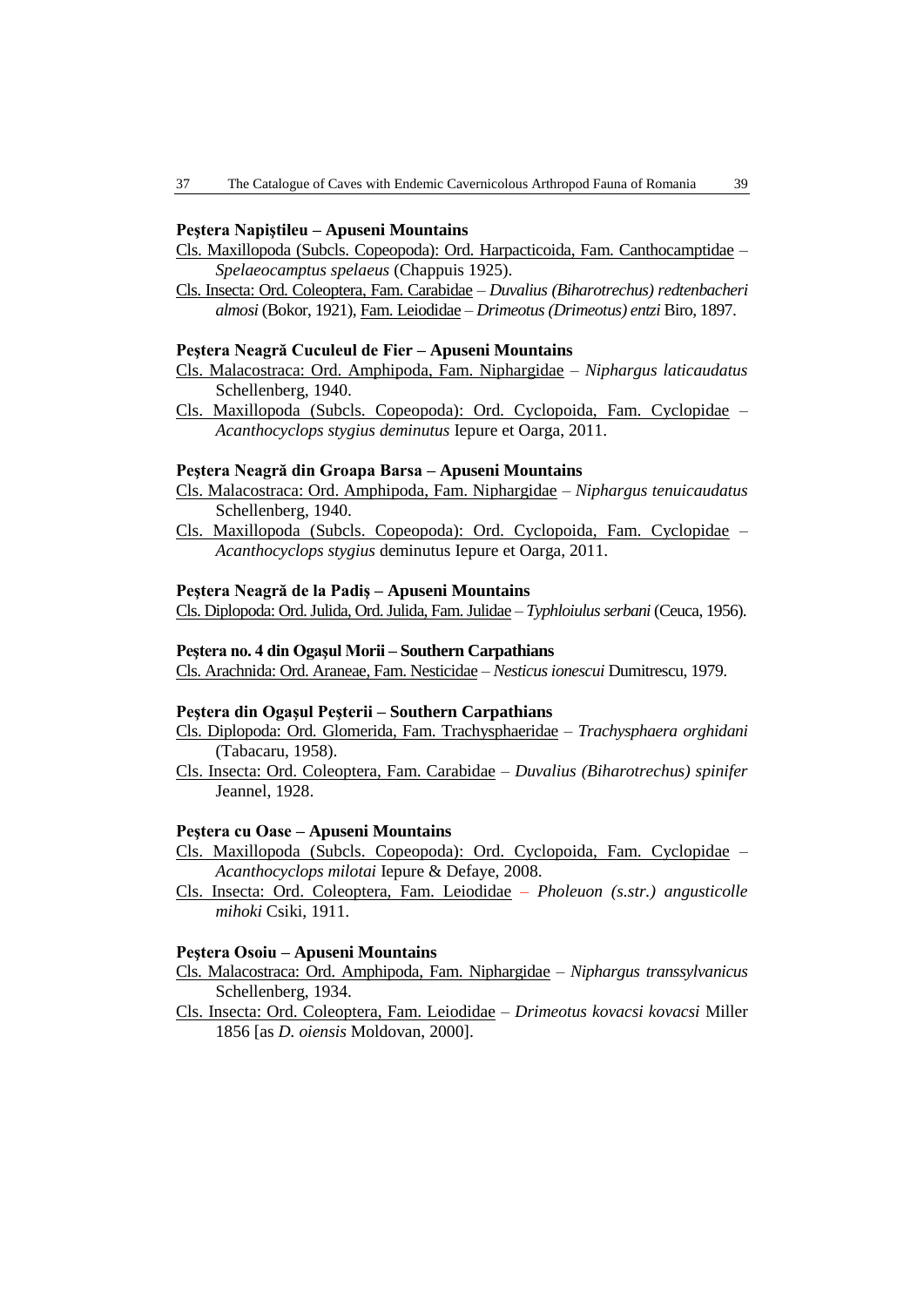### **Peştera Padina Matei – Southern Carpathians**

- Cls. Malacostraca: Ord. Amphipoda, Fam. Niphargidae *Niphargus tenuicaudatus* Schellenberg, 1940.
- Cls. Maxillopoda (Subcls. Copeopoda): Ord. Cyclopoida, Fam. Cyclopidae *Acanthocyclops propinquus* Plesa, 1957 (recently recorded in Bulgaria).

#### **Peştera de sub Padina Popii – Southern Carpathians**

- Cls. Malacostraca: Ord. Amphipoda Fam. Niphargidae *Niphargus tenuicaudatus* Schellenberg, 1940.
- Cls. Maxillopoda (Subcls. Copeopoda): Ord. Cyclopoida, Fam. Cyclopidae *Acanthocyclops propinquus* Plesa, 1957 (recently recorded in Bulgaria), *Acanthocyclops milotai* Iepure & Defaye, 2008.
- Cls. Chilopoda: Ord. Lithobiomorpha, Fam. Lithobiidae *Lithobius dacicus* Matic, 1959

#### **Peştera din Padiş – Apuseni Mountains**

Cls. Insecta: Ord. Coleoptera, Fam. Carabidae – *Duvalius (Biharotrechus) paroecus elemeri* (Mihok, 1911), Fam. Leiodidae – *Drimeotus (Bihorites) laevimarginatus hungaricus* Csiki, 1912.

### **Peştera Păcii – Apuseni Mountains**

Cls. Arachnida: Ord. Araneae, Fam. Nesticidae – *Carpathonesticus spelaeus*  (Szombathy, 1917).

# **Peştera de la Pătrunsa – Southern Carpathians**

Cls. Arachnida: Ord. Araneae, Fam. Nesticidae – *Nesticus ionescui*Dumitrescu, 1979.

Cls. Insecta: Ord. Coleoptera, Fam. Carabidae – *Duvalius (Biharotrechus) oltenicus* Jeannel, 1928, Fam. Leiodidae – *Sophrochaeta (Sophrochaeta) obtusa* Jeannel 1931, *Sophrochaeta (Cernella) reitteri parallela* Jeannel, 1928.

### **Peştera de la Pârâul Budu – Apuseni Mountains**

Cls. Insecta: Ord. Coleoptera, Fam. Carabidae – *Duvalius (Biharotrechus) paroecus montisblidarii* Jeannel, 1928, *Duvalius cognatus longicollis* Jeannel 1928, Fam. Leiodidae – *Drimeotus (Trichopharis) blidarius* Knirsch, 1925.

#### **Peştera Pârlazului – Southern Carpathians**

Cls. Malacostraca: Ord. Isopoda, Fam. Trichoniscidae – *Trichoniscus vandeli*  Tabacaru, 1996.

Cls. Arachnida: Ord. Araneae, Fam. Nesticidae – *Nesticus ionescui* Dumitrescu, 1979. Cls. Chilopoda: Ord. Lithobiomorpha, Fam. Lithobiidae – *Lithobius decapolitus* Matic, Negrea & Prunescu, 1962.

### **Peştera din Pârâul Fagului – Apuseni Mountains**

Cls. Insecta: Ord. Coleoptera, Fam. Leiodidae – *Pholeuon (s.str) leptodirum attila* Csiki, 1912 [as *Ph. leptodirum fagensis* Racovitza, 2010 by RACOVITZA, 2011].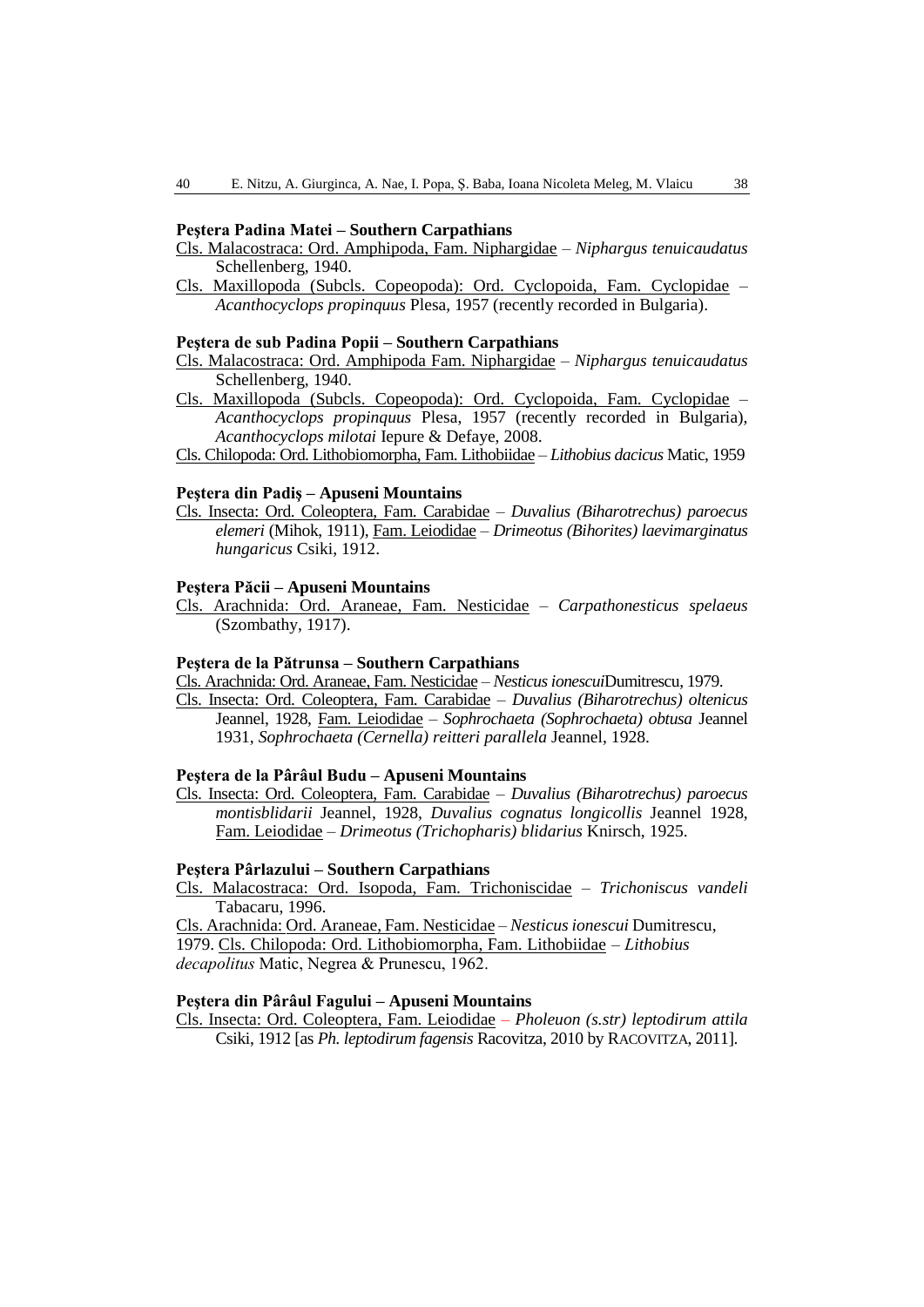#### **P Peştera de la Pârâul Fanului – Apuseni Mountains**

- Cls. Malacostraca: Ord. Amphipoda Fam. Niphargidae *Niphargus bihorensis* Schellenberg, 1940.
- Cls. Arachnida: Ord. Araneae, Fam. Nesticidae *Carpathonesticus biroi* Kulczynski, 1895.

#### **Peştera din Pereţii Corlatului – Apuseni Mountains**

Cls. Insecta: Ord. Coleoptera, Fam. Leiodidae – *Pholeuon (Pholeuon) knirschi elemeri* Csiki, 1912.

#### **Peştera de la Petri – Southern Carpathians**

Cls. Diplopoda: Ord. Chordeumatida, Fam. Haaseidae – *Haasea hungaricum orientale* Tabacaru, 1965.

#### **Peştera Pietrii – Apuseni Mountains**

Cls. Malacostraca: Ord. Amphipoda Fam. Niphargidae – *Niphargus tauri junarici* S. Karaman, 1950.

#### **Peştera de la Piatra Arsă a Cernişoarei – Southern Carpathians**

Cls. Diplopoda: Ord. Chordeumatida, Fam. Anthroleucosomatidae – *Anthroleucosoma spelaea* Ceuca, 1964.

### **Peştera de sub Piatra Barisorului – Southern Carpathians**

Cls. Insecta: Ord. Coleoptera, Fam. Leiodidae – *Sophrochaeta (Sophrochaeta) rothi* Jeannel, 1924.

#### **Peştera de la Piatra Boghii (Bogii) – Apuseni Mountains**

Cls. Arachnida: Ord. Araneae, Fam. Nesticidae – *Carpathonesticus biroi* Kulczynski, 1895, Fam. Linyphiidae – *Troglohyphantes herculanum* (Kulczynski, 1894).

## **Peştera din Piatra Negrului (afluent al V. Jadului) – Apuseni Mountains**

Cls. Arachnida: Ord. Araneae, Fam. Nesticidae – *Carpathonesticus biroi* Kulczynski, 1895.

#### **Peştera din Piatra Ponorului – Apuseni Mountains**

- Cls. Collembola: Ord. Poduromorpha, Fam. Onychiuridae *Argonychiurus bogheani* (Gruia, 1989).
- Cls. Insecta: Ord. Coleoptera, Fam Leiodidae *Pholeuon (s.str) angusticolle mihoki* Csiki, 1911 [as *Pholeuon (s.str) angusticolle longicornis* Racovitza, 2009 by Racovita, 2011].

### **Peştera de sub Piatra Lacului – Apuseni Mountains**

Cls. Insecta, Ord. Coleoptera, Fam. Carabidae – *Duvalius (Biharotrechus) szladyi anubis* (Bokor, 1913).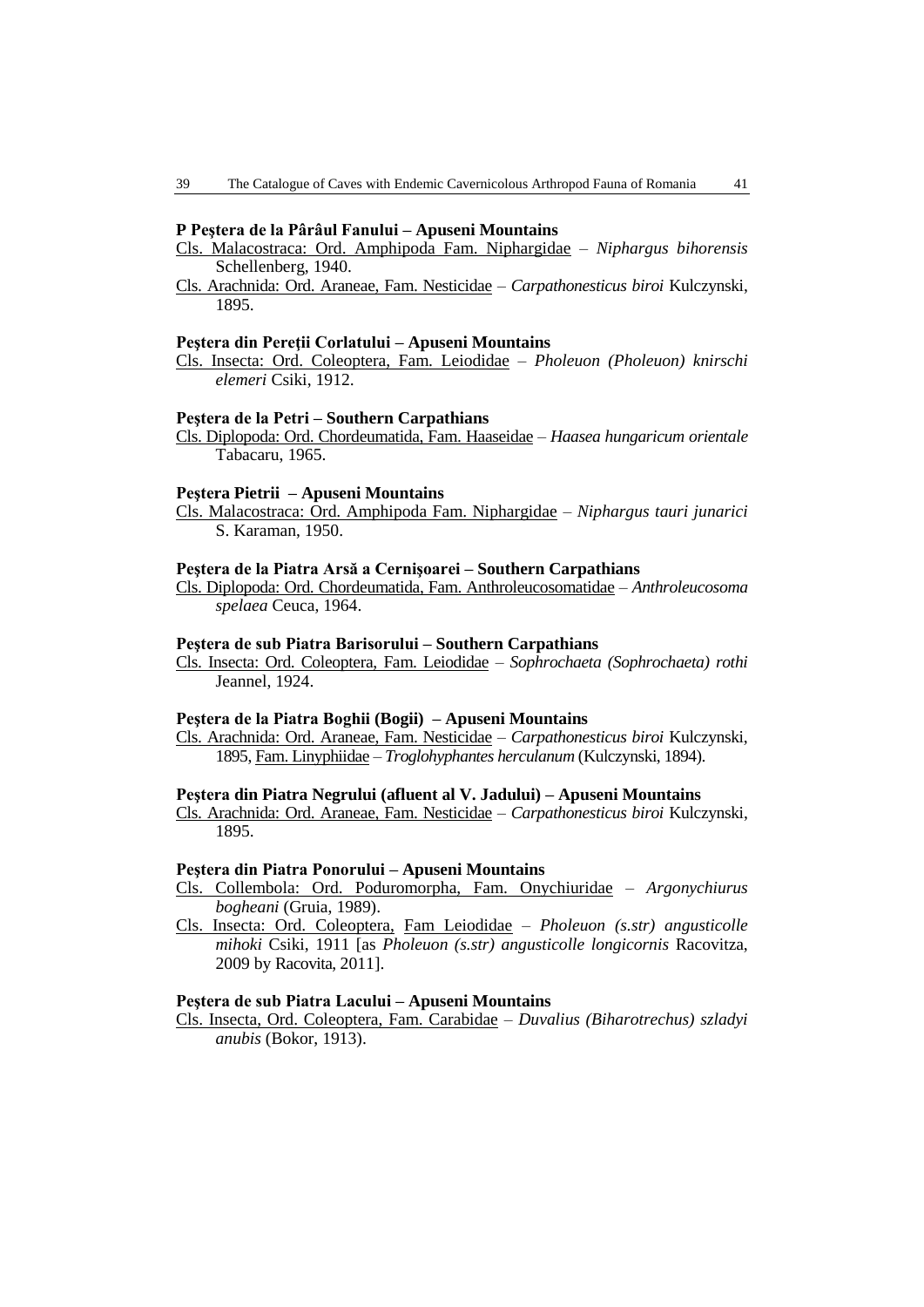### **Pestera din Piatra Topliţei – Southern Carpathians**

Cls. Arachnida: Ord. Araneae, Fam. Nesticidae – *Nesticus ionescui* Dumitrescu, 1979.

- Cls. Collembola: Ord. Poduromorpha, Fam. Onychiuridae *Deuteraphorura closanica* (Gruia, 1965)
- Cls. Insecta, Ord. Coleoptera, Fam. Carabidae *Duvalius (Biharotrechus) budae baznosanui* Mallasz, 1928.

#### **Peştera Pietrele Negrului (Valea Iadei) – Apuseni Mountains**

Cls. Malacostraca: Ord. Amphipoda Fam. Niphargidae – *Niphargus bihorensis Schellenberg*, 1940.

#### **Peştera de la Picuiel – Southern Carpathians**

- Cls. Chilopoda: Ord. Lithobiomorpha, Fam. Lithobiidae *Lithobius decapolitus* Matic, Negrea & Prunescu, 1962.
- Cls. Insecta: Ord. Coleoptera, Fam. Leiodidae *Sophrochaeta (Sophrochaeta) globosa* Jeannel, 1928, *Sophrochaeta (Sophrochaeta) longicornis* Jeannel, 1931.

# **Peştera de la Pietre – Southern Carpathians**

- Cls. Malacostraca: Ord. Isopoda, Fam. Trichoniscidae *Trichoniscus racovitzai* Tabacaru, 1994.
- Cls. Chilopoda: Ord. Lithobiomorpha, Fam. Lithobiidae *Lithobius decapolitus* Matic, Negrea & Prunescu, 1962.
- Cls. Insecta: Ord. Coleoptera, Fam. Leiodidae *Sophrochaeta (Sophrochaeta) motasi* Decu, 1959.

# **Peştera cu Piramidă Întoarsă (Peştera 6 din Valea Seacă) – Southern Carpathians**

Cls. Arachnida: Ord. Araneae, Fam. Nesticidae – *Nesticus constantinescui*  Dumitrescu, 1979.

### **Peştera Pişolca – Apuseni Mountains**

- Cls. Malacostraca: Ord. Isopoda, Fam Mesoniscidae *Mesoniscus graniger dragani* Giurginca, 2003.
- Cls. Maxillopoda (Subcls. Copeopoda): Ord. Harpacticoida, Fam. Canthocamptidae *Spelaeocamptus spelaeus* (Chappuis, 1925).
- Cls. Arachnida: Ord. Araneae, Fam. Nesticidae *Carpathonesticus fodinarum*  (Kulczynski, 1894).

### **Peştera din Plai – Apuseni Mountains**

Cls. Insecta: Ord. Coleoptera, Fam. Leiodidae – *Pholeuon (Pholeuon) leptodirum winkleri* Jeannel, 1923.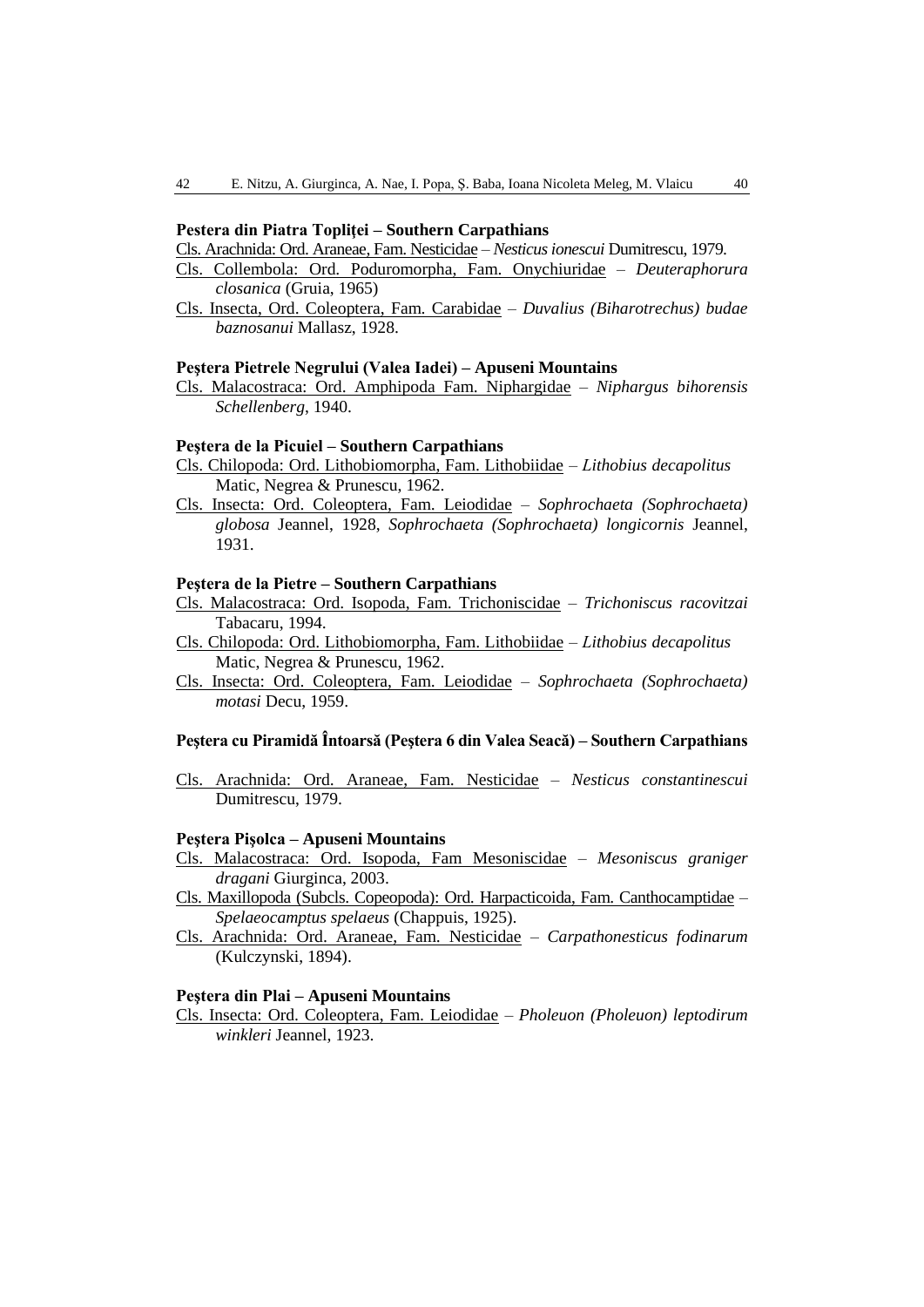### **Peştera de pe Plaiul Baniţii – Southern Carpathians**

Cls. Insecta: Ord. Coleoptera, Fam. Carabidae – *Duvalius (Biharotrechus) stilleri* (Reitter, 1913), Fam. Leiodidae – *Sophrochaeta (Sophrochaeta) insignis* (J. Frivaldszky, 1880).

#### **Peştera din Poiana Nucului (Peştera din Poiana Peşterii) – Southern carpathians**

Cls. Malacostraca: Ord. Isopoda, Fam. Trichoniscidae – *Trichoniscus vandeli*  Tabacaru, 1996.

#### **Peştera Poarta Bihariei (Porţile Bihorului) – Apuseni Mountains**

Cls. Insecta: Ord. Coleoptera, Fam. Leiodidae – *Pholeuon (Pholeuon) leptodirum janitor* Jeannel, 1923.

#### **Peştera Poarta Alunului – Apuseni Mountains**

- Cls. Maxillopoda (Subcls. Copeopoda): Ord. Cyclopoida, Fam. Cyclopidae *Acanthocyclops transylvanicus* Iepure, S. & A. Oarga., 2011.
- Cls. Insecta: Ord. Coleoptera, Fam. Leiodidae *Pholeuon (s.str.) angusticolle mihoki* Csiki, 1911 (RACOVITZA, 2011).

### **Pestera Poarta lui Ionele – Apuseni Mountains**

- Cls. Maxillopoda (Subcls. Copeopoda): Ord. Cyclopoida, Fam. Cyclopidae *Acanthocyclops stygius deminutus* Iepure et Oarga, 2011.
- Cls. Arachnida: Ord. Araneae, Fam. Nesticidae *Carpathonesticus racovitzai*  (Dumitrescu, 1980).
- Cls. Insecta: Ord. Coleoptera, Fam. Carabidae *Duvalius (Biharotrechus) hickeri* (Knirsch, 1913).

#### **Peştera de la Podul Natural – Southern Carpathians**

- Cls. Malacostraca: Ord. Isopoda, Fam. Trichoniscidae *Trichoniscus racovitzai* Tabacaru, 1994.
- Cls. Diplopoda: Ord. Glomerida, Fam. Trachysphaeridae *Trachysphaera jonescui jonescui* (Brolemann, 1914).
- Cls. Insecta: Ord. Coleoptera, Fam. Carabidae *Duvalius (Biharotrechus) hegeduesi jonescoi* (Jeannel, 1919).

#### **Peştera din Poiana Lazului (Peştera lui Mihail Arjoc) – Southern Carpathians**

- Cls. Arachnida: Ord. Araneae, Fam. Linyphiidae *Centromerus dacicus* Dumitrescu & Georgescu, 1980; Ord. Pseudoscorpiones, Fam. Neobisiidae *Neobisium (Blothrus) closanicus* Dumitrescu & Orghidan, 1970.
- Cls. Diplopoda: Ord. Glomerida, Fam. Trachysphaeridae *Trachysphaera orghidani* (Tabacaru, 1958); Ord. Polydesmida, Fam. Ttichopolydesmidae *Trichopolydesmus eremitis* Verhoeff, 1898.
- Cls. Chilopoda: Ord. Lithobiomorpha, Fam. Lithobiidae *Lithobius decapolitus* Matic, Negrea & Prunescu, 1962.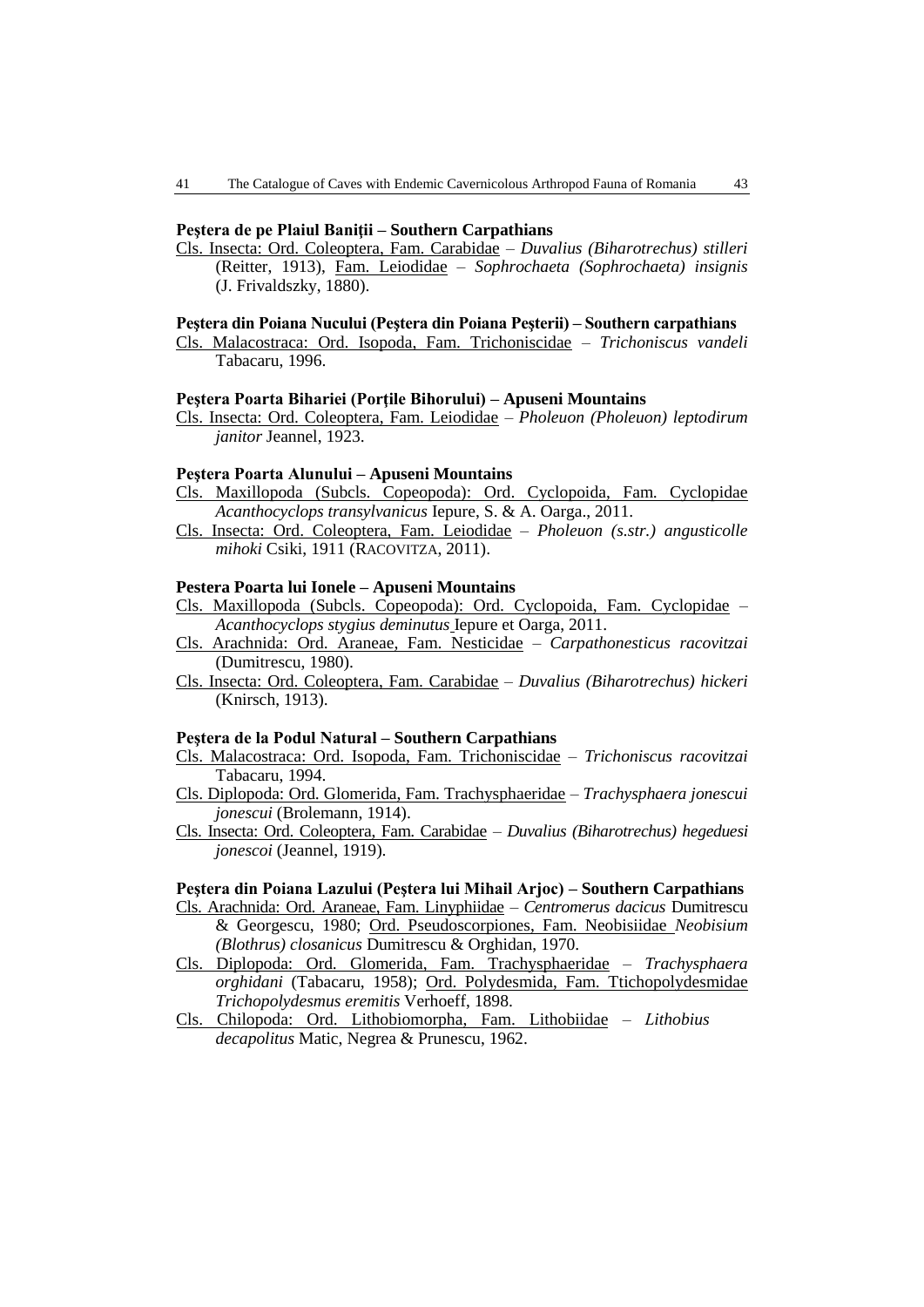Cls. Insecta: Ord. Coleoptera, Fam. Carabidae – *Duvalius (Biharotrechus) spiessi* Jeannel & Mallasz, 1929, *Duvalius spinifer* Jeannel, 1928.

### **Peştera de la Poiana Ponorului Văii Tringheştilor – Apuseni Mountains**

Cls. Diplopoda: Ord. Julida, Ord. Julida, Fam. Julidae – *Typhloiulus serbani* (Ceuca, 1956).

#### **Peştera Pojarul Politei – Apuseni Mountains**

Cls. Insecta: Ord. Coleoptera, Fam. Leiodidae – *Pholeuon proserpinae glaciale* Jeannel, 1923.

#### **Peştera Polovragi – Southern Carpathians**

Cls. Arachnida: Ord. Araneae, Fam. Nesticidae – *Nesticus orghidani* Dumitrescu, 1979.

- Cls. Diplopoda: Ord. Glomerida, Fam. Trachysphaeridae *Trachysphaera spelaea* (Tabacaru, 1960).
- Cls. Chilopoda: Ord. Lithobiomorpha, Fam. Lithobiidae *Lithobius decapolitus* Matic, Negrea & Prunescu, 1962.

# **Peştera Ponoraş – Apuseni Mountains**

Cls. Insecta: Ord. Coleoptera, Fam. Leiodidae – *Pholeuon mocsaryi* Csiki, 1911 [as *Ph. angustiventre* Racovitza, 1996 by RACOVITZA, 2011]

#### **Peştera Ponorici – Southern Carpathians**

Cls. Arachnida: Ord. Araneae, Fam. Nesticidae – *Carpathonesticus puteorum*  (Kulczynski, 1894).

#### **Peştera Ponorici-Cioclovina cu Apa – Southern Carpathians**

- Cls. Malacostraca: Ord. Amphipoda, Fam. Niphargidae *Niphargus andropus* Schellenberg, 1940.
- Cls. Arachnida: Ord. Araneae, Fam. Nesticidae *Carpathonesticus puteorum*  (Kulczynski, 1894).
- Cls. Chilopoda: Ord. Lithobiomorpha, Fam. Lithobiidae *Lithobius decapolitus* Matic, Negrea & Prunescu, 1962.
- Cls. Collembola: Ord. Entomobryomorpha, Fam. Lepidocyrtidae *Pseudosinella racovitzai* Gisin & Gama, 1971; Ord. Poduromorpha, Fam. Onychiuridae – *Deuteraphorura hategana* (Gruia, 1971).
- Cls. Insecta: Ord. Coleoptera, Fam. Carabidae *Duvalius (Biharotrechus) budae* (Kenderessy, 1879).

### **Peştera Ponorul Pecinişcăi – Southern Carpathians**

Cls. Malacostraca, Ord. Isopoda, Fam. Trachelipidae – *Trachelipus trilobatus* (Stein, 1859)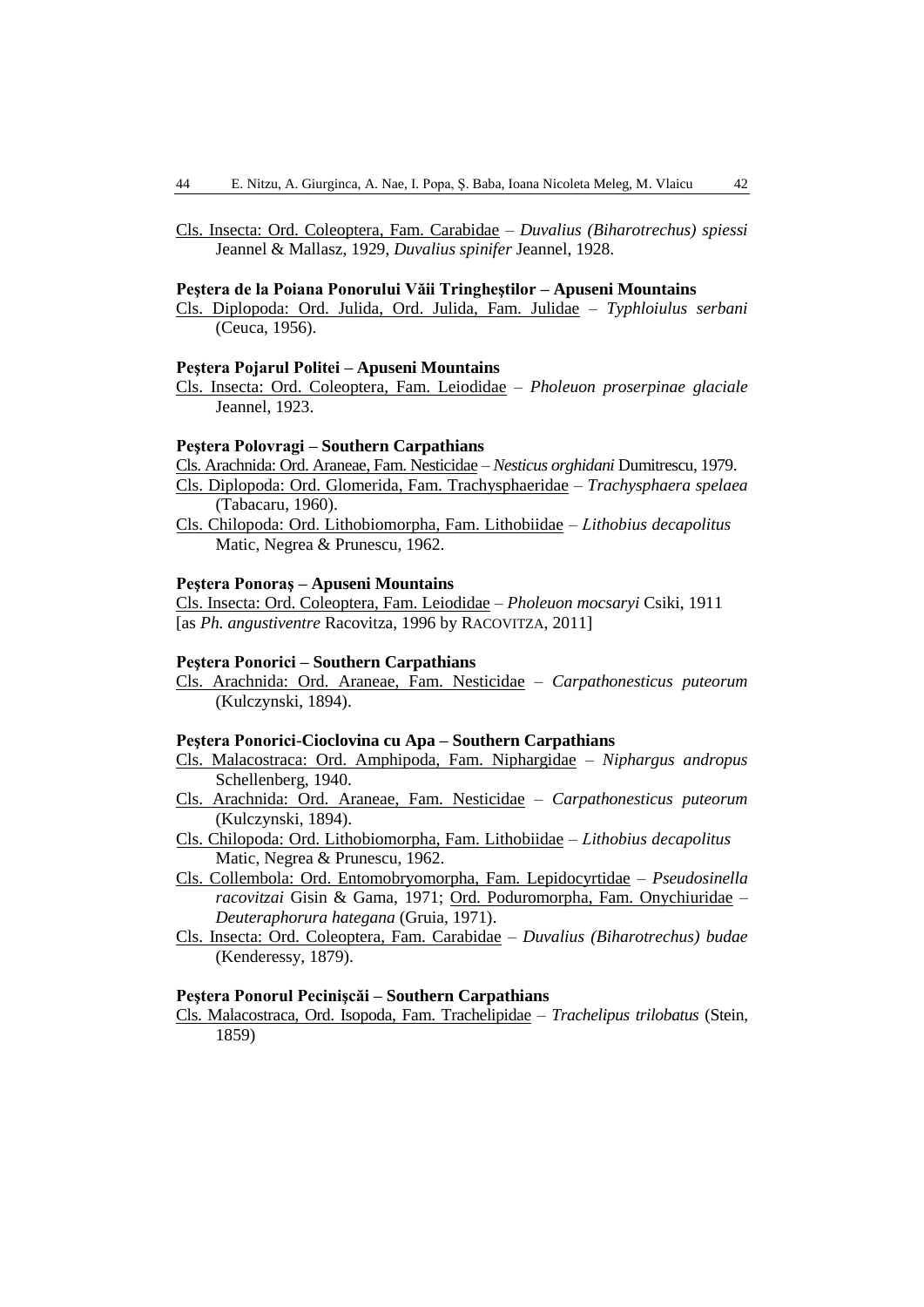### **Peştera Ponor Plopa – Southern Carpathians**

- Cls. Malacostraca: Ord. Amphipoda, Fam. Niphargidae *Niphargus tenuicaudatus* Schellenberg, 1940.
- Cls. Diplopoda: Ord. Chordeumatida, Fam. Anthroleucosomatidae *Banatosoma ocellatum* (Tabacaru, 1967).
- Cls. Chilopoda: Ord. Lithobiomorpha, Fam. Lithobiidae *Lithobius dacicus* Matic, 1959.
- Cls. Collembola: Ord. Poduromorpha, Fam. Onychiuridae *Deuteraphorura romanica* (Gruia, 1965).

### **Peştera Ponor Uscată – Southern Carpathians**

- Cls. Malacostraca: Ord. Amphipoda, Fam. Niphargidae *Niphargus tenuicaudatus* Schellenberg, 1940.
- Cls. Maxillopoda (Subcls. Copeopoda): Ord. Cyclopoida, Fam. Cyclopidae *Acanthocyclops milotai* Iepure & Defaye, 2008, *Acanthocyclops propinquus* Plesa, 1957 (recently recorded in Bulgaria).
- Cls. Diplopoda: Ord. Chordeumatida, Fam. Anthroleucosomatidae *Banatosoma ocellatum* (Tabacaru, 1967).
- Cls. Collembola: Ord. Poduromorpha, Fam. Onychiuridae *Deuteraphorura romanica* (Gruia, 1965).

#### **Peştera Ponorul Runcşorului – Apuseni Mountains**

Cls. Insecta: Ord. Coleoptera, Fam. Leiodidae – *Pholeuon (Parapholeuon) gracile chappuisi* Jeannel, 1930.

### **Peştera Popovăţ – Southern Carpathians**

- Cls. Arachnida: Ord. Araneae, Fam. Linyphiidae *Troglohyphantes herculanum*  (Kulczynski, 1894).
- Cls. Chilopoda: Ord. Lithobiomorpha, Fam. Lithobiidae *Lithobius dacicus* Matic, 1959.

#### **Peştera de la Preguz – Apuseni Mountains**

Cls. Insecta, Ord. Coleoptera, Fam. Leiodidae – *Pholeuon (Parapholeuon) gracile bokorianum* Csiki, 1911 (RACOVITZA, 2011)

#### **Peştera de la Prisaca– Southern Carpathians**

Cls. Chilopoda: Ord. Lithobiomorpha, Fam. Lithobiidae – *Lithobius decapolitus* Matic, Negrea & Prunescu, 1962.

### **Peştera Prisaca de la Şchiopu (Peştera no. 2 de la Prisacu lui Şchiopu) – Southern Carpathians**

Cls. Arachnida: Ord. Araneae, Fam. Nesticidae – *Nesticus cernensis* Dumitrescu, 1979.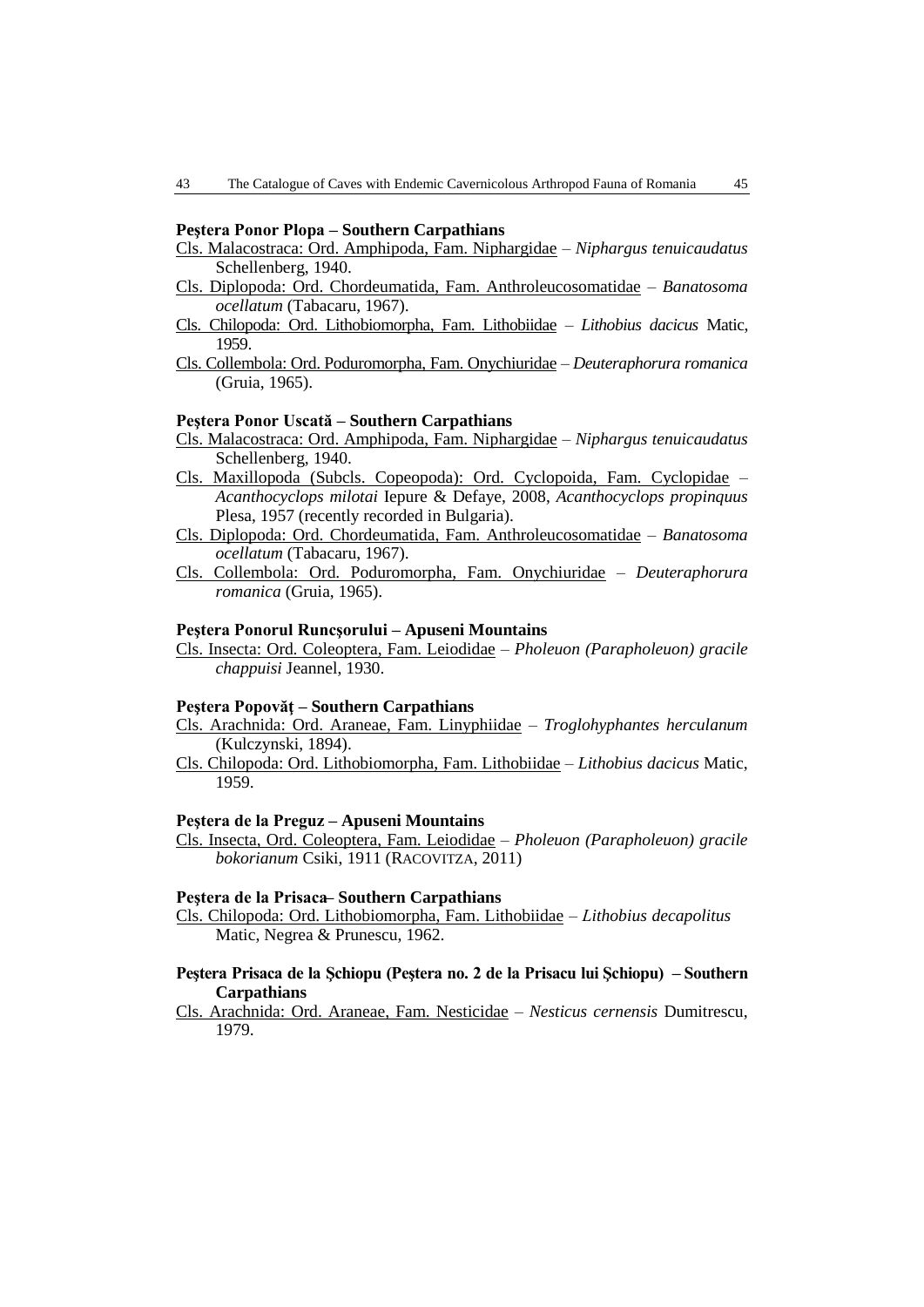Cls. Diplopoda: Ord. Glomerida, Fam. Trachysphaeridae – *Trachysphaera orghidani* (Tabacaru, 1958).

### **Peştera Rastoveanului – Southern Carpathians**

Cls. Arachnida: Ord. Araneae, Fam. Nesticidae – *Nesticus ionescui* Dumitrescu, 1979.

Cls. Insecta: Ord. Coleoptera, Fam. Leiodidae – *Sophrochaeta (Cernella) reitteri retezati* Mallasz, 1928.

#### **Peştera Răsuflătoare – Southern Carpathians**

Cls. Chilopoda: Ord. Lithobiomorpha, Fam. Lithobiidae – *Lithobius dacicus* Matic, 1959

### **Peştera Rateiului – Southern Carpathians**

Cls. Arachnida: Ord. Araneae, Fam. Nesticidae – *Nesticus balacescui* Dumitrescu, 1979.

#### **Peştera cu Războaie de la Isvarna – Southern Carpathians**

Cls. Malacostraca: Ord. Isopoda, Fam. Trachelipidae – *Trachelipus trilobatus* (Stein, 1859).

### **Peştera de la Râpa Vânătă – Southern Carpathians**

- Cls. Malacostraca: Ord. Amphipoda, Fam. Niphargidae *Niphargus ablaskiri variabilis* Dobreanu, 1953, *Niphargus tenuicaudatus* Schellenberg, 1940.
- Cls. Diplopoda: Ord. Chordeumatida, Fam. Haaseidae *Haasea hungaricum orientale* Tabacaru, 1965.
- Cls. Chilopoda: Ord. Lithobiomorpha, Fam. Lithobiidae *Lithobius decapolitus* Matic, Negrea & Prunescu, 1962.
- Cls. Collembola: Ord. Poduromorpha, Fam. Onychiuridae *Deuteraphorura closanica* (Gruia, 1965).
- Cls. Insecta: Ord. Coleoptera, Fam. Leiodidae *Sophrochaeta (Sophrochaeta) subaspera arcticollis* Jeannel, 1931, *Tismanella winkleriana* Jeannel, 1931.

### **Peştera Rol – Southern Carpathians**

Cls. Maxillopoda (Subcls. Copeopoda): Ord. Cyclopoida, Fam. Cyclopidae *Acanthocyclops milotai* Iepure & Defaye, 2008.

#### **Peştera Roşia – Southern Carpathians**

Cls. Arachnida: Ord. Araneae, Fam. Nesticidae – *Nesticus wiehlei* Dumitrescu, 1979.

# **Peştera de la Runcşor – Apuseni Mountains**

Cls. Maxillopoda (Subcls. Copeopoda): Ord. Cyclopoida, Fam. Cyclopidae *Acanthocyclops transylvanicus* Iepure, S. & A. Oarga, 2011; Ord. Harpacticoida, Fam. Canthocamptidae – *Spelaeocamptus spelaeus* (Chappuis, 1925).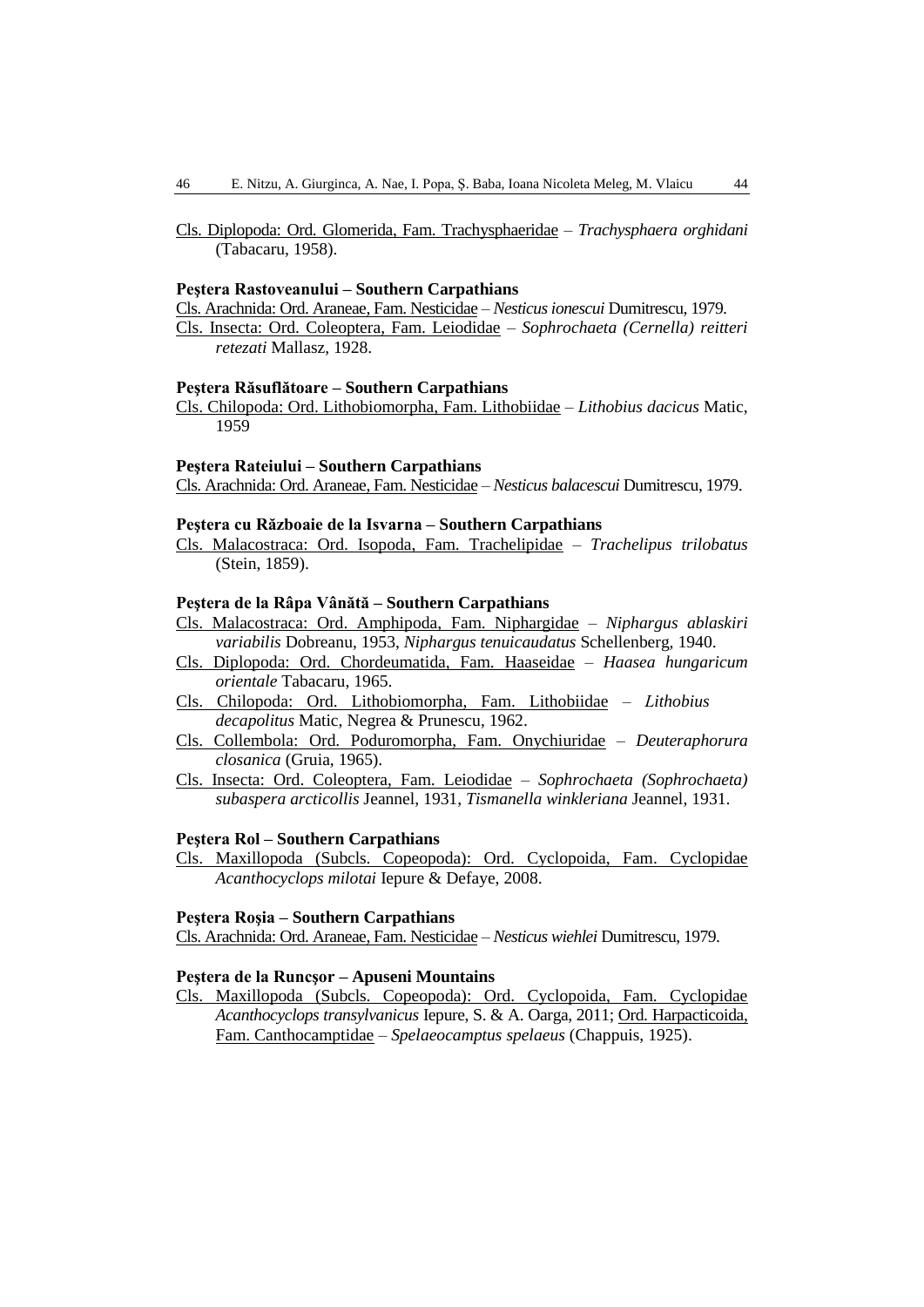#### **Peştera lui Samson – Apuseni Mountains**

Cls. Insecta: Ord. Coleoptera, Fam. Carabidae – *Duvalius (Biharotrechus) szladyi anubis* (Bokor, 1913).

### **Pestera Sancuta – Apuseni Mountains**

Cls. Insecta, Ord. Coleoptera, Fam. Leiodidae – *Drimeotus (Drimeotus) octaviani*  Moldovan, 1997 (Moldovan, 2000)

#### **Peştera Sfodei – Southern Carpathians**

Cls. Malacostraca: Ord. Isopoda, Fam. Trichoniscidae – *Trichoniscus racovitzai* Tabacaru, 1994.

Cls. Insecta: Ord. Coleoptera, Fam. Leiodidae – *Closania orghidani* Decu, 1959.

#### **Peştera Smeilor de la Onceasa – Apuseni Mountains**

Cls. Insecta: Ord. Coleoptera, Fam. Carabidae – *Duvalius (Biharotrechus) paroecus csikii* (Mihok, 1912), Fam.Leiodidae – *Pholeuon (Pholeuon) angusticolle* Hampe, 1856.

### **Peştera Stanciului – Southern Carpathians**

Cls. Arachnida: Ord. Araneae, Fam. Nesticidae – *Nesticus balacescui* Dumitrescu, 1979. Cls. Collembola: Ord. Poduromorpha, Fam. Onychiuridae – *Deuteraphorura traiani* Gruia & Popa, 2005.

Cls. Insecta: Ord. Coleoptera, Fam. Carabidae – *Duvalius (Hungarotrechus) deubelianus* (Csiki, 1903).

#### **Peştera I de la Şălitrari – Southern Carpathians**

Cls. Diplopoda: Ord. Glomerida, Fam. Trachysphaeridae – *Trachysphaera orghidani* (Tabacaru, 1958).

### **Peştera II de la Şălitrari – Southern Carpathians**

Cls. Diplopoda: Ord. Glomerida, Fam. Trachysphaeridae – *Trachysphaera orghidani* (Tabacaru, 1958).

Cls. Chilopoda: Ord. Lithobiomorpha, Fam. Lithobiidae – *Lithobius decapolitus* Matic, Negrea & Prunescu, 1962.

Cls. Insecta: Ord. Coleoptera, Fam. Leiodidae – *Sophrochaeta (Sophrochaeta) racovitzai* Decu, 1959.

#### **Peştera V de la Şălitrari– Southern Carpathians**

Cls. Chilopoda: Ord. Lithobiomorpha, Fam. Lithobiidae – *Lithobius decapolitus* Matic, Negrea & Prunescu, 1962.

### **Peştera de sub Şerban – Southern Carpathians**

Cls. Insecta: Ord. Coleoptera, Fam. Leiodidae – *Sophrochaeta (Sophrochaeta) insignis* (J. Frivaldszky, 1880).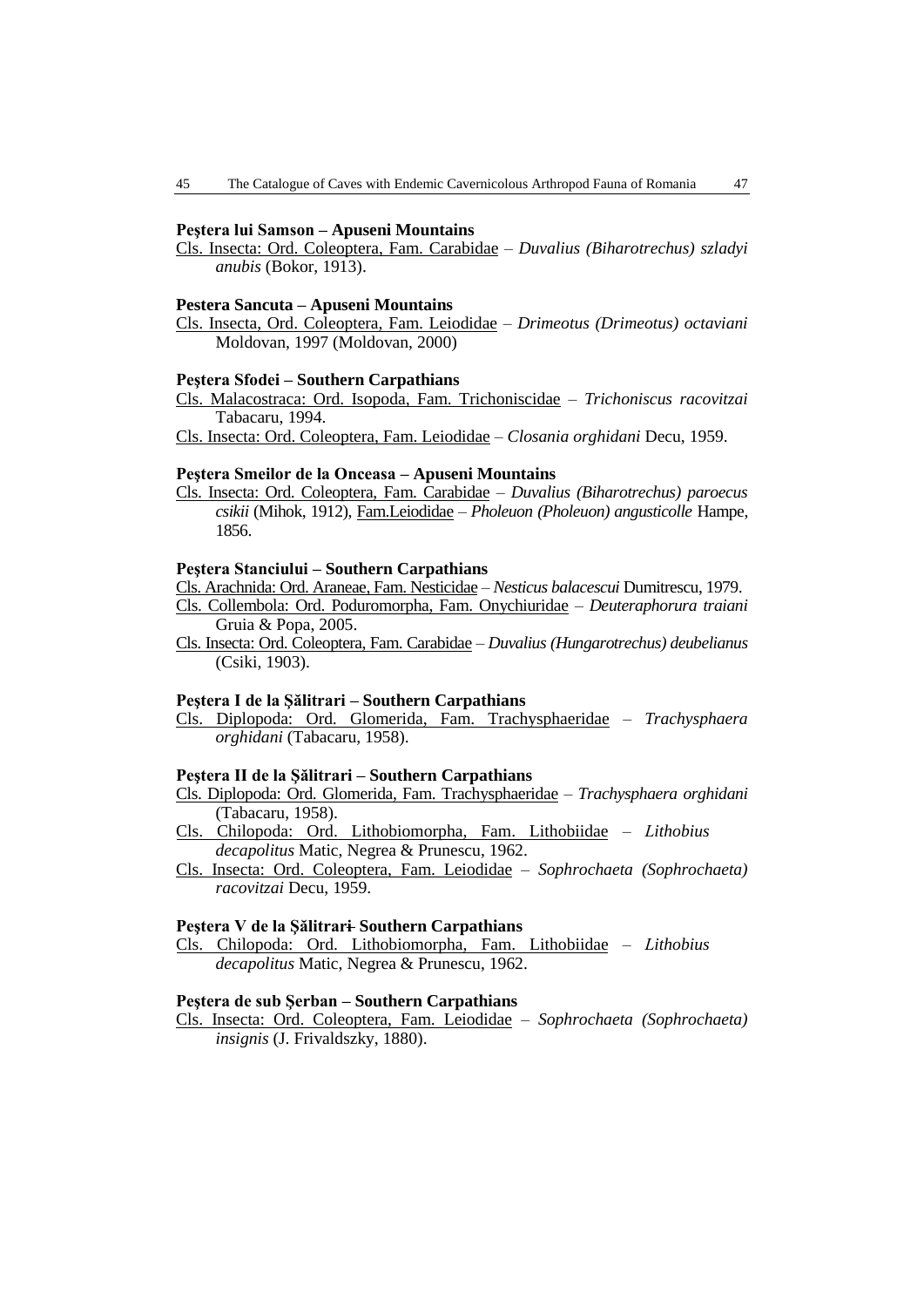### **Peştera lui Smidl – Apuseni Mountains**

Cls. Insecta: Ord. Coleoptera, Fam. Leiodidae – *Drimeotus (Bihorites) mihoki corlatensis* Jeannel, 1930, *Pholeuon (Pholeuon) knirschi elemeri* Csiki 1912.

#### **Peştera de la Socolovăţ – Southern Carpathians**

- Cls. Maxillopoda (Subcls. Copeopoda): Ord. Cyclopoida, Fam. Cyclopidae *Acanthocyclops milotai* Iepure & Defaye, 2008, *Acanthocyclops propinquus* Plesa, 1957 (recorded also in Bulgaria).
- Cls. Arachnida: Ord. Araneae, Fam. Linyphiidae *Centromerus jacksoni* Denis, 1952, *Troglohyphantes herculanum* (Kulczynski, 1894).
- Cls. Collembola: Ord. Poduromorpha, Fam. Onychiuridae *Deuteraphorura romanica* (Gruia, 1965).
- Cls. Insecta: Ord. Coleoptera, Fam. Carabidae *Duvalius (Biharotrechus) milleri* (J. Frivaldszkyi 1862).

#### **Peştera Socului (Peştera Oracolului/p.1263/14) – Southern Carpathians**

Cls. Arachnida: Ord. Araneae, Fam. Nesticidae – *Nesticus constantinescui* Dumitrescu, 1979.

### **Peştera Sodol (Sudolul Reşitei) – Southern Carpathians**

Cls. Arachnida: Ord. Araneae, Fam. Linyphiidae – *Troglohyphantes herculanum*  (Kulczynski, 1894).

#### **Peştera de la Sohodolul Cicerei – Apuseni Mountains**

Cls. Insecta: Ord. Coleoptera, Fam. Carabidae – *Duvalius (Biharotrechus) paroecus dryops* (Bokor, 1913), *Duvalius (Biharotrechus) scarisoarae* (Knirsch 1913), Fam. Leiodidae – *Drimeotus (Bihorites) laevimarginatus acuticollis* Jeannel, 1923, *Pholeuon (Pholeuon) knirschi brevicule* Jeannel, 1923.

# **Peşterile 1, 2 din Sohodoalele Mici – Southern Carpathians**

- Cls. Arachnida: Ord. Araneae, Fam. Nesticidae *Nesticus ionescui* Dumitrescu, 1979, Fam. Linyphiidae *Centromerus dacicus* Dumitrescu & Georgescu, 1980, *Troglohyphantes herculanum* (Kulczynski, 1894); Ord. Pseudoscorpiones Fam. Neobisiidae – *Neobisium (Blothrus) closanicus* Dumitrescu & Orghidan, 1970.
- Cls. Diplopoda: Ord. Glomerida, Fam. Trachysphaeridae *Trachysphaera orghidani* (Tabacaru, 1958; Ord. Chordeumatida, Fam. Haaseidae – *Haasea hungaricum orientale* Tabacaru, 1965.
- Cls. Chilopoda: Ord. Lithobiomorpha, Fam. Lithobiidae *Harpolithobius banaticus banaticus* Matic, 1961.
- Cls. Collembola: Ord. Poduromorpha, Fam. Onychiuridae *Deuteraphorura closanica* (Gruia, 1965).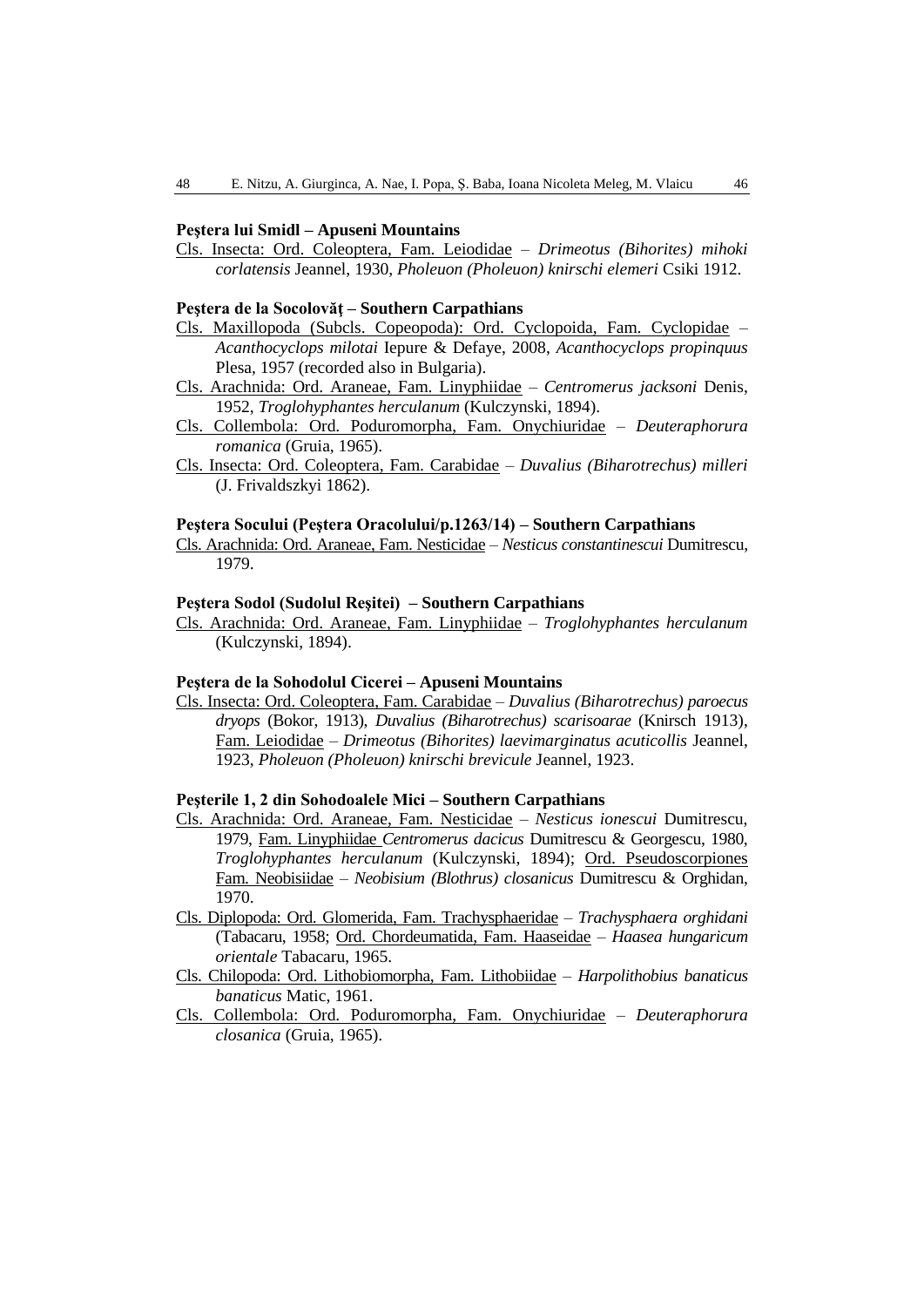Cls. Insecta: Ord. Coleoptera, Fam. Carabidae – *Duvalius (Biharotrechus) spiessi* Jeannel & Mallasz, 1929.

#### **Peştera sub Şoim – Southern Carpathians**

Cls. Insecta: Ord. Coleoptera, Fam. Leiodidae – *Sophrochaeta (Sophrochaeta) insignis* (J. Frivaldszky, 1880).

### **Peştera Stearpă din Cheile Râmeţi – Apuseni Mountains**

- Cls. Insecta: Ord. Coleoptera, Fam. Carabidae *Duvalius sziladyi dilatatus* Bokor, 1913, Fam. Leiodidae – *[Drimeotus attenuatus attenuatus](http://www.biolib.cz/en/taxon/id553479/)* Bokor, 1913.
- **Peştera de la Steiul lui Vintilă din Valea Calului (Peştera Hoţească de pe Valea Calului) – Southern Carpathians**
- Cls. Diplopoda: Ord. Glomerida, Fam. Trachysphaeridae *Trachysphaera orghidani* (Tabacaru, 1958).

### **Peştera de la Stanul Cerbului – Apuseni Mountains**

Cls. Insecta: Ord. Coleoptera, Fam. Leiodidae *– Pholeuon (Parapholeuon) gracile bokorianum* Csiki, 1911 (Racovitza, 2011).

### **Peştera Stanul Ciutii – Apuseni Mountains**

Cls. Insecta: Ord. Coleoptera, Fam. Leiodidae *– Pholeuon mocsaryi* Csiki, 1911 [as *Ph. angustiventre* Racovitza, 1996 by RACOVITZA, 2011].

### **Peştera din Stanul Foncii – Apuseni Mountains**

Cls. Insecta: Ord. Coleoptera, Fam. Leiodidae – *Pholeuon (Parapholeuon) gracile chappuisi* Jeannel, 1930 (RACOVITZA, 2011).

#### **Peştera de la Stanul Roşu – Apuseni Mountains**

Cls. Insecta: Ord. Coleoptera, Fam. Carabidae – *Duvalius (Biharotrechus) redtenbacheri vidaretensis* (Bokor, 1921).

#### **Pestera Stârnic – Southern Carpathians**

- Cls. Insecta: Ord. Coleoptera, Fam. Carabidae *Duvalius (Biharotrechus) milleri* (J. Frivaldszkyi, 1862).
- Cls. Arachnida: Ord. Araneae, Fam. Linyphiidae *Troglohyphantes herculanum*  (Kulczynski, 1894).

#### **Peşterile no. 3, 4, 5 din Steiul Orzeştilor – Southern Carpathians**

Cls. Diplopoda: Ord. Glomerida, Fam. Trachysphaeridae – *Trachysphaera orghidani* (Tabacaru, 1958).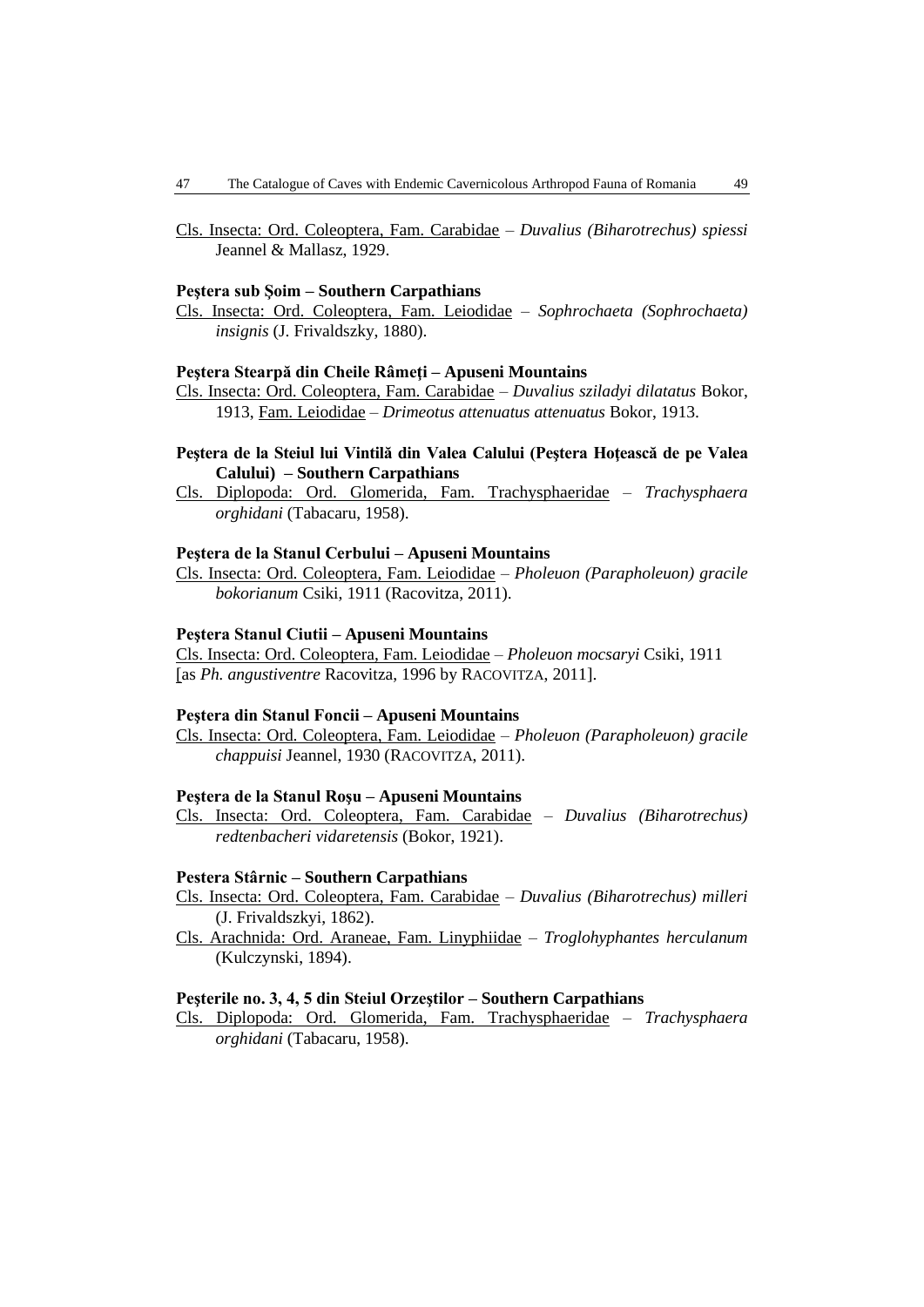#### **Pestera Şugău – Eastern Carpathians**

Cls. Arachnida: Ord. Araneae, Fam. Linyphiidae – *Centromerus jacksoni* Denis, 1952.

### **Peştera Şura Boghii (Bogii) – Apuseni Mountains**

Cls. Insecta: Ord. Coleoptera, Fam. Carabidae – *Duvalius (Biharotrechus) paroecus elemeri* (Mihok, 1911), Fam. Leiodidae – *Pholeuon (Pholeuon) knirschi frivaldszkyi* Csiki, 1912.

### **Peştera Şura Mare de la Ohaba-Ponorului – Southern Mountains**

- Cls. Maxillopoda (Subcls. Copeopoda): Ord. Harpacticoidea, Fam. Parastenocaridae *Parastenocaris aquaeductus* Chappuis, 1925, *Parastenocaris clujensis* Chappuis, 1925.
- Cls. Arachnida: Ord. Araneae, Fam. Nesticidae *Carpathonesticus puteorum*  (Kulczynski, 1894).

### **Peştera Şura Ponorului – Apuseni Mountains**

Cls. Insecta: Ord. Coleoptera, Fam. Carabidae – *Duvalius (Biharotrechus) paroecus csikii* (Mihok, 1912), Fam Leiodidae – *Pholeuon (s.str.) angusticolle mihoki* Csiki, 1911.

### **Peştera Tărtăroaia – Apuseni Mountains**

- Cls. Malacostraca: Ord. Isopoda, Fam. Trichoniscidae *Trichoniscus carpaticus* Tabacaru, 1974.
- Cls. Collembola: Ord. Poduromorpha, Fam. Onychiuridae *Orthonychiurus ancae* (Gruia, 1971).
- Cls. Insecta: Ord. Coleoptera, Fam. Carabidae *Duvalius (Biharotrechus) paroecus montistartari* Jeannel, 1928, *Duvalius (Biharotrechus) cognatus nuptialis* (Csiki, 1912), Fam. Leiodidae – *Drimeotus (Bihorites) laevimarginatus montistartari* Jeannel, 1930, *Pholeuon (Pholeuon) leptodirum attila* Csiki, 1912.

#### **Peştera lui Toader de la Băiţa – Apuseni Mountains**

Cls. Insecta: Ord. Coleoptera, Fam. Carabidae – *Duvalius (Biharotrechus) redtenbacheri extensus* Winkler, 1933.

#### **Peştera lui Toader de la Cortuna (Peştera Lesiana) – Apuseni Mountains**

Cls. Insecta: Ord. Coleoptera, Fam. Leiodidae – *Drimeotus (Drimeotus) chyzeri* Biro, 1897.

### **Peştera Tecuri – Southern Carpathians**

Cls. Arachnida: Ord. Araneae, Fam. Linyphiidae – *Troglohyphantes herculanum*  (Kulczynski, 1894).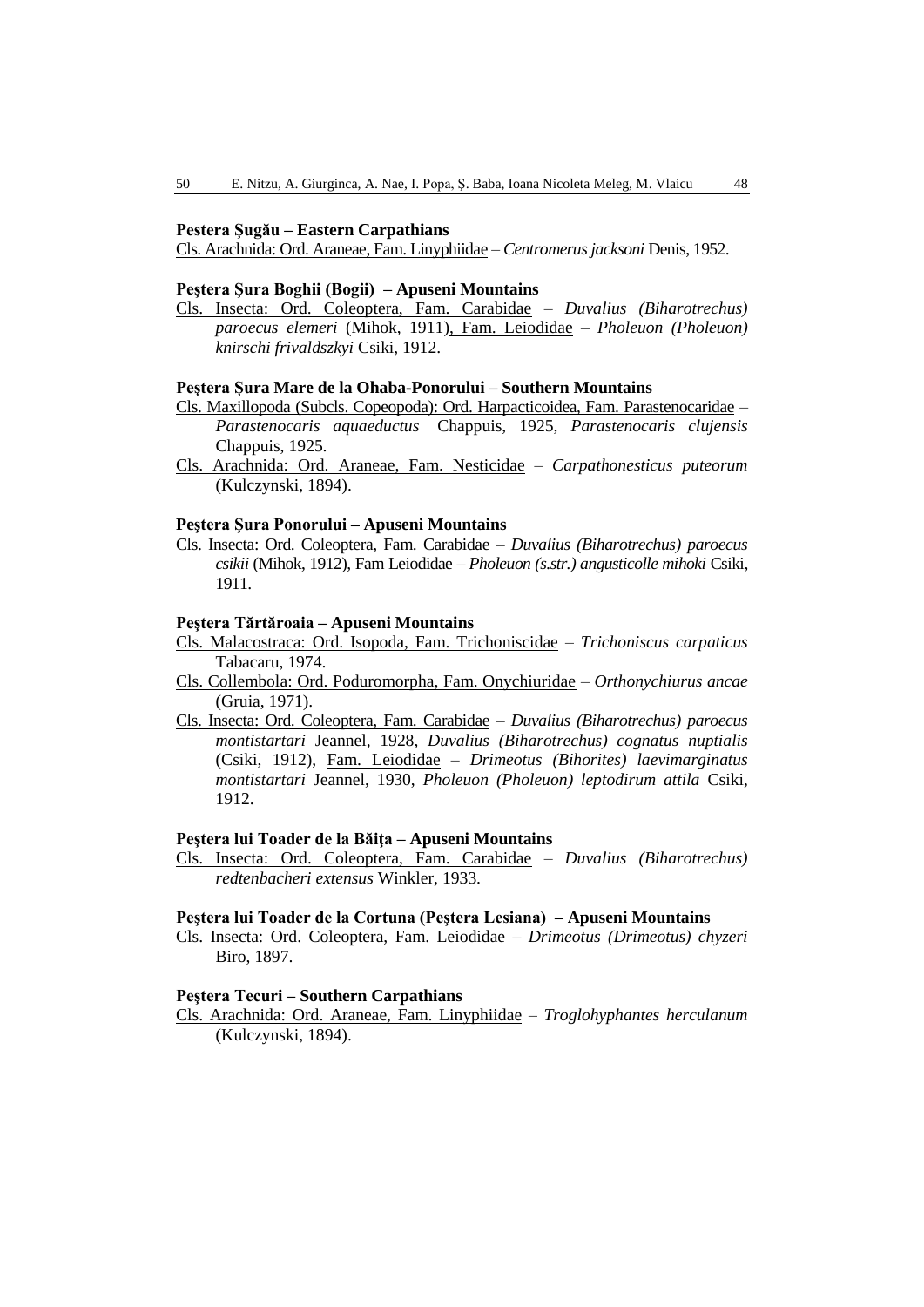Cls. Insecta: Ord. Coleoptera, Fam. Leiodidae – *Sophrochaeta (Sophrochaeta) dacica* Ienistea, 1955.

#### **Peştera Tibocoaia – Apuseni Mountains**

Cls. Malacostraca: Ord. Isopoda, Fam Mesoniscidae – *Mesoniscus graniger dragani* Giurginca, 2003.

#### **Pestera Târâşului – Apuseni Mountains**

Cls. Maxillopoda (Subcls. Copeopoda): Ord. Cyclopoida, Fam. Cyclopidae *Acanthocyclops stygius deminutus* Iepure & Oarga, 2011.

### **Peştera cu Ţâţe – Southern Carpathians**

Cls. Arachnida: Ord. Araneae, Fam. Nesticidae – *Nesticus ionescui* Dumitrescu, 1979.

### **Peştera Ţigănişte – Apuseni Mountains**

Cls. Insecta: Ord. Coleoptera, Fam. Leiodidae – *Pholeuon (Parapholeuon) gracile chappuisi* Jeannel, 1930 (RACOVITZA, 2011).

### **Peştera de la Toaia – Apuseni Mountains**

Cls. Insecta: Ord. Coleoptera, Fam. Leiodidae – *Pholeuon (Parapholeuon) gracile chappuisi* Jeannel, 1930 (RACOVITZA, 2011).

### **Peştera de la Topa de Sus (Valea Cadului) – Apuseni Mountains**

Cls. Insecta: Ord. Coleoptera, Fam. Leiodidae – *Drimeotus (Drimeotus) bokori* Csiki, 1911.

#### **Peştera Topliţa – Southern Carpathians**

Cls. Insecta, Ord. Coleoptera, Fam. Leiodidae *Sophrochaeta (Sophrochaeta) rothi* Jeannel, 1924.

#### **Peştera Topolniţa – Southern Carpathians**

- Cls. Malacostraca: Ord. Isopoda, Fam. Trichoniscidae *Trichoniscus racovitzai* Tabacaru, 1994.
- Cls. Arachnida: Ord. Araneae, Fam. Nesticidae *Nesticus ionescui* Dumitrescu, 1979, Fam. Linyphiidae – *Troglohyphantes herculanum* (Kulczynski, 1894); Ord. Pseudoscorpiones, Fam. Neobisiidae – *Neobisium (Blothrus) maxbeieri* Dumitrescu & Orghidan, 1972.
- Cls. Diplopoda: Ord. Chordeumatida, Fam. Haaseidae *Haasea hungaricum orientale* Tabacaru, 1965; Ord. Julida, Fam. Julidae – *Lamellotyphlus mehedintzensis* (Tabacaru, 1976).
- Cls. Collembola: Ord. Poduromorpha, Fam. Onychiuridae *Deuteraphorura closanica* (Gruia, 1965); Ord. Entomobryomorpha, Fam. Lepidocyrtidae – *Pseudosinella manuelae* Gruia, 1974.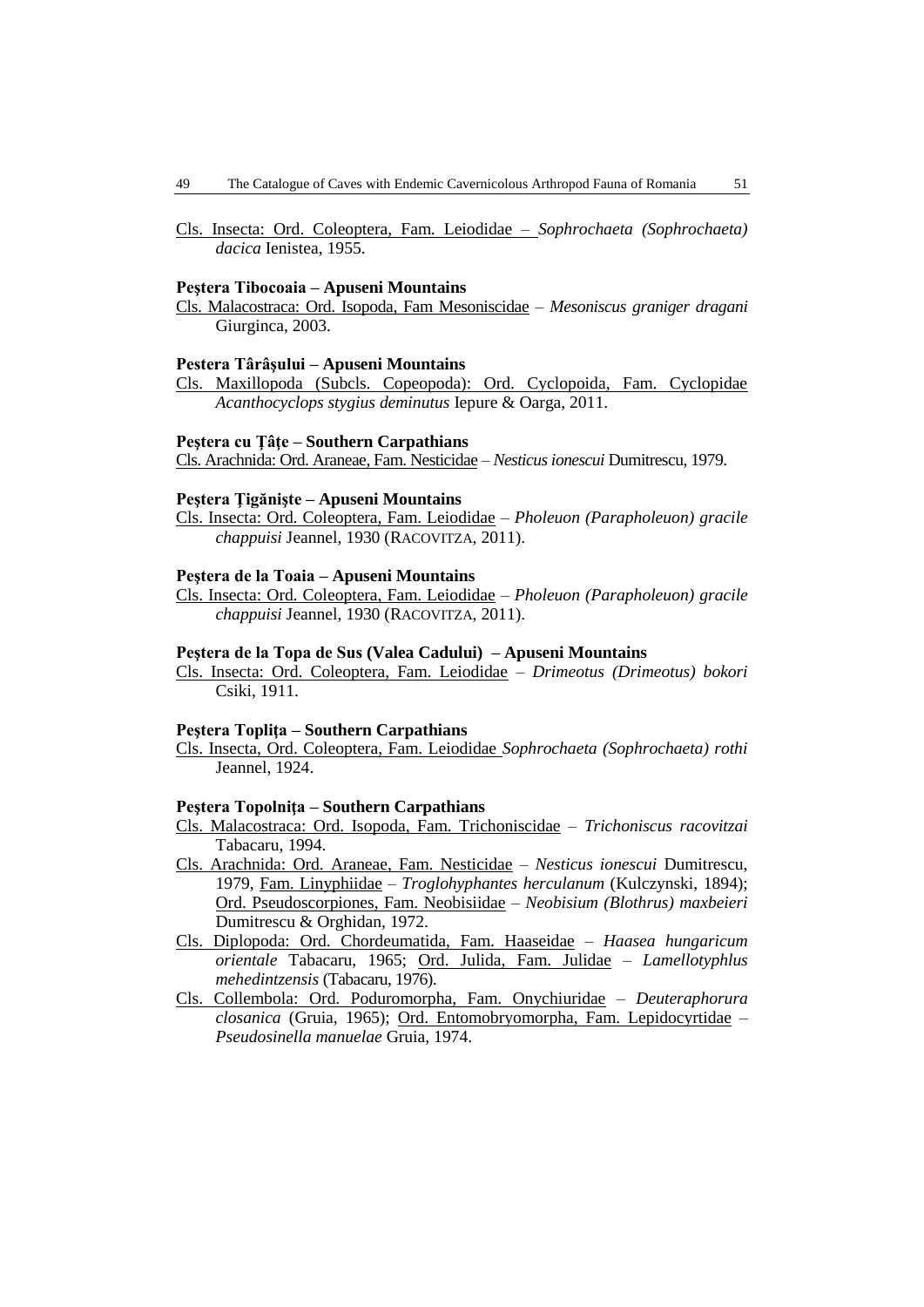Cls. Insecta: Ord. Coleoptera, Fam. Carabidae – *Duvalius (Biharotrechus) stilleri* (Reitter, 1913), Fam. Leiodidae – *Closania orghidani* Decu, 1959.

#### **Peştera cu Tortiţă de Piatră (P. 1262/21) – Southern Carpathians**

Cls. Arachnida: Ord. Araneae, Fam. Nesticidae – *Nesticus constantinescui* Dumitrescu, 1979.

#### **Peştera în Trepte –Valea Bolii (Dealul Cetăţii) – Southern Carpathians**

Cls. Arachnida: Ord. Araneae, Fam. Nesticidae – *Carpathonesticus puteorum*  (Kulczynski, 1894).

#### **Peştera Ţolosu – Southern Carpathians**

Cls. Malacostraca: Ord. Amphipoda, Fam. Niphargidae – *Niphargus tenuicaudatus* Schellenberg, 1940.

### **Peştera Uluce – Southern Carpathians**

Cls. Arachnida: Ord. Araneae, Fam. Nesticidae – *Nesticus balacescui* Dumitrescu, 1979.

### **Peştera Ulciorul – Southern Carpathians**

Cls. Collembola: Ord. Poduromorpha, Fam. Onychiuridae – *Deuteraphorura closanica* (Gruia, 1965).

#### **Peştera Ungurului – Apuseni Mountains**

- Cls. Maxillopoda (Subcls. Copeopoda): Ord. Cyclopoida, Fam. Cyclopidae *Acanthocyclops transylvanicus* Iepure, S. & A. Oarga, 2011; Ord. Harpacticoida, Fam. Canthocamptidae – *Spelaeocamptus spelaeus* (Chappuis 1925).
- Cls. Insecta: Ord. Coleoptera, Fam. Carabidae *Duvalius (Biharotrechus) redtenbacheri almosi* (Bokor, 1921), Fam. Leiodidae – *Drimeotus (Drimeotus) entzi* Biro, 1897, *Pholeuon (Parapholeuon) mocsaryi* Csiki, 1911.

# **Peştera Urşilor-Chişcău – Apuseni Mountains**

- Cls. Malacostraca: Ord. Isopoda, Fam. Mesoniscidae *Mesoniscus graniger dragani* Giurginca, 2003.
- Cls. Arachnida: Ord. Araneae, Fam. Nesticidae *Nesticus plesai* Dumitrescu, 1980.

### **Peştera Vacii – Apuseni Mountains**

- Cls. Arachnida: Ord. Araneae, Fam. Nesticidae *Carpathonesticus biroi* Kulczynski, 1895
- Cls. Insecta: Ord. Coleoptera, Fam. Leiodidae *Pholeuon (Parapholeuon) gracile chappuisi* Jeannel, 1930 (RACOVITZA, 2011).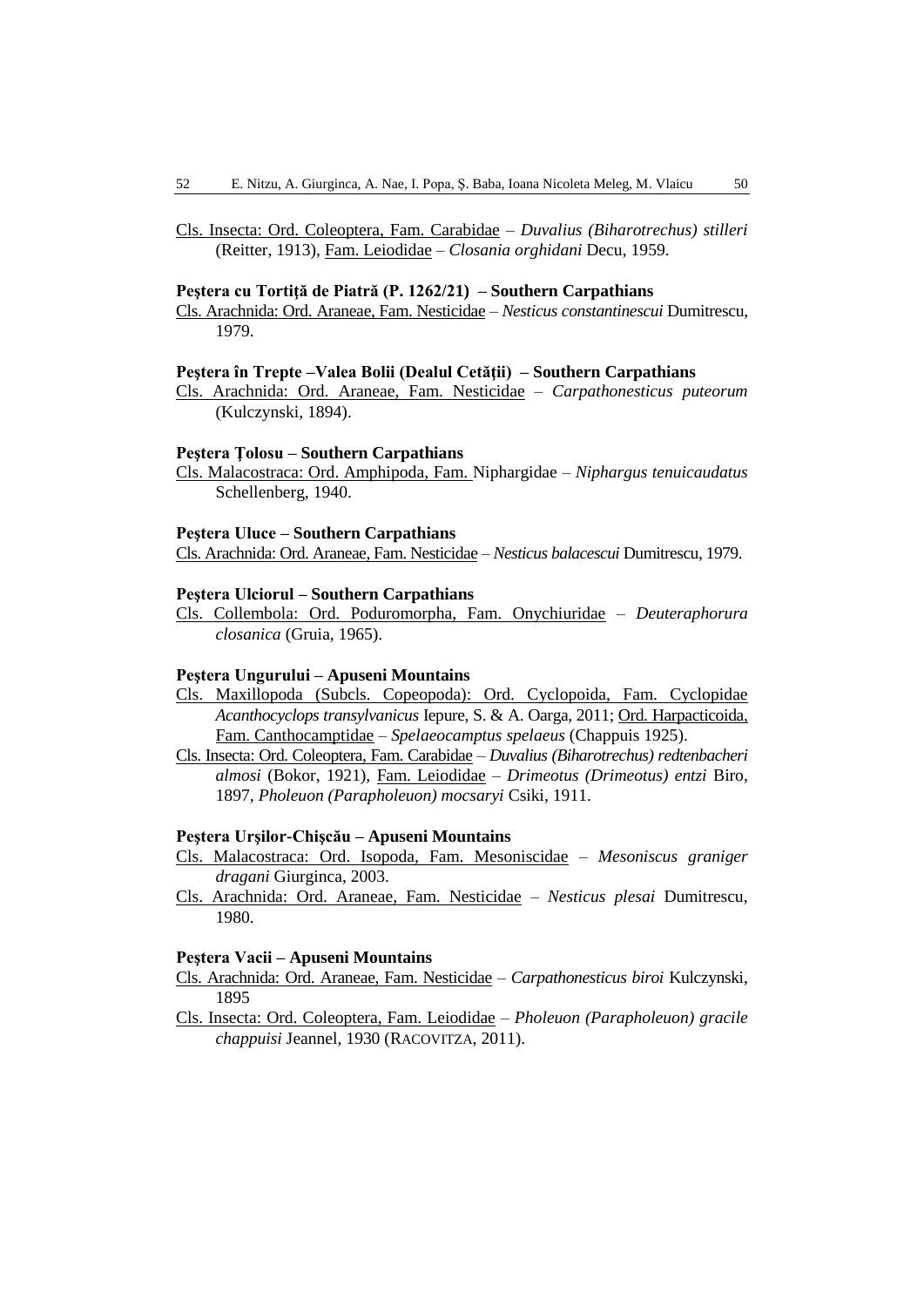### **Peştera Vacii din Cheile Albioarei – Apuseni Mountains**

Cls. Insecta: Ord. Coleoptera, Fam. Leiodidae – *Pholeuon (Parapholeuon) gracile gracile* Frivaldszky, 1861.

#### **Peştera Vacilor de la Cloşani – Southern Carpathians**

- Cls. Malacostraca: Ord. Isopoda, Fam. Trichoniscidae *Trichoniscus tuberculatus*  Tabacaru, 1996.
- Cls. Arachnida: Ord. Araneae, Fam. Nesticidae *Nesticus ionescui* Dumitrescu, 1979.
- Cls. Diplopoda: Ord. Glomerida, Fam. Trachysphaeridae *Trachysphaera orghidani* (Tabacaru, 1958); Ord. Polydesmida, Fam. Ttichopolydesmidae – *Trichopolydesmus eremitis* Verhoeff, 1898, Fam. Polydesmidae – *Polydesmus oltenicus* Negrea & Tabacaru, 1958; Ord. Chordeumatida, Fam. Haaseidae – *Haasea hungaricum orientale* Tabacaru, 1965.
- Cls. Chilopoda: Ord. Lithobiomorpha, Fam. Lithobiidae *Lithobius decapolitus* Matic, Negrea & Prunescu, 1962.
- Cls. Collembola: Ord. Poduromorpha, Fam. Onychiuridae *Deuteraphorura closanica* (Gruia, 1965).
- Cls. Insecta: Ord. Coleoptera, Fam. Carabidae *Duvalius (Biharotrechus) spiessi* Jeannel & Mallasz, 1929.

#### **Peştera Vacilor din Steiul Orzeştilor – Southern Carpathians**

- Cls. Arachnida: Ord. Araneae, Fam. Nesticidae *Nesticus ionescui* Dumitrescu, 1979.
- Cls. Diplopoda, Ord. Glomerida, Fam. Trachysphaeridae *Trachysphaera orghidani* (Tabacaru, 1958).

### **Peştera de la Vadul Crişului – Apuseni Mountains**

- Cls. Malacostraca: Ord. Amphipoda, Fam. Niphargidae *Niphargus stygocharis stygocharis* Dudich, 1943; Ord. Bathynellacea, Fam. Parabathynellidae *– Bathynella vaducrisensis* Şerban, 1975.
- Cls. Maxillopoda (Subcls. Copeopoda): Ord. Harpacticoida, Fam. Canthocamptidae *Spelaeocamptus spelaeus*(Chappuis, 1925).
- Cls. Arachnida: Ord. Araneae, Fam. Nesticidae *Carpathonesticus biroi* Kulczynski, 1895.
- Cls. Collembola: Ord. Poduromorpha, Fam. Onychiuridae *Deuteraphorura romanica* (Gruia, 1965).
- Cls. Insecta: Ord. Coleoptera, Fam. Carabidae *Duvalius (Biharotrechus) redtenbacheri biroi* (Csiki, 1905), Fam. Leiodidae – *Pholeuon (Parapholeuon) mocsaryi* Csiki, 1911.

#### **Peştera din Valea Bibarţului – Apuseni Mountains**

Cls. Malacostraca: Ord. Isopoda, Fam. Trichoniscidae – *Haplophthalmus caecus* Radu, 1955.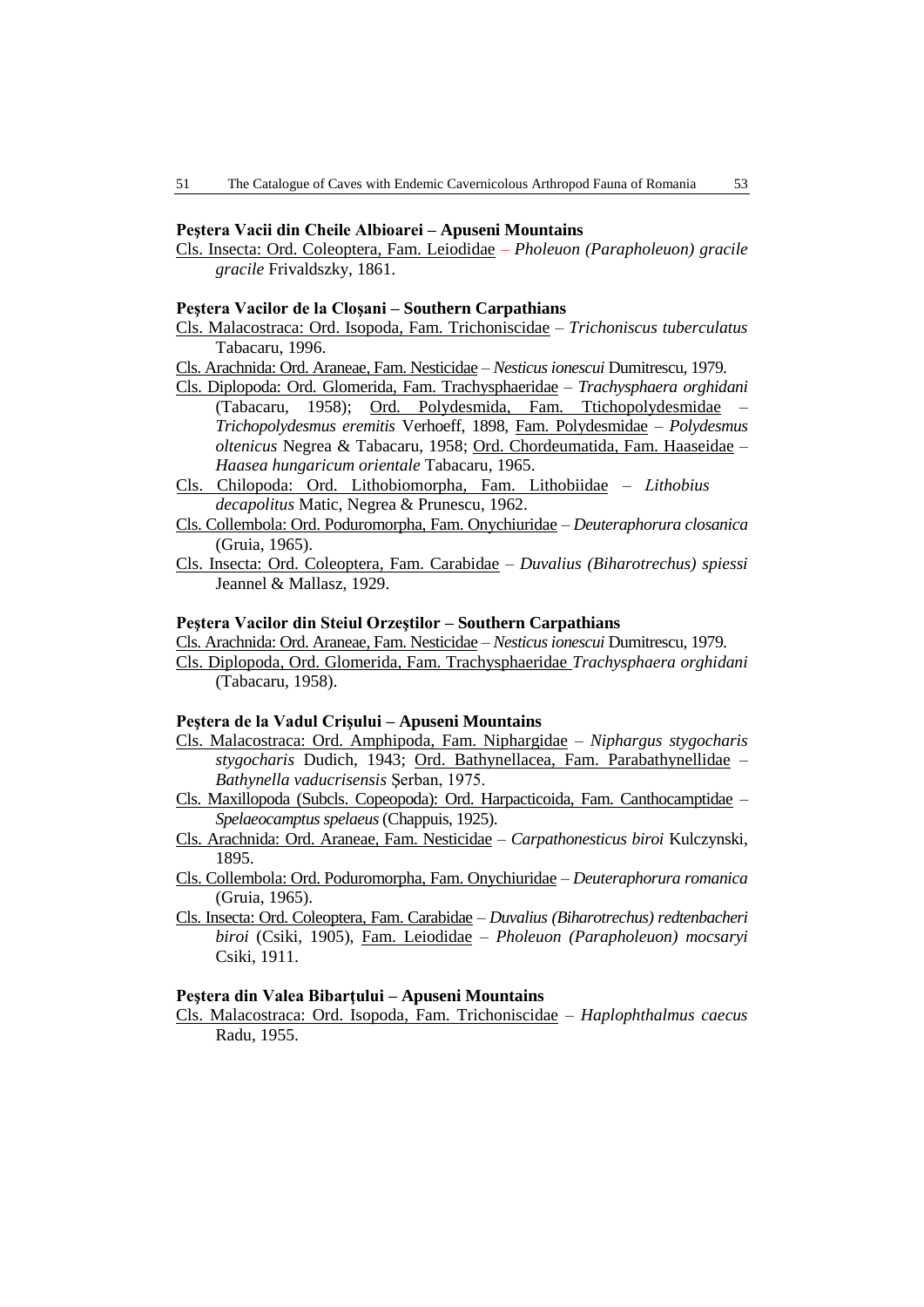- Cls. Arachnida: Ord. Araneae, Fam. Nesticidae *Carpathonesticus hungaricus*  (Chyzer, 1894).
- Cls. Insecta: Ord. Coleoptera, Fam. Carabidae *Duvalius (Biharotrechus) laevigatus* (Bokor, 1913).

# **Peştera no. 1 din Valea Cernei – Southern Carpathians (Pestera no. 1 din Ciuceava Prihodul Mare)**

- Cls. Diplopoda: Ord. Glomerida, Fam. Trachysphaeridae *Trachysphaera jonescui jonescui* (Brolemann, 1914).
- Cls. Diplopoda: Ord. Chordeumatida, Fam. Haaseidae *Haasea hungaricum orientale* Tabacaru, 1965.

### **Peştera Valea Cetăţii (Peştera Fundata) – Southern Carpathians**

- Cls. Arachnida: Ord. Araneae, Fam. Linyphiidae *Lepthyphantes bureschi carpathicus* Dumitrescu & Georgescu, 1970.
- Cls. Collembola: Ord. Poduromorpha, Fam. Onychiuridae *Orthonychiurus doinae* (Gruia, 1972).

# **Peştera din Valea Firii – Apuseni Mountains**

Cls. Insecta: Ord. Coleoptera, Fam. Leiodidae *– Pholeuon (s.str) angusticolle mihoki* Csiki, 1911 [as *Ph. angusticolle arpadi* Csiki, 1912 by RACOVITZA, 2011].

# **Peştera din Valea Izvorului – Apuseni Mountains**

Cls. Insecta: Ord. Coleoptera, Fam. Carabidae – *Duvalius (Biharotrechus) paroecus mocsaryi* (Csiki, 1913), Fam. Leiodidae – *Drimeotus (Drimeotus) puscariui* Jeannel, 1930.

#### **Peştera no. 4 din Valea Jiului de Vest – Southern Carpathians**

Cls. Collembola: Ord. Poduromorpha, Fam. Onychiuridae – *Deuteraphorura closanica* (Gruia, 1965).

# **Peştera Valea Leşului (Peştera cu Apă din Valea Leşului) – Apuseni Mountains**

- Cls. Maxillopoda (Subcls. Copeopoda): Ord. Cyclopoida, Fam. Cyclopidae *Acanthocyclops transylvanicus* Iepure, S. & A. Oarga, 2011; Ord. Harpacticoida, Fam. Canthocamptidae – *Spelaeocamptus spelaeus* (Chappuis 1925),
- Cls. Malacostraca: Ord. Amphipoda Fam. Niphargidae *Niphargus bihorensis* Schellenberg, 1940.
- Cls. Insecta, Ord. Coleoptera, Fam. Carabidae *Duvalius (Biharotrechus) paroecus mocsaryi* (Csiki, 1913), Fam. Leiodidae *Drimeotus (Drimeotus) kovacsi viehmanni* Ienistea, 1955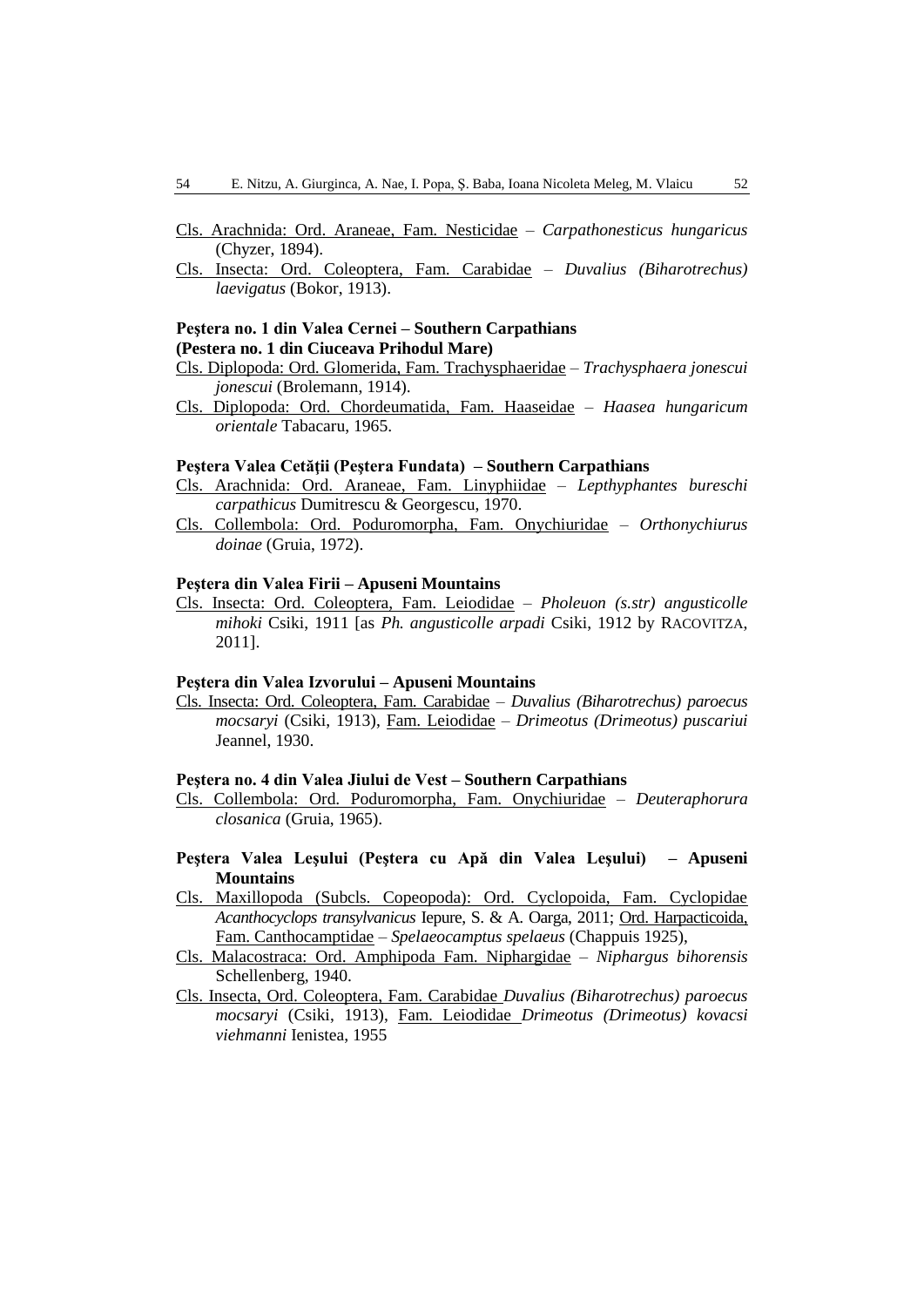#### **Valea Lotrioarei (small caverens) – Southern Carpathians**

Cls. Arachnida: Ord. Araneae, Fam. Nesticidae – *Carpathonesticus lotriensis*  Weiss, 1983.

#### **Peşterile no. 2, 12, 14, 16 din Valea Lupşei – Southern Carpathians**

Cls. Diplopoda: Ord. Glomerida, Fam. Trachysphaeridae – *Trachysphaera orghidani* (Tabacaru, 1958).

### **Peşterile no. 5, 6, 8, 10, 11 din Valea Lupşei – Southern Carpathians**

- Cls. Chilopoda: Ord. Lithobiomorpha, Fam. Lithobiidae *Harpolithobius oltenicus*  Negrea, 1962.
- Cls. Insecta: Ord. Coleoptera, Fam. Carabidae *Duvalius (Biharotrechus) spiessi* Jeannel & Mallasz, 1929.

### **Pesterile no. 3, 4, 9, 10, 14, 15 din Valea Lupşei – Southern Carpathians**

Cls. Chilopoda: Ord. Lithobiomorpha, Fam. Lithobiidae – *Lithobius decapolitus* Matic, Negrea & Prunescu, 1962.

### **Peşterile no. 4, 8, 9, 10, 11 din Valea Motrului Sec – Southern Carpathians**

Cls. Diplopoda: Ord. Glomerida, Fam. Trachysphaeridae – *Trachysphaera orghidani* (Tabacaru, 1958).

#### **Peşterile no. 2, 3, 5, 9, 11, 12 din Valea Motrului Sec – Southern Carpathians**

Cls. Chilopoda: Ord. Lithobiomorpha, Fam. Lithobiidae – *Lithobius decapolitus* Matic, Negrea & Prunescu, 1962.

#### **Peştera no. 6 (din Valea) Motru Sec – Southern Carpathians**

- Cls. Arachnida: Ord. Araneae, Fam. Linyphiidae *Troglohyphantes jeanneli*  Dumitrescu & Georgescu, 1969.
- Cls. Collembola: Ord. Poduromorpha, Fam. Onychiuridae *Deharvengiurus orghidani* (Gruia, 1967), *Deuteraphorura closanica* (Gruia, 1965).

#### **Peştera din Valea Părului – Southern Carpathians**

Cls. Malacostraca: Ord. Isopoda, Fam. Trichoniscidae – *Trichoniscus racovitzai* Tabacaru, 1994.

#### **Peşterile şi Minele de pe Valea Polatiştea – Southern Carpathians**

Cls. Arachnida: Ord. Araneae, Fam. Nesticidae – *Nesticus carpaticus* Dumitrescu, 1979. Cls. Chilopoda: Ord. Lithobiomorpha, Fam. Lithobiidae – *Lithobius*

*decapolitus* 

Matic, Negrea & Prunescu, 1962.

Cls. Insecta: Ord. Coleoptera, Fam. Carabidae – *Duvalius poporogui* Decou, 1973 (in Pestera 1 din Calea Gropului**)**.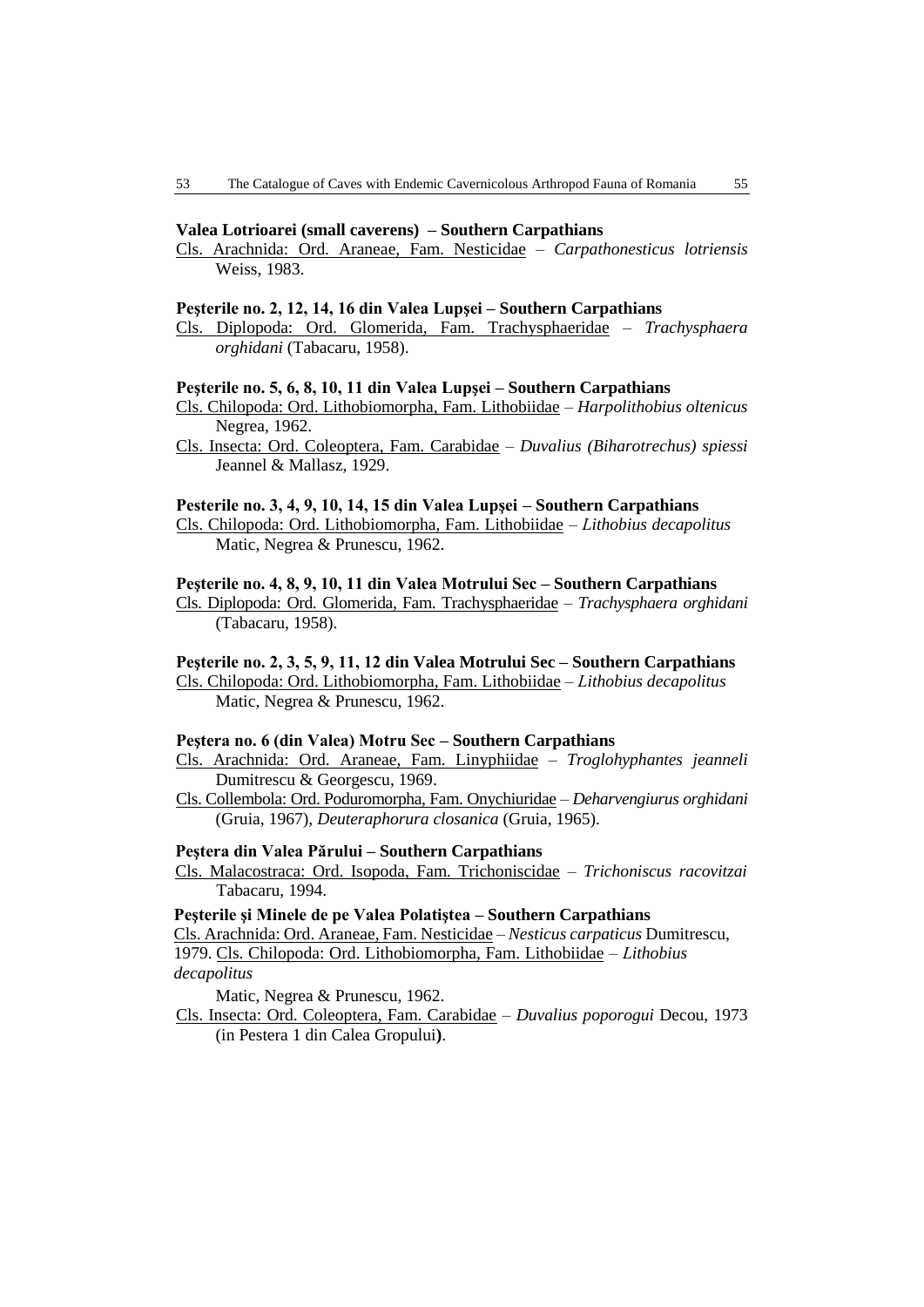### **Peştera no. 3 din Valea Seacă – Southern Carpathians**

Cls. Arachnida: Ord. Araneae, Fam. Nesticidae – *Nesticus constantinescui*  Dumitrescu, 1979.

#### **Peştera din Valea Seacă – Southern Carpathians**

Cls. Arachnida: Ord. Araneae, Fam. Linyphiidae – *Troglohyphantes herculanum*  (Kulczynski, 1894).

# **Peşterile de pe Valea Sighiştel**<sup>1</sup> **– Apuseni Mountains**

Cls. Arachnida: Ord. Araneae, Fam. Nesticidae – *Carpathonesticus fodinarum*  (Kulczynski, 1894).

#### **Peştera Valea Sohodol – Southern Carpathians**

Cls. Arachnida: Ord. Araneae, Fam. Nesticidae – *Nesticus ionescui* Dumitrescu, 1979.

### **Peştera din Valea Topliţei – Apuseni Mountains**

Cls. Insecta: Ord. Coleoptera, Fam. Carabidae – *Duvalius (Biharotrechus) redtenbacheri bihariensis* (Csiki, 1911).

## **Peşterile no. I–II din Valea Vizu – Apuseni Mountains**

Cls. Insecta: Ord. Coleoptera, Fam. Carabidae – *Duvalius (Biharotrechus) redtenbacheri bihariensis* (Csiki, 1911), Fam. Leiodidae – *Pholeuon (Parapholeuon) gracile bokorianum* Csiki, 1911.

### **Peştera Vîlcelul cu Ferestră – Southern Carpathians**

Cls. Arachnida: Ord. Araneae, Fam. Nesticidae – *Nesticus constantinescui*  Dumitrescu, 1979.

### **Peştera Vântului – Apuseni Mountains**

- Cls. Maxillopoda (Subcls. Copeopoda): Ord. Cyclopoida, Fam. Cyclopidae *Acanthocyclops stygius deminutus* Iepure et Oarga, 2011; Ord. Harpacticoida, Fam. Canthocamptidae – *Spelaeocamptus spelaeus* (Chappuis, 1925).
- Cls. Arachnida: Ord. Araneae, Fam. Nesticidae *Carpathonesticus biroi* Kulczynski, 1895.
- Cls. Diplopoda: Ord. Julida, Ord. Julida, Fam. Julidae *Typhloiulus serbani unilineatus* (Ceuca, 1961).
- Cls. Insecta: Ord. Coleoptera, Fam. Carabidae *Duvalius (Biharotrechus) redtenbacheri almosi* (Bokor 1921), Fam. Leiodidae – *Pholeuon (Parapholeuon) mocsaryi* Csiki, 1911 (RACOVITZA, 2011).

<sup>1</sup> Other than the caves cited for *Mesoniscus graniger dragani*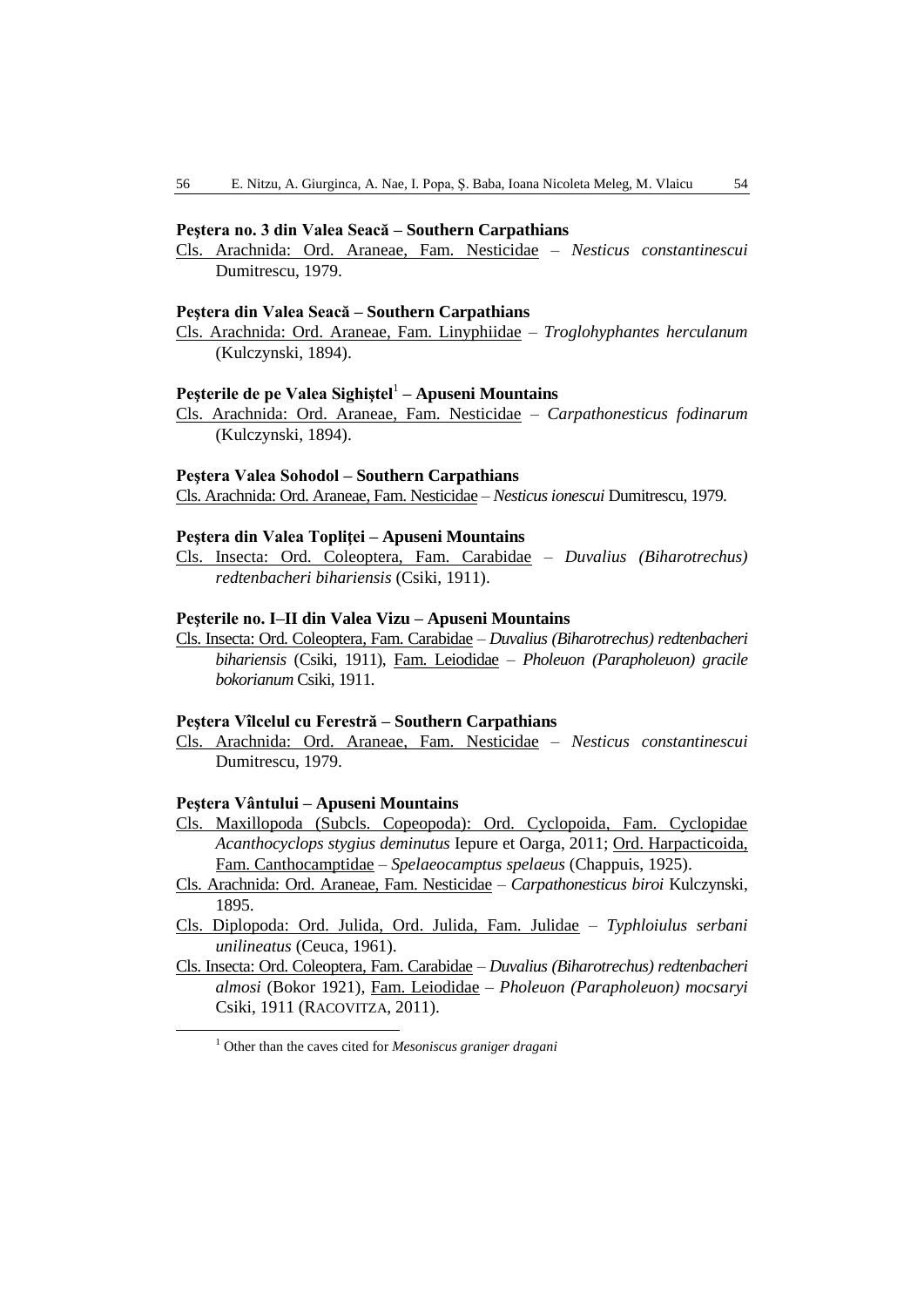### **Peştera de la Vărful Înalt – Southern Carpathians**

- Cls. Malacostraca: Ord. Isopoda, Fam. Trichoniscidae *Trichoniscus racovitzai* Tabacaru, 1994.
- Cls. Diplopoda: Ord. Glomerida, Fam. Trachysphaeridae *Trachysphaera jonescui jonescui* (Brolemann, 1914); Ord. Polydesmida, Fam. Polydesmidae – *Polydesmus oltenicus* Negrea & Tabacaru, 1958.
- Cls. Insecta: Ord. Coleoptera, Fam. Carabidae *Duvalius (Biharotrechus) stilleri longulus* Jeannel, 1928.

### **Peştera din Vârful Lacului (Peştera de la Lăcău) – Southern Carpathians**

- Cls. Diplopoda: Ord. Glomerida, Fam. Trachysphaeridae *Trachysphaera orghidani* (Tabacaru, 1958; Ord. Polydesmida, Fam. Polydesmidae – *Polydesmus oltenicus* Negrea & Tabacaru, 1958.
- Cls. Collembola: Ord. Poduromorpha, Fam. Onychiuridae *Deuteraphorura closanica* (Gruia, 1965).
- Cls. Insecta: Ord. Coleoptera, Fam. Carabidae *Duvalius (Biharotrechus) spinifer tismanae* Jeannel, 1928, Fam. Leiodidae – *Sophrochaeta (Sophrochaeta) oltenica oltenica* Jeannel & Mallasz, 1930, *Closania winkleri elongata* Jeannel, 1930.

### **Peştera de sub Vârful Pârjolei – Apuseni Mountains**

Cls. Arachnida: Ord. Araneae, Fam. Nesticidae – *Carpathonesticus racovitzai*  (Dumitrescu, 1980).

### **Peştera de la Varniţa**

Cls. Insecta: Ord. Coleoptera, Fam. Carabidae – *Duvalius (Biharotrechus) cognatus nuptialis* (Csiki, 1912), Fam. Leiodidae – *Drimeotus (Bihorites) mihoki rothi* Jeannel, 1923.

#### **Peştera Veteranilor – Southern Carpathians**

Cls. Chilopoda: Ord. Lithobiomorpha, Fam. Lithobiidae – *Harpolithobius banaticus banaticus* Matic, 1961.

#### **Peştera Viduţa II – Apuseni Mountains**

Cls. Insecta: Ord. Coleoptera, Fam. Leiodidae – *Pholeuon (Parapholeuon) gracile* Frivaldszky, 1861.

#### **Peştera de la Voinicovăţ – Southern Carpathians**

Cls. Collembola: Ord. Poduromorpha, Fam. Onychiuridae – *Deuteraphorura banatica* (Gruia, 1965).

### **Peştera Vraşka – Southern Carpathians**

Cls. Arachnida: Ord. Araneae, Fam. Linyphiidae – *Centromerus jacksoni* Denis, 1952, *Troglohyphantes herculanum* (Kulczynski, 1894).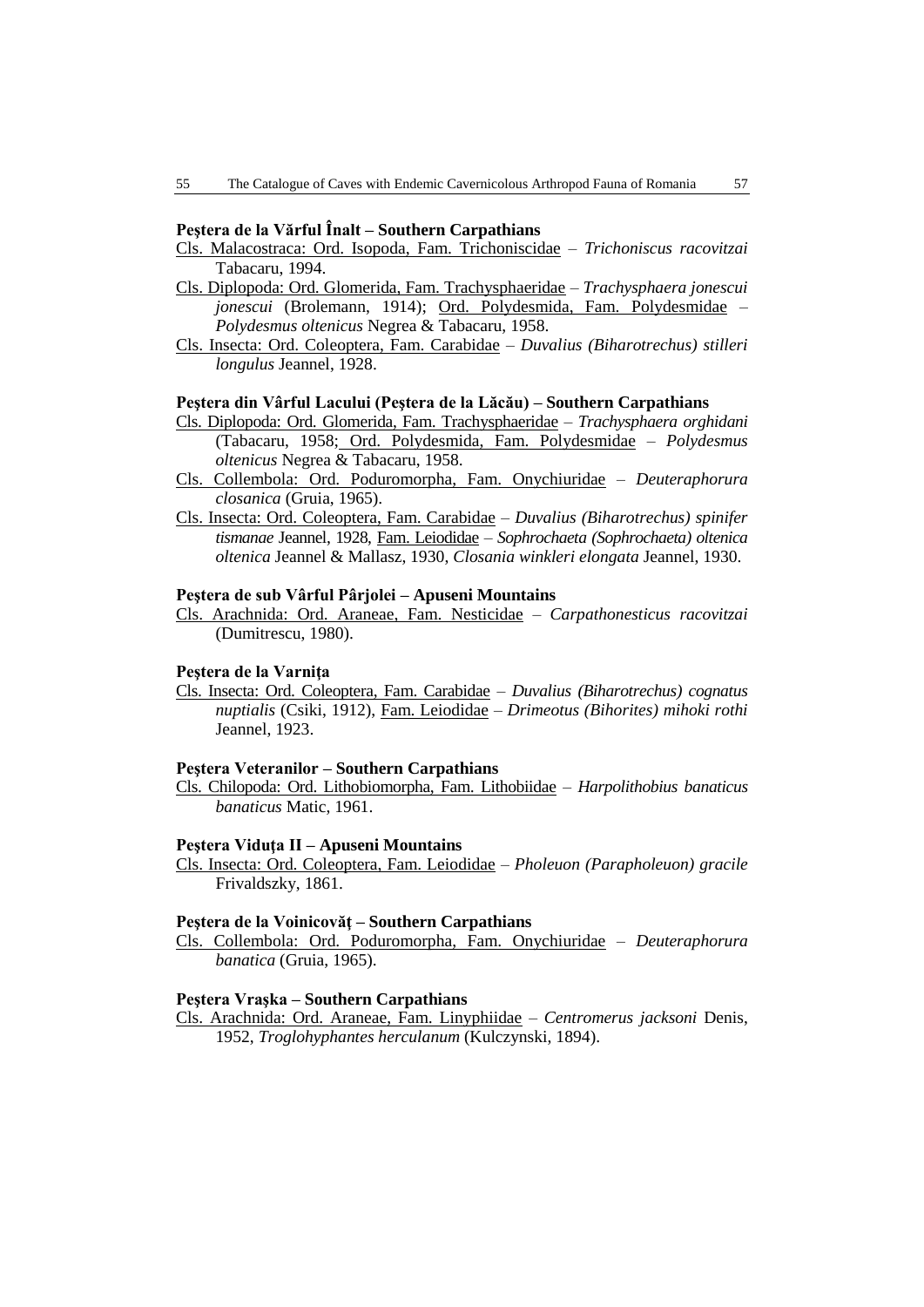Cls. Collembola: Ord. Poduromorpha, Fam. Onychiuridae – *Deuteraphorura romanica* (Gruia, 1965); Ord. Entomobryomorpha, Fam. Lepidocyrtidae *Pseudosinella manuelae* Gruia, 1974.

#### **Peştera Zamoniţa – Southern Carpathians**

- Cls. Diplopoda, Ord. Julida, Ord. Julida, Fam. Julidae *Banatoiulus troglobius* Tabacaru, 1985
- Cls. Collembola, Ord. Poduromorpha, Fam. Onychiuridae *Deuteraphorura banatica* (Gruia, 1965)

#### **Peştera Zânelor – Eastern Carpathians**

Cls. Arachnida: Ord. Araneae, Fam. Nesticidae – *Carpathonesticus spelaeus*  (Szombathy, 1917).

#### **Peştera de sub Zgurăşti – Apuseni Mountains**

- Cls. Arachnida: Ord. Pseudoscorpiones, Fam. Neobisiidae *Neobisium (Blothrus) leruthi* Beier, 1939.
- Cls. Insecta: Ord. Coleoptera, Fam. Leiodidae *Pholeuon proserpinae glaciale* Jeannel, 1923.

#### **Peştera lui Zichy – Apuseni Mountains**

Cls. Arachnida: Ord. Araneae, Fam. Nesticidae – *Carpathonesticus biroi*  Kulczynski, 1895.

*ACKNOWLEDGEMENTS.* This study has been undertaken within the framework of Program I, Project 1 of the "Emil Racoviţă" Institute of Speleology of the Romanian Academy.

#### **REFERENCES**

- BIRÓ, L., Három új vak bogár a magyar faunában [*Coleoptera tria nova cavernicola e Fauna Hungariae*]. Természetrajzi füzetek, **20,** 44–448, 1885.
- BLEAHU, M., DECU, V., NEGREA, ŞT., PLEŞA, C., POVARĂ, I., VIEHMANN, I., *Peşteri din România.* Ed. ştiinţifică şi enciclopedică, pp. 415, 1976.
- BOGHEAN, V., *Sur un Pseudoscorpion cavericole nouveau, Chthonius (Ch.) monicae n.sp. (Arachnida, Pseudoscorpiones, Chthoniidae).* Miscellanea Speologica Romanica, **1**, 77–84, 1989.
- BOTOŞĂNEANU, L., *Observations sur la faune aquatique hypogées des Monts du Banat (Roumanie)*. Travaux de l'Institut de Spéologie "Emil Racovitza", 10, 123-166. 1971.
- CĂRĂUŞU, S., DOBREANU, E., MANOLACHE, C., *Amphipoda. Forme salmastre şi de apă dulce.* Fauna Republicii Populare Romîne, Ed. Academiei Republicii Socialiste Romînia, Crustacea. 4 (4): 407, 1955.
- CHAPPUIS, P.A., *Sur les copépodes et les syncarides des eaux souterraines de Cluj et des Monts Bihar*. Buletinul Societăţii de Ştiinţe din Cluj, **2**, 157–182, 1925.
- CHAPPUIS, P.A., *Nouveaux copépodes cavernicoles*. Buletinul Societății de Stiinte din Cluj, 4: 20–34, 1928.

CHYZER, C., KULCZYŃSKI, W., *Araneae* Hungariae, **2**. Budapest, pp.151, 1894.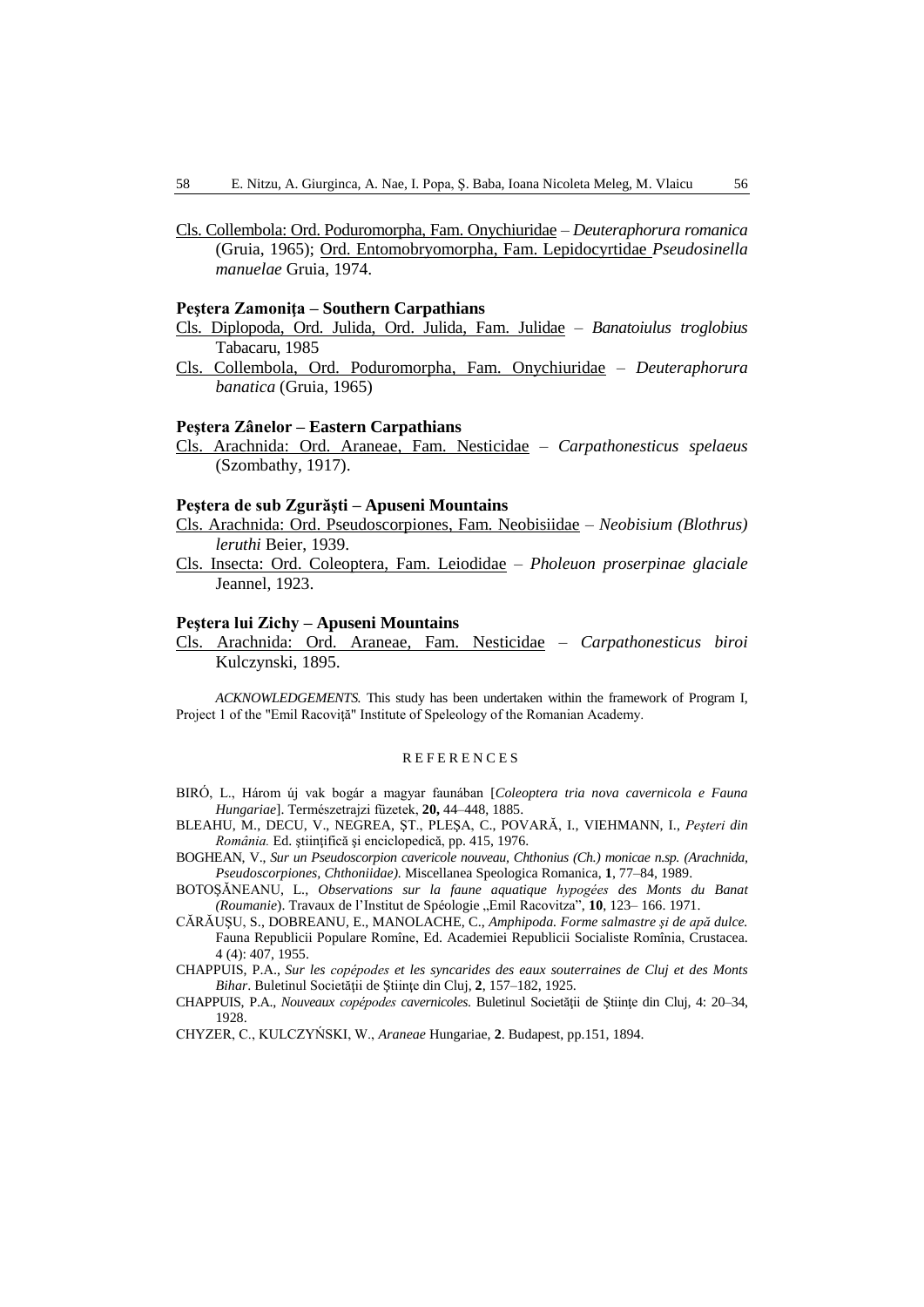- CURČIC, B.P.M., POINAR, G.O, SARBU, S., *New and little known species of Chtoniidae and Neobisiidae (Pseudoscorpiones, Arachnida) from the Movile Cave in southern Dobrogea, Romania.* Bijdragen Dierkunde, **63**(4), 221–241, 1993.
- DAMIAN, A., *Noi copepode cavernicole*. Buletin Ştiinţific. Secţiunea de Biologie şi Ştiinţe Agricole (Seria Zoologie*)*, **9**: 131–143, 1957.
- DAMIAN–GEORGESCU, A., *Copepoda. Cyclopidae (forme de apă dulce).* Fauna Republicii Populare Romîne, Ed. Academiei Republicii Socialiste Romînia, Crustacea. **4**(6), pp. 205, 1963.
- DAMIAN–GEORGESCU, A., *Copepoda. Harpacticoida (forme de apă dulce).* Fauna Republicii Populare Romîne, Ed. Academiei Republicii Socialiste Romînia, Crustacea. 4(11): 248 p, 1970.
- DANCĂU, D., ŞERBAN, E., *Sur une nouvelle Parabathynella de Roumanie, Parabathynella motasi nov.sp.* Crustaceana.**5** (4): 241–250, 1963.
- DECOU, V., *Deux nouvelles espèces de Bathysciinae cavernicoles des Carpathes Méridionales.* Annales de Spéléologie, **14** (3–4), 351–357, 1959.
- DECOU, V., *Le catalogue des Coléoptères cavernicoles de Roumanie (Coleoptera.* Acta Zoologica Cracoviensia, **9** (7), 441–467, 1964.
- DECOU, V., *Nouveaux Coléoptères cavernicoles des Carpathes Occidentales (Monts du Banat et Poiana Ruscai) et des Carpathes Méridoinales (Monts Capatanei).* Annales de Spéléologie, **22**(2), 433–453, 1967.
- DECU, V., NITZU, E., JUBERTHIE, C., *Clivina subterranea (Caraboidaea, Scaritidae), nouvelle espece de la Grotte "Pestera de la Movile", Dobrogea Meridionale, Roumanie.* Mémoires de Spéléologie, **21**, 41–45, 1994.
- DECU, V., GEORGESCU, M., *Deux especes nouvelles de Medon (M. dobrogicus et M. paradobrogicus) (Coleoptera, Staphylinidae) de la Grotte "Pestera de la Movile" Dobrogea Meridionale, Roumanie.* Mémoires de Spéléologie, **21**, 47–51, 1994.
- DECU, V., GRUIA, M., KEFFER, S., L., SARBU, S.M., *Stygobiotic Waterscorpion, Nepa anophthalma, n.sp. (Heteroptera: Nepidae, frfom a Sulphurous Cave in Romania.* Systematics, **87**(6), 755–761.
- DOBREANU, E., MANOLACHE, C., *Noi contribuţii la studiul Amphipodelor ipogee din Repubblica Populară Romînă.* Buletin Ştiinţific, Secţia de Biologie şi Stinte Agricole, **9**, 307–333, 1957.
- DOBREANU, E., MANOLACHE, C., PUŞCARIU, V., *Noi specii de amphipode freatice din R.P.R.* Bulletin Ştiinţific, Secţiunea de Stinte Biologice, Agronomice, Geologice şi Geografice, **5**, 603–616, 1953.
- DUDICH, E., Neue *Niphargus – Arten aus Siebenbürgischen Grundwässern*. Annales Historico– Naturales Musei Nationalis. Hungarici, Pars Zoologica, 36, 47–66, 1943.
- DUMITRESCU, M., GEORGESCU, M *Nouvelle espèces du genre Troglohyphantes en Roumanie*. Travaux de l'Institute de Spéologie "E. Racovitza", **16**, 63–70, 1977.
- DUMITRESCU, M., *La monographie des représentants du genre Nesticus des grottes de Roumanie, I-ère Note*. Travaux de l'Institute de Spéologie "E. Racovitza", **18**, 53–84, 1979.
- DUMITRESCU, M., *La monographie des représentants du genre Nesticus des grottes de Roumanie, II<sup>e</sup> Note*. Travaux de l'Institute de Spéologie "E. Racovitza", **19**, 77–101, 1980.
- DUMITRESCU, M., GEORGESCU, M *Révision des représentants du genre Troglohyphantes des grottes de Roumanie*. In: Livre de centenaire Émile G. Racovitza 1868–1968: 313–331, 1970.
- DUMITRESCU, M., GEORGESCU, M., *Quelques espèces du genre Centromerus (Araneae, Linyphiidae) trouvéee en Roumanie*. Travaux de l'Institute de Spéologie "E. Racovitza", **19**, 103–123, 1980.
- DUMITRESCU, M., GEORGESCU, M., *Contribution à la connaissence des espèces cavernicole du genre Lepthyphantes de grotte de Roumanie. Iere Note*. Travaux de l'Institute de Spéologie "E. Racovitza", **20**, 9–28, 1981.
- DUMITRESCU, M., ORGHIDAN, T., *Contribution à la connaissance des Pseudoscorpions de la Dobrudja.* Ann. Spéléol., **19**(3), 599–630, 1964.
- DUMITRESCU, M., ORGHIDAN, T., *Contribution à la connaissance des Pseudoscorpions souterrains de Roumanie.* Travaux de l'Institute de Spéologie "E. Racovitza", **9**, 97–111, 1970.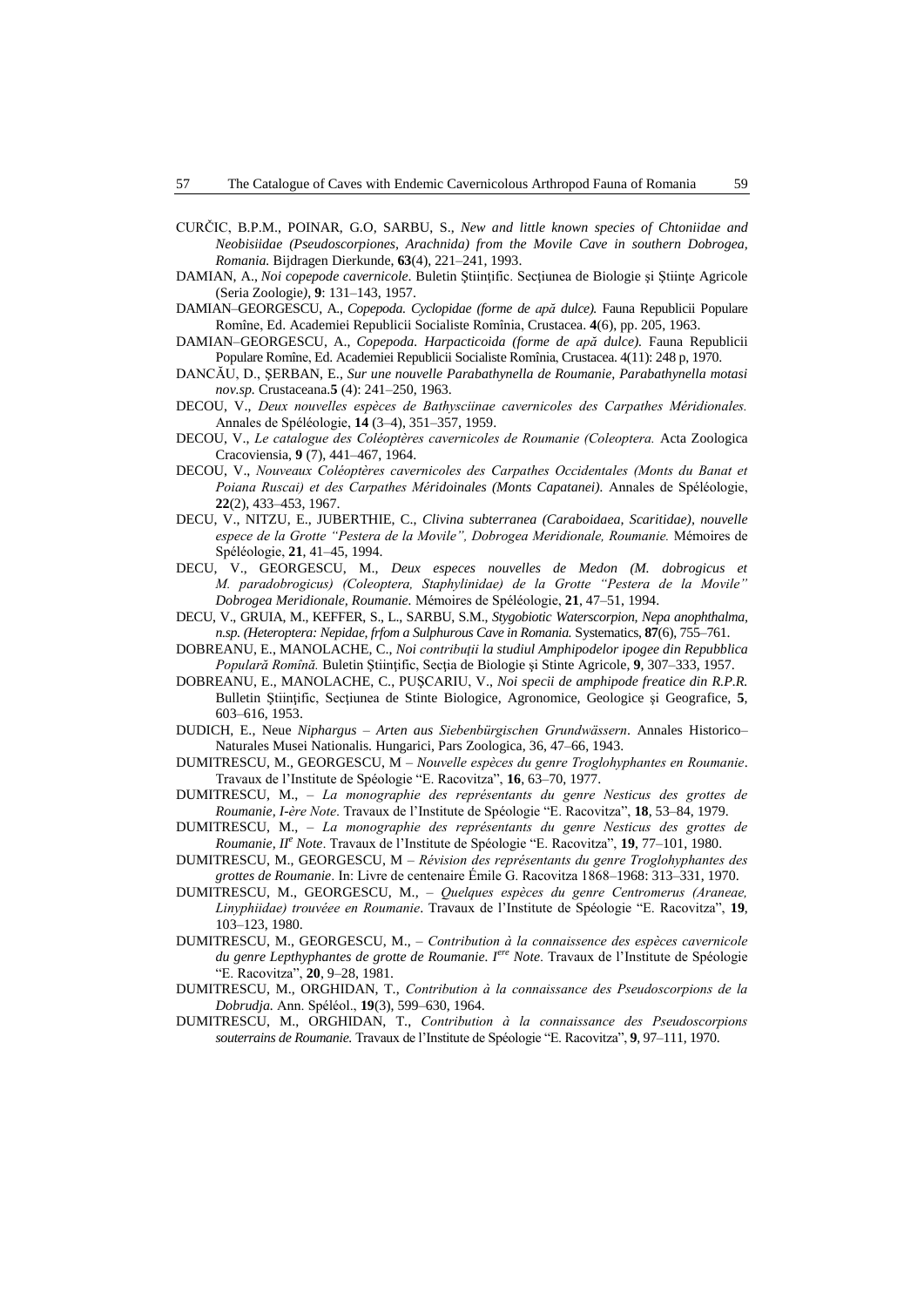DUMITRESCU, M., ORGHIDAN, T., *Sur l'espèce Neobisium (Blothrus) beieri Dumitr. Et Orgh.* Travaux de l'Institute de Spéologie "E. Racovitza", **11**, 247–249, 1972.

FRIVALDSZKY VON FRIVALD I, FRIVALDSZKY, J., *Drei neue Grotten-Käfer aus Ungarn.*  Verhandlungen des Zoologisch-botanischen Vereins in Wien, **7**, 43–46, 1857.

- GEORGESCU, M., *Sur trois taxa nouveaux d'Aranéides troglobies de Dobrogea (Roumanie*). Misc. Speol. Rom., **1**, 85–102, 1989.
- GEORGESCU, M., SÂRBU, Ş., *Description d'un nouveau taxon: Iberina caeca de la grotte «Peştera de la Movile» (Araneae – Hahniidae).* Mém. Biosp., **13**, 139–141, 1992.
- GEORGESCU, M., CĂPUŞE, I., *Sur les Pseudoscorpions de la région de la Grotte Movile (Mangalia, Dobrogea du Sud, Roumanie).* Travaux de l'Institute de Spéologie "E. Racovitza", **33**, 63 –78, 1994
- GIURGINCA, A., NAE, A., VĂNOAICA, L., *Species of Oniscidea and Araneae from the Movile Cave drillings.* Travaux de l'Institute de Spéologie "E. Racovitza", **48**, 31–43, 2009.
- GORAN, C., *Catalogul systematic al peșterilor din România*. Consiliul Național pentru Educație Fizică şi Sport, 496 pp, Bucureşti, 1982.
- GRUIA, M., *Collembola from Romanian caves*. Travaux du Museum d'Histoire Naturelle "Grigore Antipa", **35**, 139–158, 2003.
- GRUIA, M., ILIE, V., *Collembola from the karstic system of Romania (II),* Travaux de l'Institute de Spéologie "E. Racovitza", **39–40**, 59–114, 2000–2001.
- GRUIA, M., POPA, I., *Collembola of the Piatra Craiului National Park II*. Travaux de l'Institute de Spéologie "E. Racovitza", **43–44**, 119–131, 2005.

HEIMER, S., WEISS, I., *Über das Männchen von Histopona sinuata (KULCZYNSKI, 1897) (Arachnida, Araneae, Agelenidae)*. – Reichenbachia, Staatl. Mus. Tierk. Dresden **20** (22), 183–185, 1982. http:/[/www.biolib.cz](http://www.biolib.cz/) accessed at 10.25.2016.

- [http://www.faunaeur.org,](http://www.faunaeur.org/) accessed at 10.23.2016.
- HUTZU, M., *Chiropturopoda cavernicola nov. Spec., eine neue höhlenbewohnende Uropodiden –Art (Actinotrichida: Uropodina).* Mém. Biospéol., **24**, 163–168, 1997.
- IENIŞTEA, M.,AL., *Contribuţii la cunoaşterea faunei de coleoptere cavernicole din R.P.R.* Buletin Ştiinţific, Sect. Ştiinţe Biologice, Agronomice, Geologice şi Geografice, **7**(2), 410–426, 1955.
- IEPURE, S., *Ciclopides du Parc National des Monts Apuseni*. I. *Acanthocyclops plesai n. sp. et A. balcanicus bisaetosus n. ssp. (Crustacea, Copepoda)*. Studia Universităţii Babeş-Bolyai, Biologia, **46**, 31–41, 2001.
- IEPURE, S., DEFAYE, D., *The Acanthocyclops kieferi complex (Crustacea: Copepoda) from South– Eastern Europe, with description of a new species*. Crustaceana, **81**, 611–633, 2008.
- IEPURE, S., OARGA, A., *A new Acanthocyclops Kiefer, 1927 (Copepoda: Cyclopidae) from caves in Apuseni mountains (North–Western Romania*). Annales Zoologici, **61**, 427–438, 2011.
- ILIE, V., *Chilopoda species from the edaphic and subterranean enviroments from the Cloșani region*, Travaux du Muséum National d'Histoire Naturelle "Grigore Antipa", **45**, 129–137, 2003a.
- ILIE, V., *Chilopoda from the edaphic and subterranean environments in the Reşiţa – Caraşova area (Banat, Romania)*. *A preliminary note*. Archives of Biological Sciences Belgrade, **55** (3–4), 87–92, 2003b.
- ILIE, V., *Data on the Chilopoda species from the western Bihor Mountains (Romania)*. Travaux du Muséum National d'Histoire Naturelle "Grigore Antipa", **45**, 67–73, 2004.
- ILIE, V., NEGREA, Ş., MITIĆ, B., *The diversity of the Chilopoda species from the karstic area of the Anina Mountains (Banat, Romania)*. Archives of Biological Sciences Belgrade, **55** (3–4), 93– 99, 2003.
- IONESCO, C., N., *Faune des grottes dans les Carpathes de Roumanie, avec: Liste des Cóleoptères*  recoltés par le Dr. C. Ionesco dans les grottes des Carpathes roumaines (méridionales) et *determines par le Dr. R. Jeannel.* Ann. Sci. Univ. Jassy, **7**(3), 235–251, 1913.
- IONESCU, C.N., *Quelques nouveaux insctes Collemboles recoltes dans la grottes des Carpathes meridionales.* Annales Scientifique de l'Universite de Jassy, **11** (3–4), 373–382, 1922.

JANÁK, J., MORAVEC, P., *Trois novelles espèces du genre Duvalius Delarouzée, 1859, des mobnts roumains Munţii Apuseni (Coleoptera, Carabidae).* Nouv. Revue. Ent. (N.S.), **6**(2): 119–129, 1989.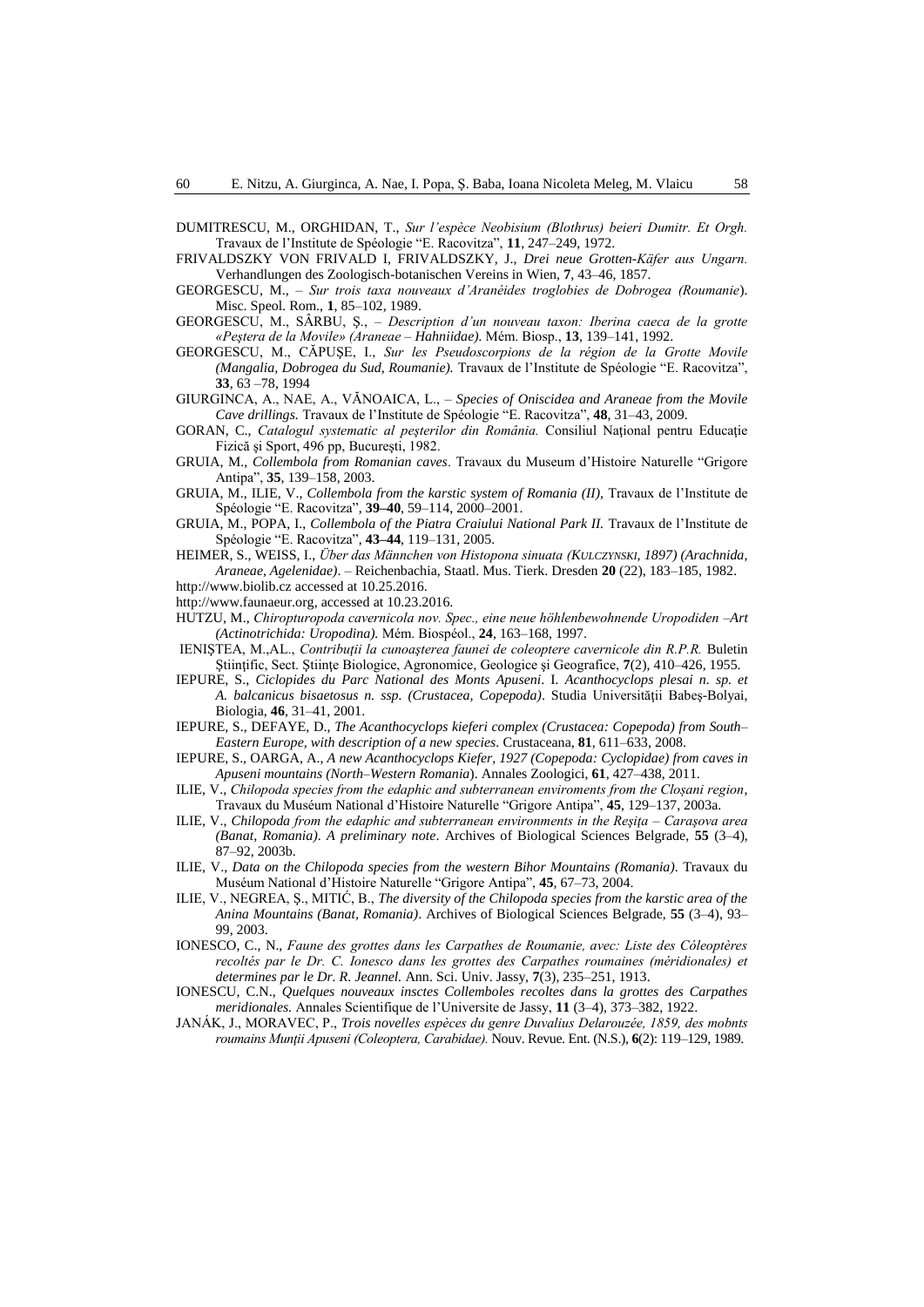JEANNEL, R., *Coléoptères cavernicoles des Carpathes méridionales.* Bul. Soc. Cluj, **5** (2), 5–47, 1930.

- JEANNEL, R., *Coléoptères cavernicoles nouveaux des Monts Bihar.* Bul. Soc. Cluj, **5** (2), 48–61, 1930.
- JEANNEL, R., *Coléoptères cavernicoles des Carpathes méridionales.* Rectification Bul. Soc. Cluj, **5**(2), 1930.
- JEANNEL, R., RACOVITZA, E.G., *Enumération des grottes visitées*. Biospeologica, **54**, 1918–1927 (7-e série)
- MATIC, Z., *Chilopoda Anamorpha*. In: Fauna R.S. România. Editura Academiei R.S. România, București, **6** (1), 1–267, 1966.
- MELEG, I.N., *Population dynamics of subterranean Crustacea: ecology, genetics and conservation*. Presa Universitară Clujeană, Cluj-Napoca, pp. 87, 2013.
- MELEG, I.N., MOLDOVAN, O.T., IEPURE, S., FIERS, F., BRAD, T., *Diversity patterns of fauna in dripping water of caves from Transylvania.* Annales de Limnologie-International Journal of Limnology, **47**, 185–197, 2011.
- MELEG, I.N., ZAKŠEK, V., FIŠER, C., KELEMEN, B.S., MOLDOVAN, O.T., *Can environment predict cryptic diversity? The case of Niphargus inhabiting Western Carpathian groundwater*. PLoS ONE 8(10): e76760. doi:10.1371/journal.pone.0076760, 2013.
- MELEG, I.N., NĂPĂRUŞ, M., FIERS, F., MELEG, H.I., VLAICU, M., MOLDOVAN, O.T., *The relationships between land cover, climate and cave copepod spatial distribution and suitability along the Carpathians*. Environmental Conservation, **41**, 206–216, 2014.
- MOLDOVAN, O.T., *Une nouvelle espèce de Duvalius (Duvalidius) (Coleoptera, Trechinae) du plateau "Podisul Somesan" (Roumanie).* Mémoires de Biospéologie, **20**: 145–146, 1993.
- MOLDOVAN, O.T., *Révision de Drimeotus s.s. Miller, 1856 (Coleoptera, Cholevidae, Leptodirinae) de Transylvanie (Roumanie) avec description de deux nouvelles espèces et clé de détermination des taxa.* Zoosystema, **22** (1), 139–152, 2000.
- MUNTIHAC, V., STRATULAT, M., FECHET, R.M., *Geologia României*. Ed. Didactică şi Pedagogică, pp. 252, 2007.
- MYERS, A.A., DE GRAVE, S*., Endemism: origins and implications.* Vie et Milieu, **50**, 195–204, 2000.
- NAE, A., *Carniella mihaili (Georgescu, 1994) – new combination of genus and description of the male (Araneae, Theridiidae)*. Travaux de l'Institute de Spéologie "E. Racovitza", **51**, 67–72, 2012.
- NAE, A., *[Carpathonesticus orolesi n. sp. from the Carpathians \(Araneae, Nesticidae\)](http://speotravaux.iser.ro/13/art02.pdf)*. Travaux de l'Institute de Spéologie "E. Racovitza", **52**, 27–32, 2013*.*
- NAE, A., ILIE V., *Data concerning the spider diversity (Arachnida, Araneae) from the Cloșani karstic area (Oltenia, Romania), with special reference to the Superficial Subterranean Environment*. Trav. Mus. Nat. d'Hist. Nat. "Gr. Antipa", **47**, 31–41, 2004.
- NAE, A., VLAICU, M., POPA, I., CONSTANTINESCU, T., IAVORSCHI, V., NITZU, E.,. *"First note on the invertebrate fauna of caves in the Piatra Craiului National Park"*. Travaux de l'Institut de Spéologie "Emile Racovitza", **43–44** (2004–2005), 133–164, 2005.
- NAE, A., GIURGINCA, A.,. *Preliminary data on the spiders from caves of Piatra Craiului Park.* Researches in the Piatra Craiului National Park, vol. **II**, 2006.
- NAE, A.. *Data regarding the Araneae fauna from Resita – Moldova Noua Karstic Region*. Travaux de l'Institute de Spéologie "E. Racovitza", **47**, 53–63, 2008.
- NEGREA, Șt, *Litobiidele (Chilopoda, Lithobiidae) din peșterile României*. Lucrările Institutului de Speologie "Emil Racoviță", **5**, 141–158, 1966.
- NEGREA, Şt., *Chilopodes (Chilopoda) cavernicoles de Roumanie connus jusqu'à présent*. Travaux du Muséum d'Histoire Naturelle "Grigore Antipa", **34**, 265–283, 1994.
- NEGREA, Şt., *A catalogue to the Lithobiida, Scutigerida and Scolopendrida species (Myriapoda: Chilopoda) of Romania*. Travaux du Muséum National d'Histoire Naturelle "Grigore Antipa", **49**, 93–118, 2006.
- NEGREA Șt., NEGREA, A. *Contribuţii la studiul asociaţiei parietale a peşterilor din Banat*. Lucr. Inst. Speol. "E. Racoviță", 7, 79-148, 1968.
- NITZU, E., *Edaphicolous, endogeous and subterrnean Coleoptera from the Movile Karst area (Southern Dobrogea, Romania).* Travaux de l'Institute de Spéologie "E. Racovitza", **36**, 73– 98, 1997.